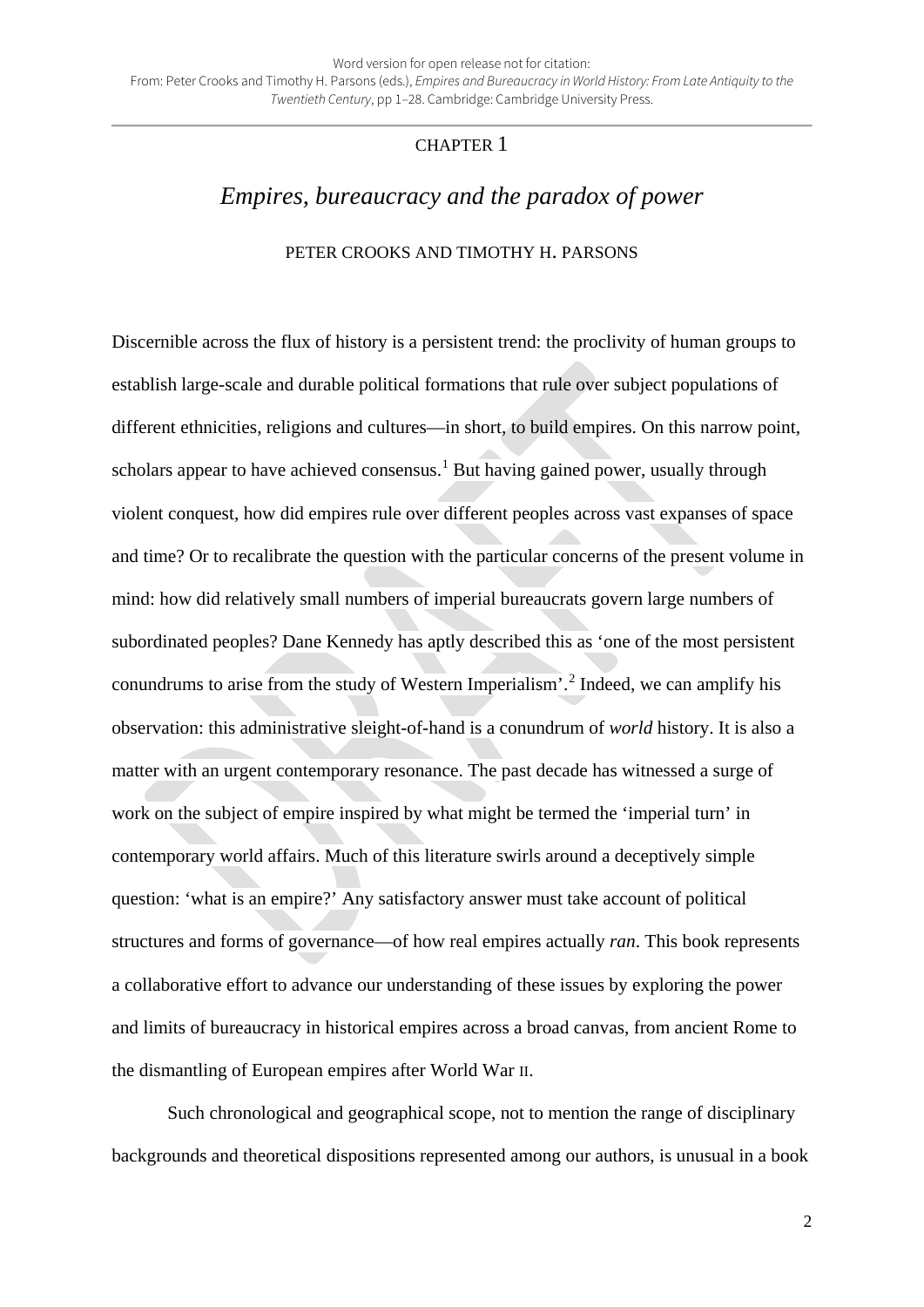of this sort. It is quite deliberate. We explicitly reject the notion that an unbridgeable chasm separates historicist and generalist positions, 'splitters' and 'lumpers'.[3](#page-28-0) Our methodological point of departure is that a diachronic approach to the history of empires is mutually enriching for all the sub-disciplines involved, and that it is possible to engage in long-range comparison while attending closely to geographical specificity, human agency and change over time. The objective is not to provide a 'Comparative History' but rather what Frederick Cooper has called, in another context, a 'history that compares'—that is, a history that compares while retaining a high level of sensitivity to the specifics of time and place, and refrains from invoking a totalizing explanatory framework that elides the varied experiences of the past.<sup>[4](#page-28-1)</sup>

We begin by considering the contested nature of the keywords at the heart of the book—'empire' and 'bureaucracy'—and examine how they can be put to work together in pursuit of meaningful comparison across time and between cultures without 'sweeping the particular under the global'.<sup>[5](#page-28-2)</sup> To clarify the problem of conceptualization, we make a basic distinction between concepts as *analytical categories* and concepts as *historical ideas*. [6](#page-28-3) Our working concept of empire as a category of analysis is: *an extended and durable polity in which a core society exercises formal and authoritarian power over subordinated peoples of outlying territories gained or maintained by coercion*.

Bureaucracies played a role (albeit more often in aspiration than result) in providing empires with a means of articulating social power and marshalling resources in regions remote from the imperial core. In pursuit of these ends, imperial bureaucracies were authoritarian, extractive and backed by violence. But, for all that, their capacity to rule directly was often limited by the tiny numbers of bureaucratic personnel, by the problem of communications, and, most of all, by the difficulty of ruling 'different' people who do not want to be ruled, the troublesome subjects that Rudyard Kipling (1865–1936) described as a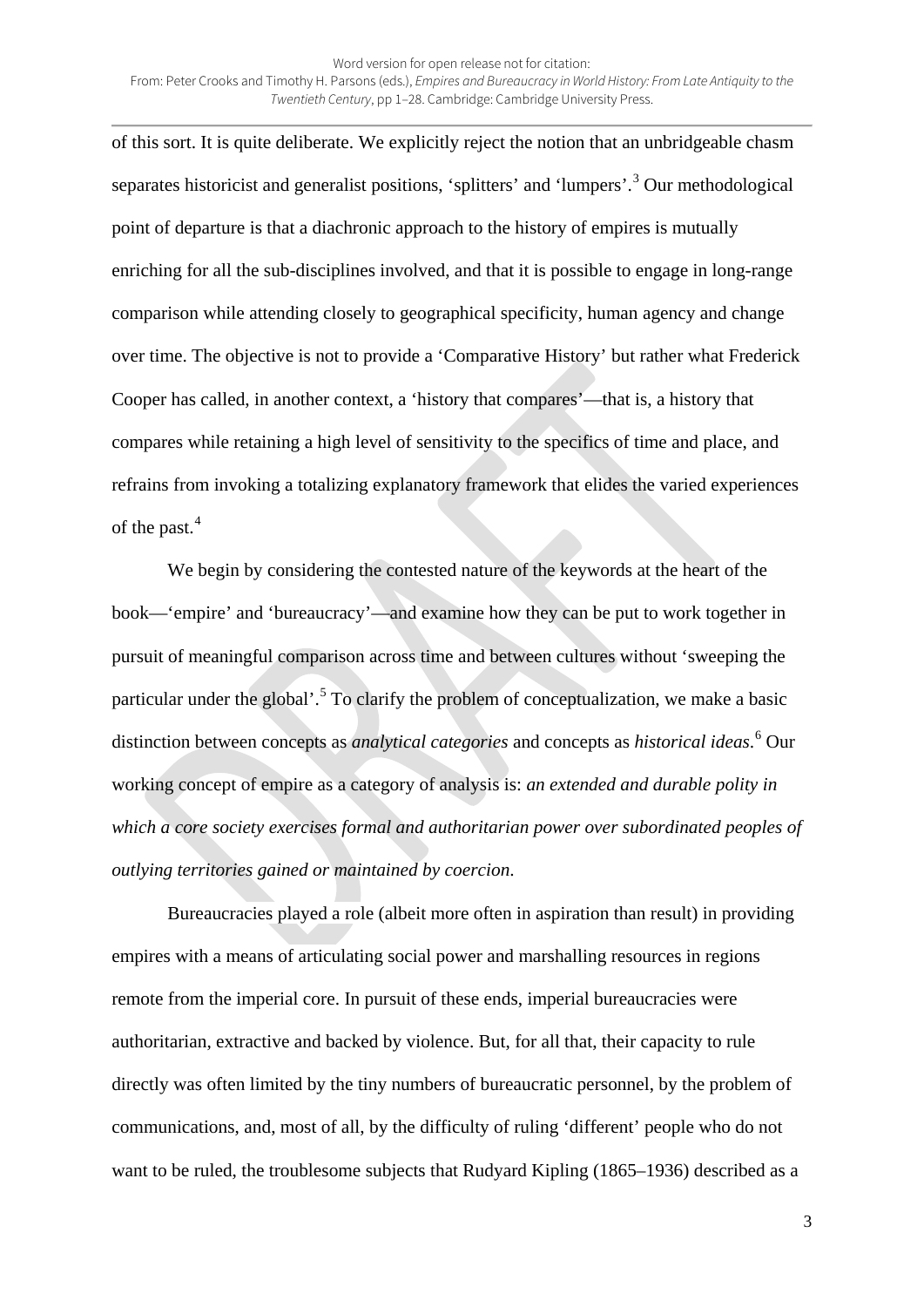'seething, whining, weakly hive, impotent to help itself, but strong in its power to cripple, thwart, and annoy the sunken-eyed man who, by official irony, was said to be "in charge" of it'.<sup>[7](#page-29-0)</sup> It is Kipling's acknowledgement of the 'official irony' of his invented bureaucrat's position that gives this passage its particular valence. The imperial bureaucrat is the local representative of the might of empire, yet he appears ludicrously ineffectual because his real latitude for the exercise of power is so restricted.

Here the mask of imperial power is let slip, bringing us face to face with an inherent paradox or contradiction in how bureaucracy operates on the scale of empires, as opposed to states. While the development of a bureaucratic apparatus, however minimal, was required to consolidate formal control over territorial acquisitions, it also acted in certain circumstances to undercut imperial power. Common to all the empires discussed in this volume was the challenge of maintaining a treacherously-unstable equilibrium between integration and fragmentation, between assimilation and differentiation. The balance was liable to be upset precisely because empires are dynamic not static: they change in response to internal tensions and external pressures of various kinds—political, military, religious, cultural, economic. 'More bureaucracy' is often the solution of the bureaucrat faced by change. In point of fact, these chapters show how the expansion of bureaucracy can destabilize imperial power because the attempt to rule directly alienates the very elites without whose compliance imperial rule would have been impossible in the first place.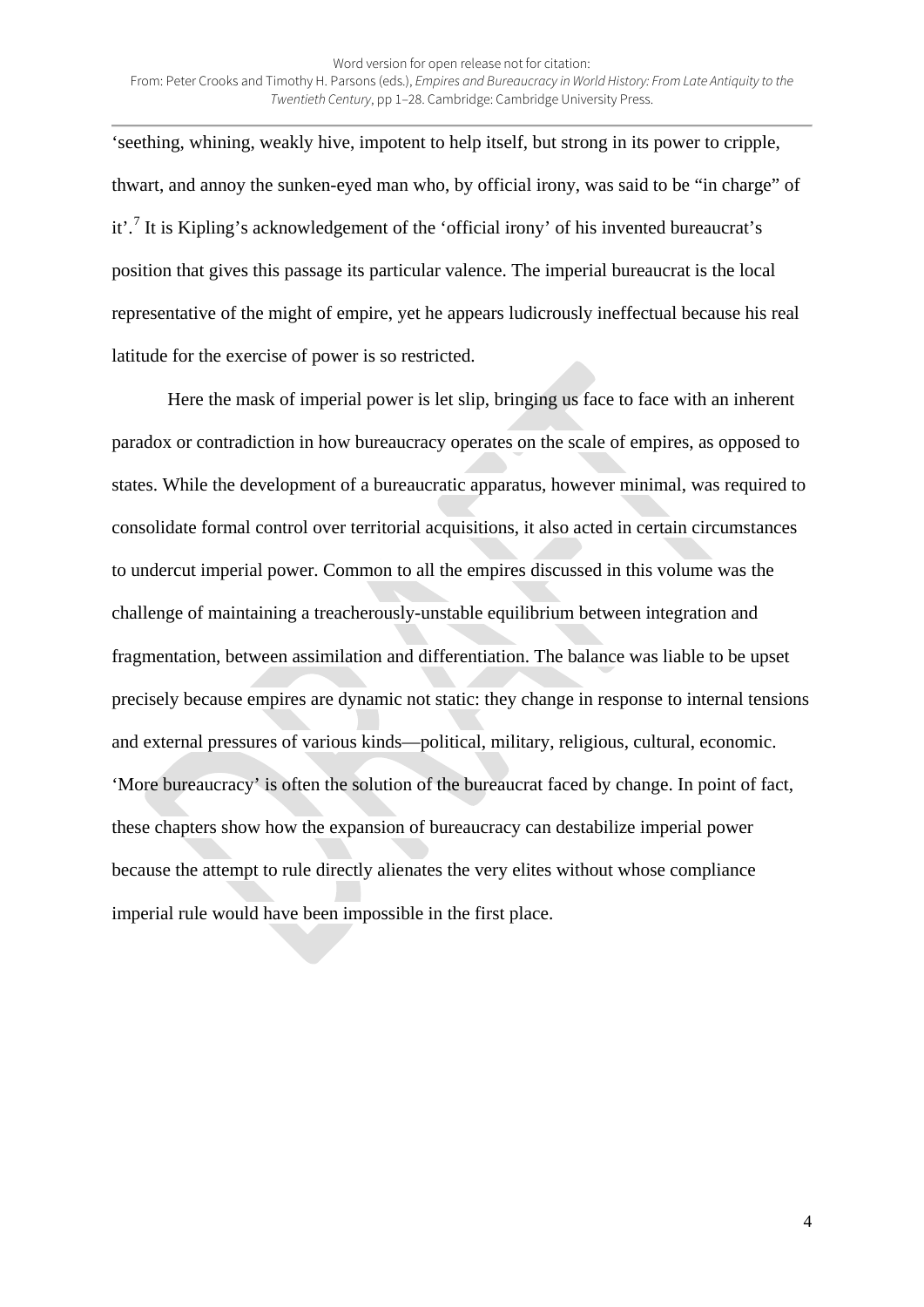I

*America has no empire to extend or utopia to establish. We wish for others only what we wish for ourselves—safety from violence, the rewards of liberty, and the hope for a better life*. –George W. Bush (2002).

*Unlike the old empires, we don't make these sacrifices for territory or for resources. We do it because it's right.* –Barack Obama (2011)<sup>[8](#page-29-1)</sup>

Empires are very much a hot topic at present in the 'public sphere'. Much of the interest was prompted by a debate that was visible even before September  $11<sup>th</sup>$  2001, but which grew exponentially after that date, concerning the merits and existence of an 'American empire'.<sup>[9](#page-29-2)</sup> In large part the literature on America-as-empire can be characterized as a twenty-first century form of pamphleteering by hand-wringing policy wonks and chest-pounding public intellectuals from all sides of the political spectrum. Its interest is primarily as a specimen of contemporary Anglo-American ideology rather than as a substantive contribution to the study of empire. But amid the noise and haste there have been learned and instructive interventions that set the present conjuncture in its historical and comparative context.<sup>[10](#page-29-3)</sup> For the wider community of scholars the importance of the debate on an 'imperial America' is that the rising tide of interest in empire has raised all boats. Especially notable is the appetite for collaborative comparison.<sup>[11](#page-29-4)</sup> The most adventurous works responding to this trend amount to surveys of world history through the analytical frame of 'empire'. This represents a significant reorientation of existing explanatory frameworks. As more than one scholar has commented, placing the emphasis on empire has the virtue diverting attention from the 'rise of the nation-state', a reading of the past which, even at its most sophisticated, tends to teleology. $12$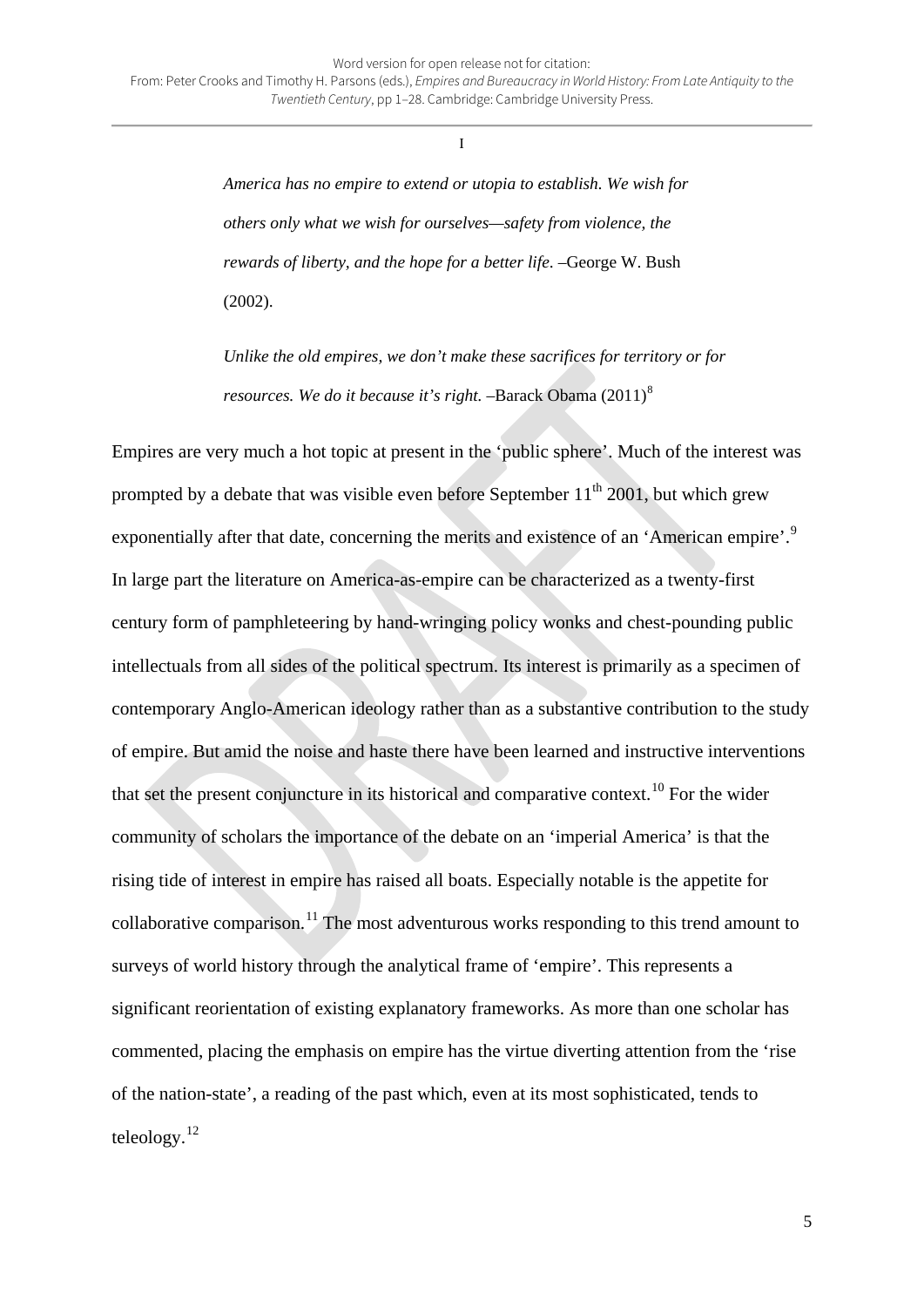The novelty of the present collection is the conceptual coupling of 'empire' with 'bureaucracy'. The value of the pairing lies in a two-part claim: first that bureaucracy is basic to the subject-matter of imperial history; and, second, that it is especially useful to the comparativist. Bureaucracy was an essential component of imperial rule. However informal or absent-minded an empire may be in its beginnings, and this itself is often the subject of controversy, there will arrive what has been termed the 'hour of the bureaucrats'.<sup>[13](#page-30-0)</sup> Empires typically began with military conquests; but a conquest must entrench itself with an institutionalized system of ruling the vanquished population, other than assimilation, if it is to result in an empire. Once established, imperial bureaucracies sought to co-ordinate, even if they could not entirely control, the means of coercion, the means of persuasion and the means of production—the three constituent elements of social power identified by W. G. Runciman. [14](#page-30-1)

The second part of our claim concerns utility. For the comparativist, the virtue of the coupling of bureaucracy with empire is that it provides a common point of reference transcending time and place when identifying continuities in how different peoples have been ruled differently.<sup>[15](#page-30-2)</sup> By bringing the analysis of bureaucracy to an imperial scale, the volume helps us to perceive a fundamental distinction in the nature of rule in empires and states, specifically a key difference in the nature of the problems with which the bureaucracies of empires and states respectively had to contend. Here the spatial context of power is important, notably the predicament of imperial functionaries and intermediaries stretched and pulled between the vagaries of politics at the imperial core and the realities of ruling on the periphery. But the difference was more than simply one of scale. It was also one of function. Whereas state bureaucracies draw legitimacy from the uniformity of their rule, imperial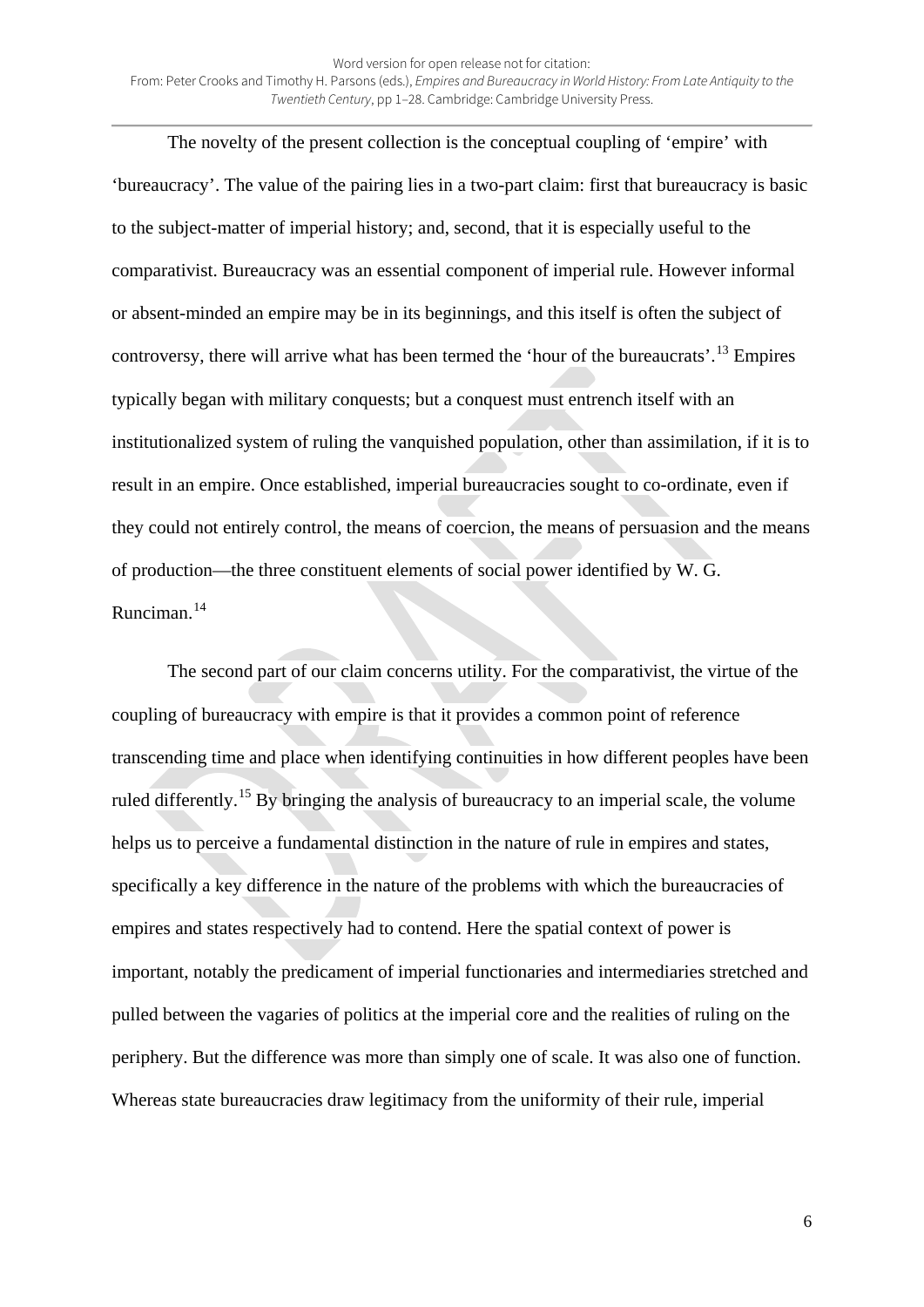bureaucracies were frequently predicated on the 'rule of difference' and required a legitimizing ideology of rule premised on the inferiority of the governed.<sup>[16](#page-31-0)</sup>

The emphasis in this volume is on the formal institutions of imperial governance. Much of the most influential scholarship on empire since the 1950s has explored the informal aspects of imperial rule, sparking interpretations as widely divergent as Robinson and Gallagher's 'imperialism of free trade',  $^{17}$  $^{17}$  $^{17}$  Foucault-inspired 'postcolonial discourse theory',  $^{18}$  $^{18}$  $^{18}$ and the transcendent and de-territorialized 'empire' of Hardt and Negri.<sup>[19](#page-31-3)</sup> These interpretations share common ground in their concern to show that the full reach of imperial power extends far beyond formal institutions. Informal empire was often more sustainable and effective, and was certainly cheaper, than formal empire. But the focus on 'bureaucracy' assists us in locating the vulnerabilities and contradictions in the very nature of imperial rule, rather than seeking them at the penumbra. It compels us to reconsider formal empire and then account for its weaknesses.

Renewed emphasis on formal empire might well be interpreted as a return to fundamentals. It would, however, be unfortunate if this were understood as sounding a retreat to top-down imperial history. Constitutional, diplomatic and administrative history once provided the dominant mode in the historiography of empires, as of individual nation-states. This approach was already falling from favour by the mid-twentieth century with the rise of social, and later cultural, history. Viewed in this light, the historiography of imperial institutions resembles an aged Cinderella, memories of whose illustrious presence at the ball linger on, though in her dotage she is unglamorous and overlooked. Our application of the term bureaucracy is intended to provide more than a face-lift. The primary objection to the older historiography is not that it was dry as dust (though it often was), but rather that it was narrow in its range of interests. Too often metropolitan imperial history has been 'armchair'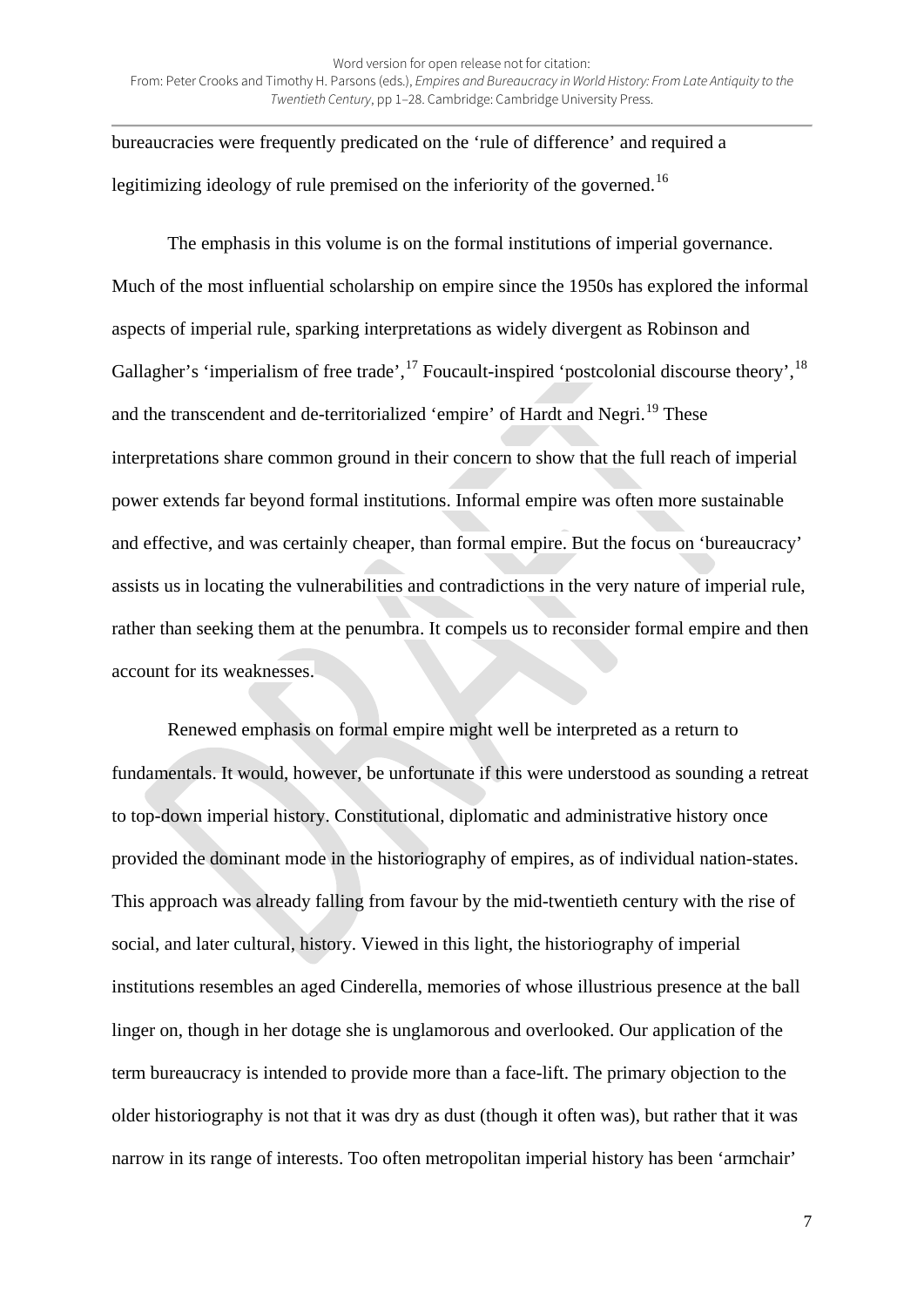imperial history. Bureaucracy carries with it a broader range of application than conventional history of administration. The term encourages us to think beyond administrative technicalities to how bureaucracy operated as part of the social systems and political cultures of empires.[20](#page-32-0) This requires us to raise our eyes beyond the metropolitan administration and to explore the articulation of power on the peripheries, the 'lived experience' of imperial bureaucratic rule, the identity of bureaucrats, the role of bureaucracy in shaping historical memory and creating a shared imperial space, and the social and ideological impact of bureaucracy on subject peoples.

## II

# SCOPE AND CONTENT OF THE COLLECTION

This book takes as its subject the operations of bureaucracy—however minimal or intensive—in historical empires. Individual chapters examine different component parts of the bureaucratic engine, but across the collection the chapters suggest how the imperial machine functions (or, as often as not, malfunctions) as an interlinked system of rule. We do not seek to isolate 'bureaucratic empires' as a particular category deemed suitable for comparison on the basis of an *a priori* assessment of similitude.<sup>[21](#page-32-1)</sup> Nor do we pretend to be comprehensive in our coverage of empires since Late Antiquity—something that no single volume could reasonably hope to achieve.<sup>[22](#page-32-2)</sup> Instead we aim for representative coverage while being purposefully eclectic in our choice of examples and in our embrace of plural methodological and theoretical positions. The studies presented here are not restricted by historical era, by geography, or by economic structure—the most common denominators of empires in the existing scholarly literature. Instead the volume considers within a single analytical frame ancient and modern empires, Western and non-Western empires, land empires and seaborne empires, tributary empires and commercial empires. Parts III and IV of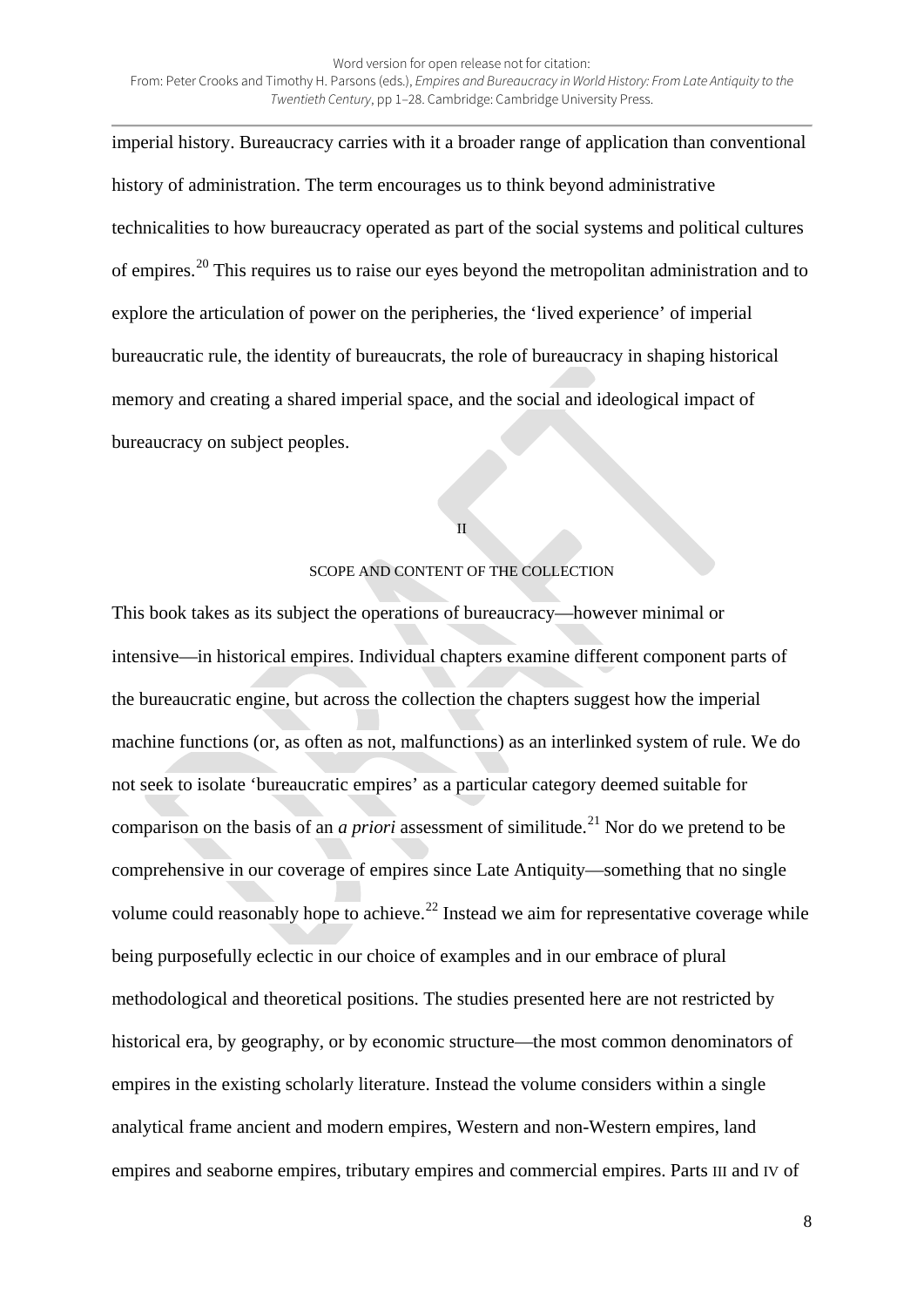the book, which are ordered chronologically, explore the bureaucracies of Western empires. Running through these chapters are two strands. The first explores empire-building within mainland Europe and the projection of European power overseas. Among the empires that receive attention here are Rome and its twin descendants in the Middle Ages—the Byzantine empire in the East and the Holy Roman empire in the West; the Spanish and Napoleonic empires in the 'age of expansion'; and the French overseas empires in the era of the 'new imperialism' (*c.*1880 onwards). A second strand of essays, woven through Parts II and III, examines the British empire and its precursors, with contributions on the Angevin empire (1154–1204) and England's overseas empire in the late Middle Ages (1259–1453); colonial North America; the British Raj; and decolonization in British Africa after World War II. The chapters in Part II place the dynamics of Western empires in world-historical perspective by providing examples of non-Western and non-literate imperial bureaucracies: Song China, the Incas, the early Arabic caliphates, and the Ottomans.

While the volume makes a virtue of bringing together subjects that are normally kept apart, we do not make light of the formidable obstacles presented by the comparative history of empires. Two interrelated difficulties are worth highlighting. The first concerns evidence. The archives and records that provide the fodder for much historical research are themselves the physical residue of the historical bureaucracies that are the object of this enquiry. Archival evidence is biased in at least three ways. The records privilege the viewpoint of the conquerors over the conquered; they survive in greater abundance for more recent eras; and they are dramatically skewed towards the temperate West.<sup>[23](#page-32-3)</sup> The quantity of surviving evidence affects our assumptions about past societies more than we often acknowledge. Societies with fewer written records (whether medieval Western or more recent non-Western societies) are far more likely to be depicted by empire-builders or subsequent historians as 'backward' and uncivilized—as *pre*-'modern'. Mass survival of documents is seductive in an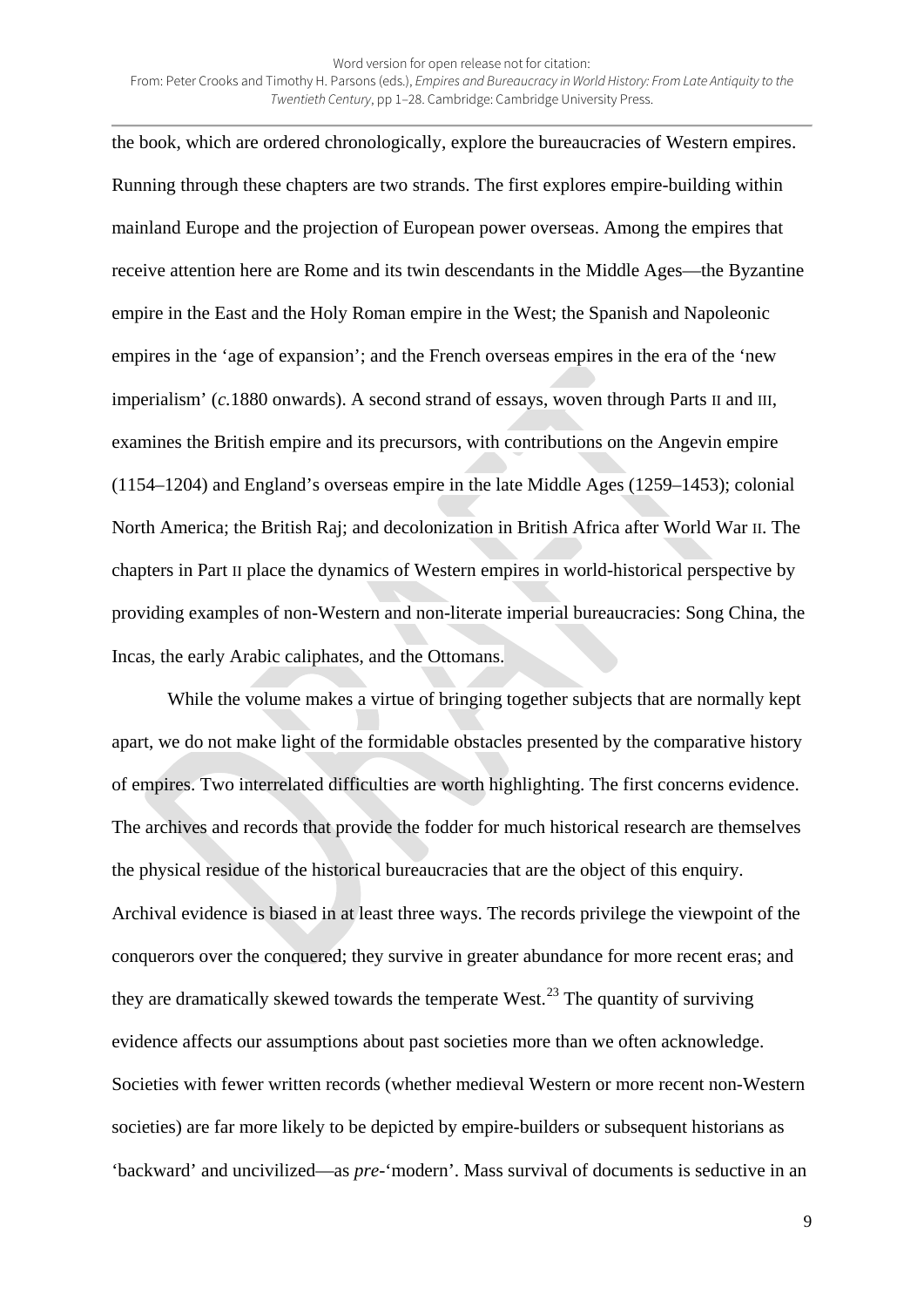equally-problematical way: it encourages us to confide in the normative power of the  $\cdot$ state $\cdot$ .<sup>[24](#page-33-0)</sup>

A second difficulty arises from qualitative assessments about the sophistication of one imperial bureaucracy as against another. We should not assume that historical bureaucracies sought to maximize control in the manner attributed to the modern territorial state; it follows that it is not necessarily a sign of 'failure' if imperial bureaucracies did not achieve the same level of penetration into their respective societies.<sup>[25](#page-33-1)</sup> The imperial bureaucracies surveyed in this volume varied widely in terms of size, complexity and 'rationality' across the two millennia explored by the book.<sup>[26](#page-33-2)</sup> The contrasts are most starkly visible *between* empires: witness the extremes of the rational bureaucracy of the Song (with over 30,000 officials and perhaps some 200,000 more clerical staff) as against the administration of the medieval German Reich, whose officials can be measured in dozens not hundreds; or the more familiar contrast between the bureaucratized transatlantic empire overseen by the Spanish monarchy and the 'bureaucratically-challenged' empire of the British in north America. Without due caution, long-range historical comparison becomes a parlour game. The later Roman empire was staffed by a civil service of perhaps  $34,000$ ,<sup>[27](#page-33-3)</sup> precisely the same size as the modern-day civil service of the European Commission, which is itself dwarfed (contrary to popular myths about a Brussels festooned in red tape) by the bloated national bureaucracies of the constituent states of the European Union.<sup>[28](#page-33-4)</sup> This is a nice coincidence, but an absolute comparison between late Rome and the European Commission tells us little of significance, just as direct comparisons between Rome's military power and that of present-day America are virtually meaningless. It is *relative* comparison that is significant.<sup>[29](#page-33-5)</sup> By recent standards, later Roman bureaucracy was modest. But the fact remains that, as Michael Whitby shows below, late Roman bureaucracy bulked large relative to that of the 'undergoverned' or 'protobureaucratic' early empire, and indeed compared to many later empires surveyed in this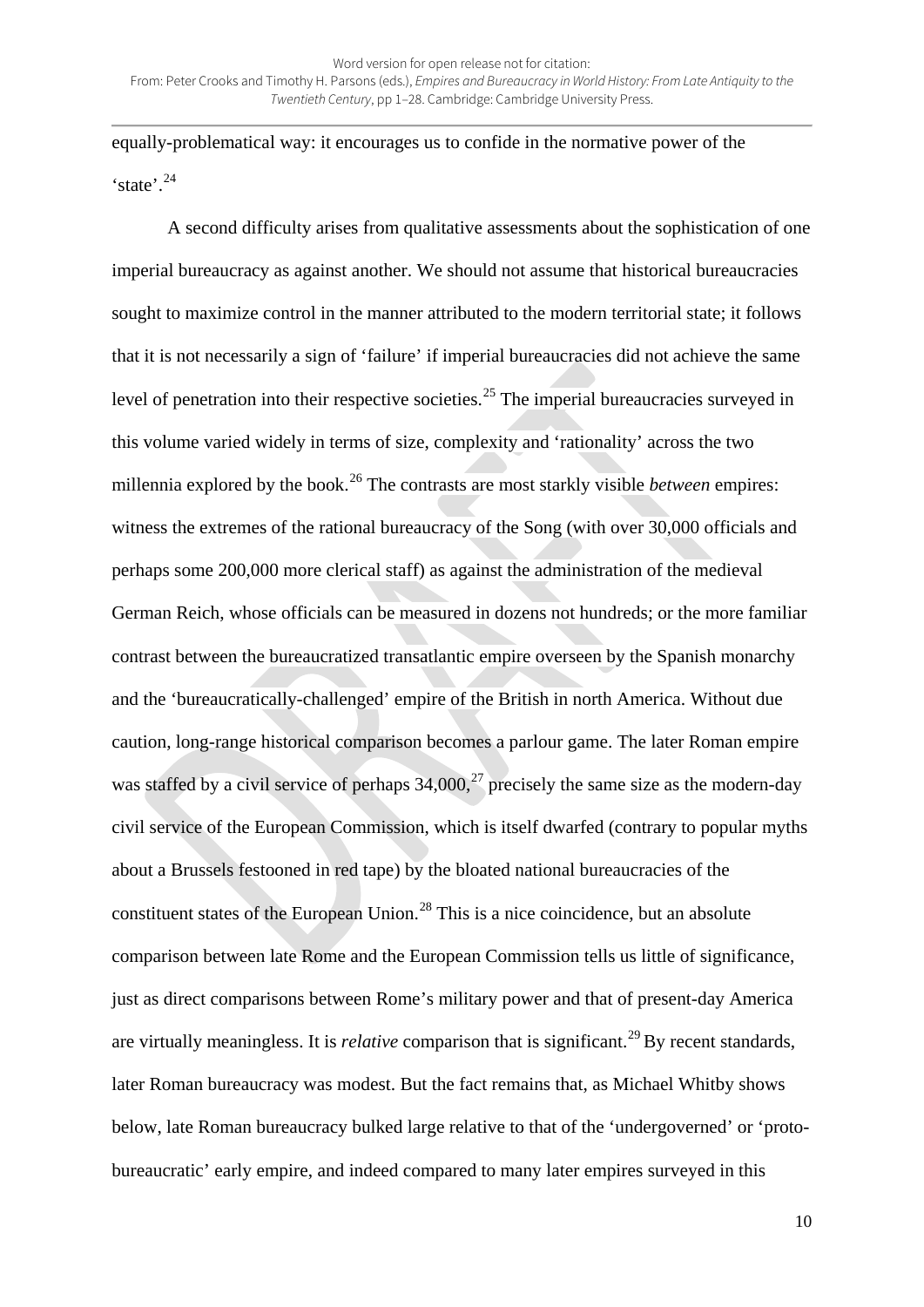volume.<sup>[30](#page-34-0)</sup> Likewise, while debates may rage among Sinologists about the efficiency or otherwise of Chinese government, it is hard to gainsay Patricia Ebrey's observation that 'when the Chinese bureaucracy is viewed in comparative terms … it was remarkably wellorganized and effective'.[31](#page-34-1) Historical phenomena cannot be properly assessed when abstracted from the peculiar circumstances of time and place. Indeed, as Bruce Berman has remarked: 'it is precisely [the] peculiarities and idiosyncrasies of a society that may be the most important thing shaping its historical development and contemporary significance.<sup>[32](#page-34-2)</sup> By the same token, imperial societies cannot be *fully* understood unless specialists are willing to extend their gaze beyond the borders of their own particular empire.

## III

## EMPIRE AND BUREAUCRACY AS KEYWORDS

The organizing concepts around which all the chapters in this volume revolve are keywords in the sense intended by Raymond Williams: words that are as slippery in meaning as they are indispensable because of their general significance in contemporary culture and society. Historical, scholarly and popular usages encrust around such words, endowing them with discrepant meanings that render them sluggish when deployed in specialist analysis. But keywords are too useful to be dispensed with because (to paraphrase Williams) the problem of their meanings is inextricably bound up with the problem that the words themselves are used to discuss.<sup>[33](#page-34-3)</sup> To invent new terms or brandish previously-discarded alternatives clouds as much as it clarifies. An alternative is to heed the advice of Susan Reynolds, who has exhorted scholars to distinguish carefully between words, concepts, and phenomena—that is, the words we employ, the concepts or ideas that lie behind those words, and the historical phenomena to which those words and concepts are taken to apply.[34](#page-34-4) A first step is to distinguish 'our' words—that is, the terms of analysis we use together with their associated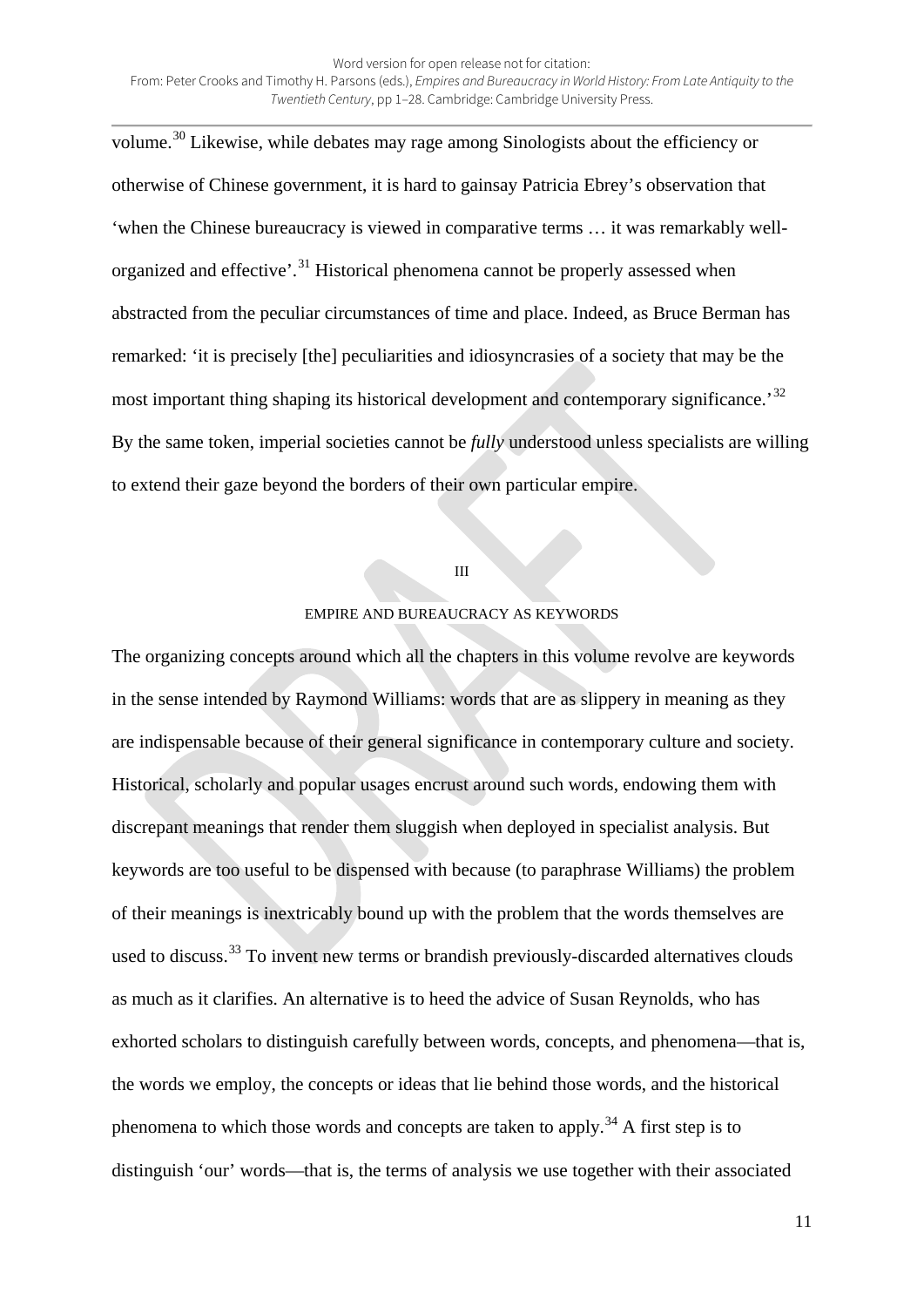concepts—from the words and concepts that appear in the historical record. For convenience we describe this as a difference between *analytical categories* and *historical ideas*. While the analytical category and historical idea are often related, they are not commensurate with each other, and making the distinction clear helps us to avoid a number of conceptual pitfalls.<sup>[35](#page-35-0)</sup>

This procedure is crucial precisely because the classical idea of a concept with a fixed definition is a will-o'-the-wisp.<sup>[36](#page-35-1)</sup> In the case of empire, there is no consensus in the current scholarly literature as to what single feature links all those entities that described themselves, or have been described, as empires; nor is there consensus as to the necessary and sufficient conditions that should make up a definition. In extended usage, empire has become a metaphor for extremes of power, normally carrying a negative connotation. Still more problematic is the fact that the word is taken to imply universality. Empire does not, however, translate universally. This is clear from the briefest glance at the nomenclature of the large non-Western polities surveyed in Part II of this book: the Arabs's *Dār al-Islām* ('the abode of Islam'); the Incas's Tahuantinsuyu ( 'land of four parts'); the Chinese *tianxia* ('all under heaven'); the Ottoman's 'domains of the House of Osman'.<sup>[37](#page-35-2)</sup> These terms are not in any sense direct equivalents of the historical idea of empire in the western tradition, whose genealogy can be traced back to the Latin *imperium*, originally denoting the power of command vested in a Roman magistrate. It was only gradually, by the close of the principate of Augustus in the first century CE, that *imperium* came by extension to signify a territorial empire comprising the lands under the control of the Roman people.<sup>[38](#page-35-3)</sup> Once it had emerged, the territorial conception of empire proved enduring, following distinct paths of evolution both in the East (where it passed from Byzantium to the Ottomans and the Russians) and in the West, surviving the collapse of Western provinces in the fifth century CE, to be revived with the coronation of Charlemagne (d. 814) as emperor on Christmas Day 800.<sup>[39](#page-35-4)</sup> What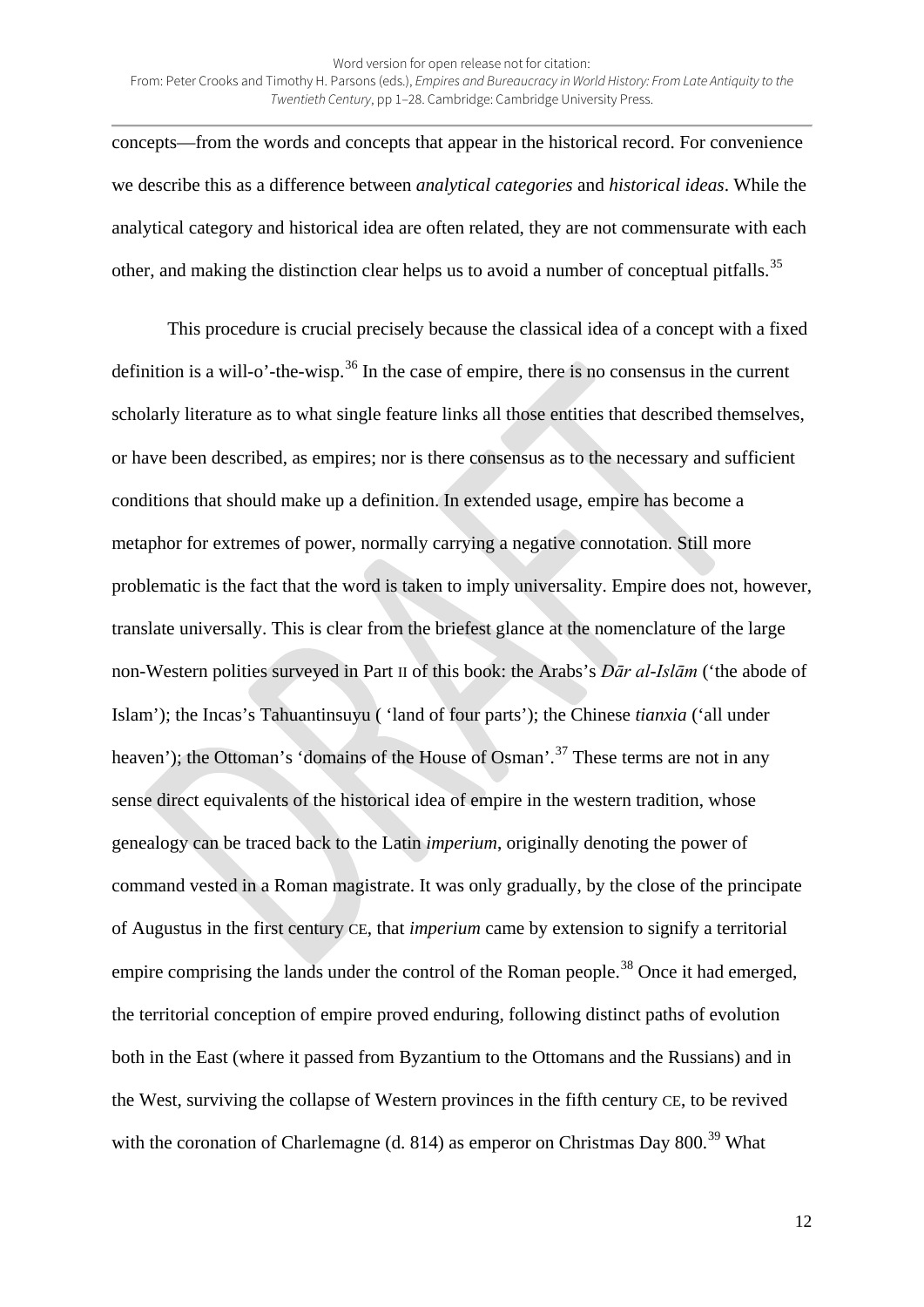became known as the Holy Roman Empire was only destroyed a millennium later in 1806 by Napoleon I, who in turn appropriated the ideology and iconography of empire.<sup>[40](#page-36-0)</sup> But to classify as empires only those polities that were content to describe themselves as such would be reductive, and not only because 'empire denial' is so common.<sup>[41](#page-36-1)</sup> but more importantly because we would be left with an absurdly Eurocentric category restricted to the past two millennia. The usage would even be restrictive *within* continental Europe. Latin Christendom knew only one emperor, so while the Plantagenet kings of England were content to bask in the reflected glory of past empires, they did not formally style themselves as emperors.<sup>[42](#page-36-2)</sup> Likewise, the name upon which the Spanish Hapsburgs settled for the assemblage of lands over which they ruled was not the Spanish 'empire' but the *monarquia española*—the Spanish monarchy.<sup>[43](#page-36-3)</sup> Rome itself, during one of the most vigorous phases of its imperial expansion under the republic, was the archetypal case of an 'unlabelled empire'—a political system (whether inside or outside the Western tradition) that does not call itself an empire but which falls into the analytical category of 'empire'.

Faced with these complexities, some historians sidestep the issue of definitions altogether and apply the 'quack test' espoused by Felipe Fernández-Armesto (consciously or unconsciously echoing Niall Ferguson): 'if it looks like an empire, walks like an empire and quacks like an empire, you don't need to define it as such<sup>'.[44](#page-36-4)</sup> A related approach is to adopt what Kathleen D. Morrison wryly dubbed the ' "pornography definition" of empires—I can't say what they are, but I know one when I see one'.<sup>[45](#page-36-5)</sup> An alternative is definitional abstinence. As Dominic Lieven has averred: 'Empire is a fine subject, peopled by leopards and other creatures of the wild. To reduce all this to definitions and formulas is to turn the leopard into a pussycat, and even then into an incomplete but misshapen pussycat with three legs and no tail'.<sup>[46](#page-36-6)</sup> Lieven's approach holds some attraction for historians, who are instinctively chary of homogenizing disparate historical experiences. The danger is that, in the effort to avoid

13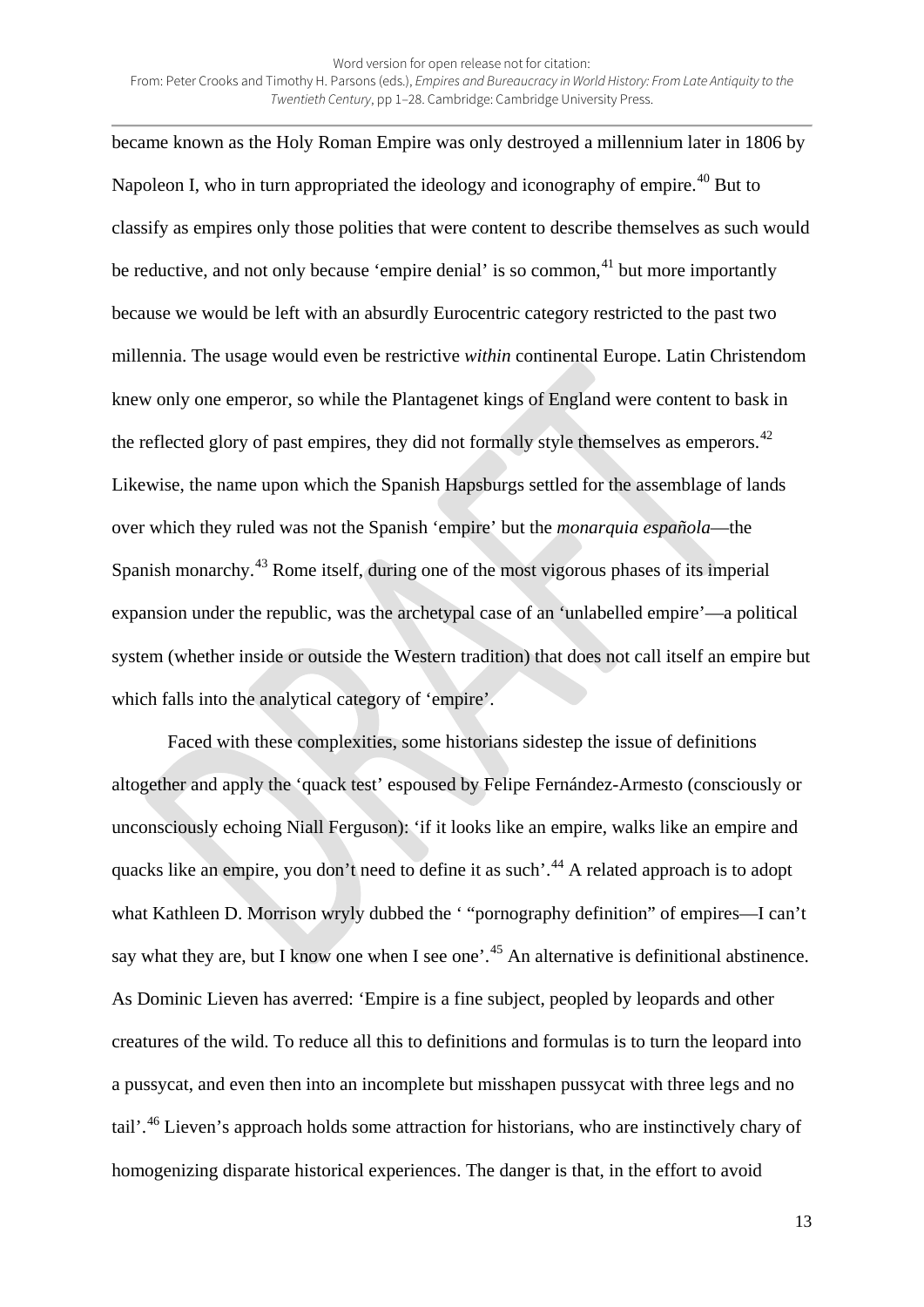producing a three-legged feline, we find ourselves, like Alice in Wonderland, pondering a grin without a cat—a political formation that identified itself as an empire or which drew on the imperial idea, but which does not really belong in the analytical category of empire because it has stopped short of, or passed through, 'empire-dom' in the course of its political development.

Rather than ducking the issue of definitions, we propose to reformulate the underlying methodological problem. Concepts are intellectual constructs, tools intended to assist the analysis of phenomena. Treating concepts as things in themselves creates an illusion of absolute categories, which in turn leads to fruitless debates over classification. Outside the modeling of the social sciences, historical empires only ever existed as particular forms of rule which for convenience we place into an analytical category. The task is not to define the word empire prescriptively so as to declare alternative usages out of bounds, but rather to make some basic distinctions that clarify how the concept is to be understood for present academic purposes—in other words to define the category of cases that are to be compared.

We have defined the analytical category of empire as 'an extended and durable polity in which a core society exercises formal and authoritarian power over subordinated peoples of outlying territories gained or maintained by coercion'. Empire, in this usage, is a 'family resemblance concept' embracing a disparate class of cases across many centuries, both modern and pre-modern, both Western and non-Western.<sup>[47](#page-37-0)</sup> Our definition contains two core elements: an expansive, often unbounded, political structure; and formal a-symmetrical power relations between the dominant social group and its subject peoples. This distinguishes empire from the concept of the state as a territorially-bounded polity in which peoples are ruled more or less uniformly.<sup>[48](#page-37-1)</sup> It is also distinct from 'hegemony', a word with the potential cause confusion because all-too often it serves as a fig-leaf for empires in denial. Even when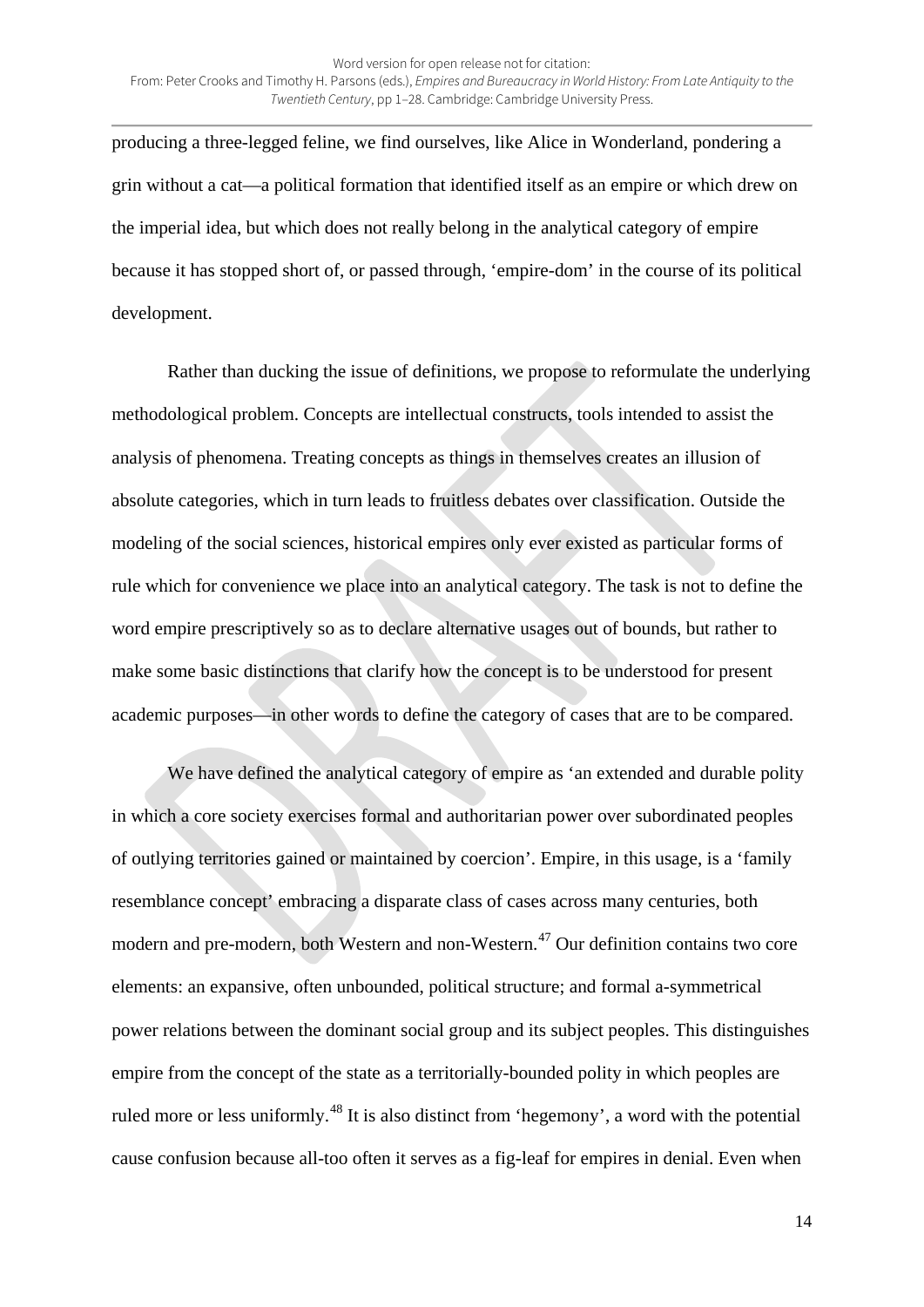hegemony is used as a real concept it has the potential to produce semantic chaos. There are at least three distinct meanings in current use: ideological preponderance (as in Gramscian hegemony); informal influence (as in the British informal empire or, latterly, American 'soft power'); and primacy over other theoretically-equal powers (a usage found principally in international relations and political science).<sup> $49$ </sup> All three are distinct from our analytical category of empire.

Bureaucracy is the younger of our keywords. Originally coined in 1765 (Fr. *bureaucratie*) to refer to a malady afflicting French government, the word quickly established itself as a term of disparagement for overbearing and inefficient officialdom.<sup>[50](#page-38-1)</sup> It was received into English in the early nineteenth century with the precise meaning of 'office tyranny', and during the nineteenth century English writers tended to reserve the term to deprecate the 'bureaucracy-ridden' states of continental Europe.<sup>[51](#page-38-2)</sup> In this respect, the career of bureaucracy as an attack word has much in common with 'imperialism', which first appeared in English in denunciation of the second French empire of Napoleon III (1852– 70).[52](#page-38-3) And like imperialism (which Sir Keith Hancock famously declared to be 'no word for scholars'), bureaucracy has occasionally been deemed to be so polyvalent and laden with negative associations that it is unfit for scholarly use.<sup>[53](#page-38-4)</sup>

Bureaucracy gained acceptance as a word for scholars through the sociology of Max Weber (1864–1920), whose work casts a long shadow on all subsequent studies.<sup>[54](#page-38-0)</sup> In his major and unfinished work of synthesis, *Wirtschaft und Gesellschaft* ('Economy and society'), Weber sought to provide the tools for a comparative analysis of social power, notably a series of ideal-types—'ideal' in the sense of existing as an idea or archetype. As Sam Whimster discusses below, the elements of the ideal type were intensified to throw into relief the salient features of real historical examples, which Weber maintained never occur in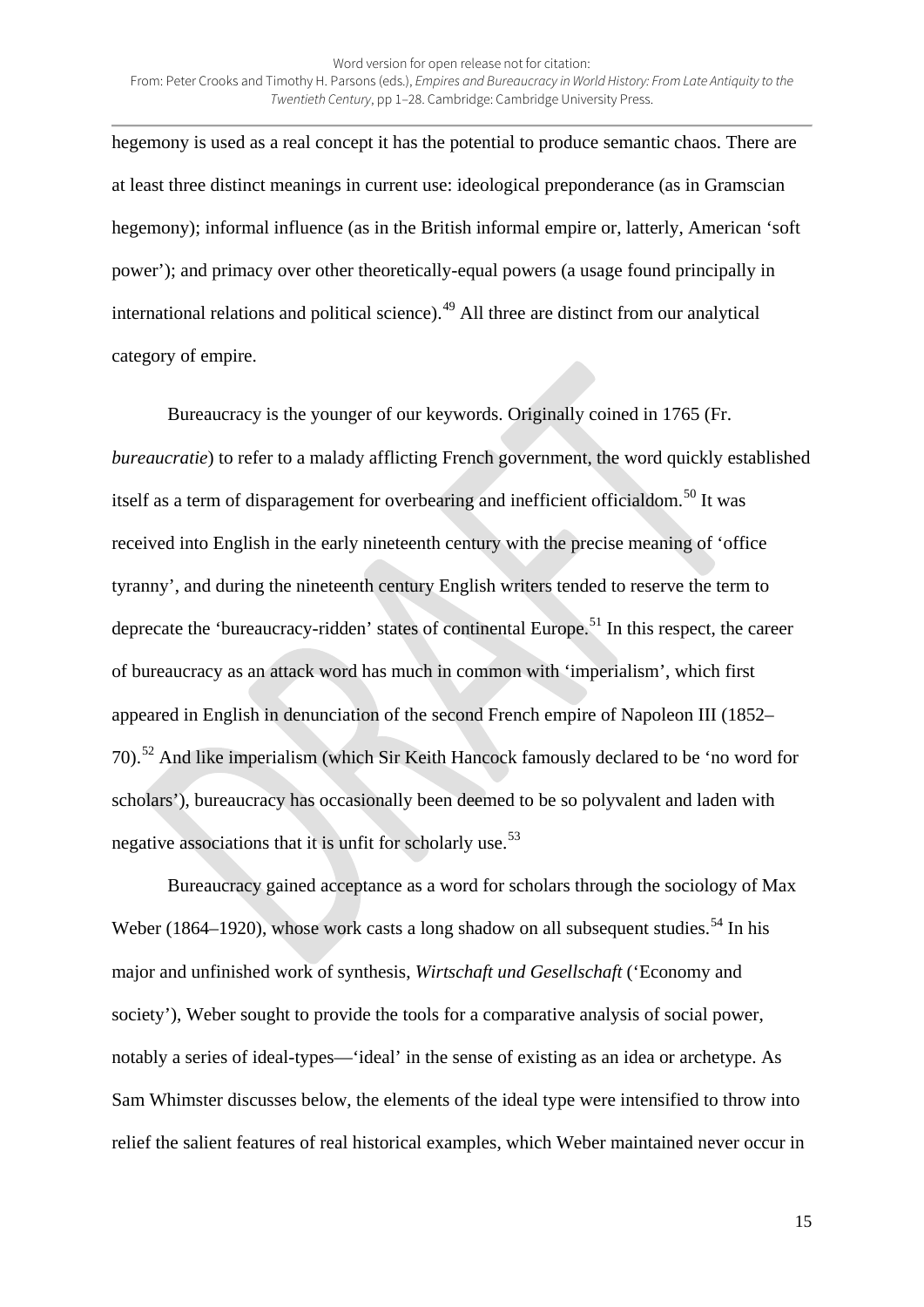a pure form.[55](#page-39-0) The most famous of these ideal types was bureaucracy, which Weber set within a tripartite classification of 'legitimate domination' comprised of traditional, charismatic and legal-rational authority.<sup>[56](#page-39-1)</sup> Bureaucracy in its pure ideal-typical form was a 'structure of domination' characteristic of legal-rational forms of authority, closely associated with 'modernity', and distinct from patrimonial administration, which he depicted as personal, traditional and normally pre-modern. Bureaucracy's success was attributable to its technical superiority to all other forms of organization. It was a precision instrument for achieving goals, the pinnacle of formal or 'means-end' rationality (G. *Zweckrationalität*).[57](#page-39-2)

Despite Weber's canonical position and subsequent influence, his ideal type never monopolized the conceptual history of bureaucracy. At almost precisely the same moment as Weber's image of bureaucracy as a 'frictionless machine' was published, Franz Kafka (1883– 1924) conjured up in fiction a counter-image of a dystopian bureaucracy in his final and unfinished novel *Das Schloß* ('The castle'). Kafka's bureaucracy is the very essence of irrational obsequiousness and inefficiency, dysfunctional precisely because of its insistence on hierarchies and its unwillingness to countenance the possibility of error—an idea possibly significant in studying the fall of empires because a slow bureaucracy cannot adapt swiftly to exogenous forces.<sup>[58](#page-39-3)</sup> Yet another usage takes us back to the original sense of bureaucracy as a form of rule (Gk. *kratos*)—that is, rule by the bureau—as opposed to bureaucracy as an instrument of rule. The distinction between bureaucrats as 'decision-making personnel', not just 'decision-implementing personnel', is especially likely to become blurred in polities of the scale of empires, where communications are frequently slow or uncertain.<sup>[59](#page-39-4)</sup> Imperial bureaucrats, in other words, were often agents in their own right; they were not simply cogs in the machine of imperial administration.

These various images of bureaucracy may appear to be discrepant, but each has a number of features that together form the analytical category of 'bureaucracy' with which the

16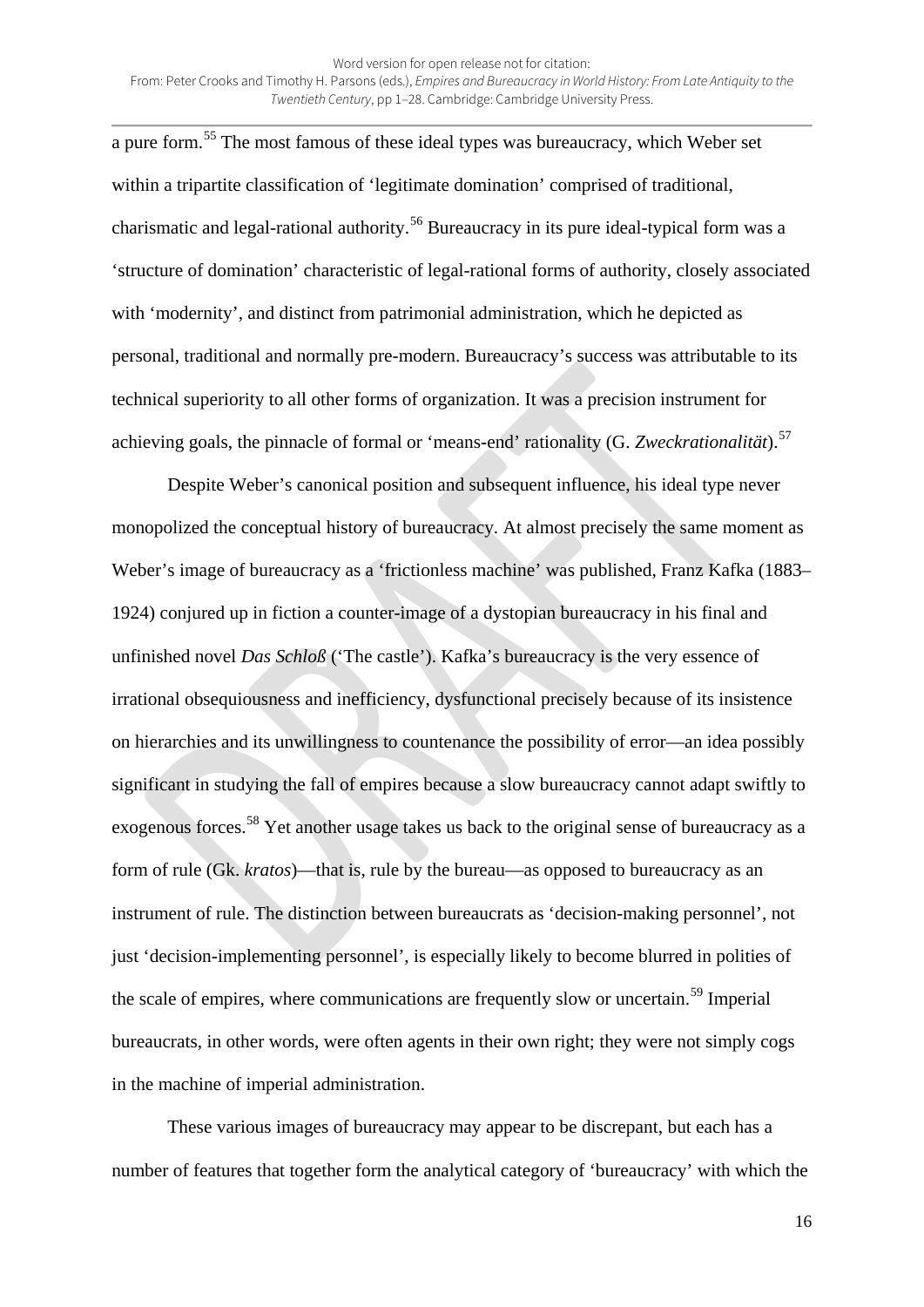contributors in this book engage. Bureaucracy here refers to: *routine administrative activity delegated to office-holders (who are often, but not always, professional career administrators), conducted on the basis of records (though not always written records), with some differentiation and specialization of offices that are organized hierarchically and are reliant on systems of communications.* 

IV

## IMPERIAL BUREAUCRACIES: POWER AND VULNERABILITY

It was Talleyrand, the foreign minister of Napoleon I, who remarked in the course of a lecture on empire that: 'The art of putting men in their place is perhaps foremost in the science of government'.[60](#page-40-0) Imperial bureaucracy was more alchemy than science. It was the art of transforming conquered populations into obedient subjects—of keeping people in their place (figuratively, but also sometimes quite literally through the regimentation and control of space) when they did not want to be ruled. A substantial literature on the 'colonial state' has emphasized the transformative power of colonial projects. The case studies presented in this volume suggest that the norm was a more tangled imperial administrative structure and hitand-miss bureaucratic process. Moving rather schematically outwards from the centre, the chapters suggest a general tendency towards a small and ramshackle organization at the imperial core; uncertain connections between metropole and colonies resulting in 'negotiation' rather than top-down imperative control; bureaucrats on the peripheries unable to penetrate too far without undermining their own authority; indigenous peoples displaying some capacity to turn bureaucracy to their own advantage; and, finally, the assimilation or acculturation of the conquerors giving rise to fears of 'contagion' spreading from the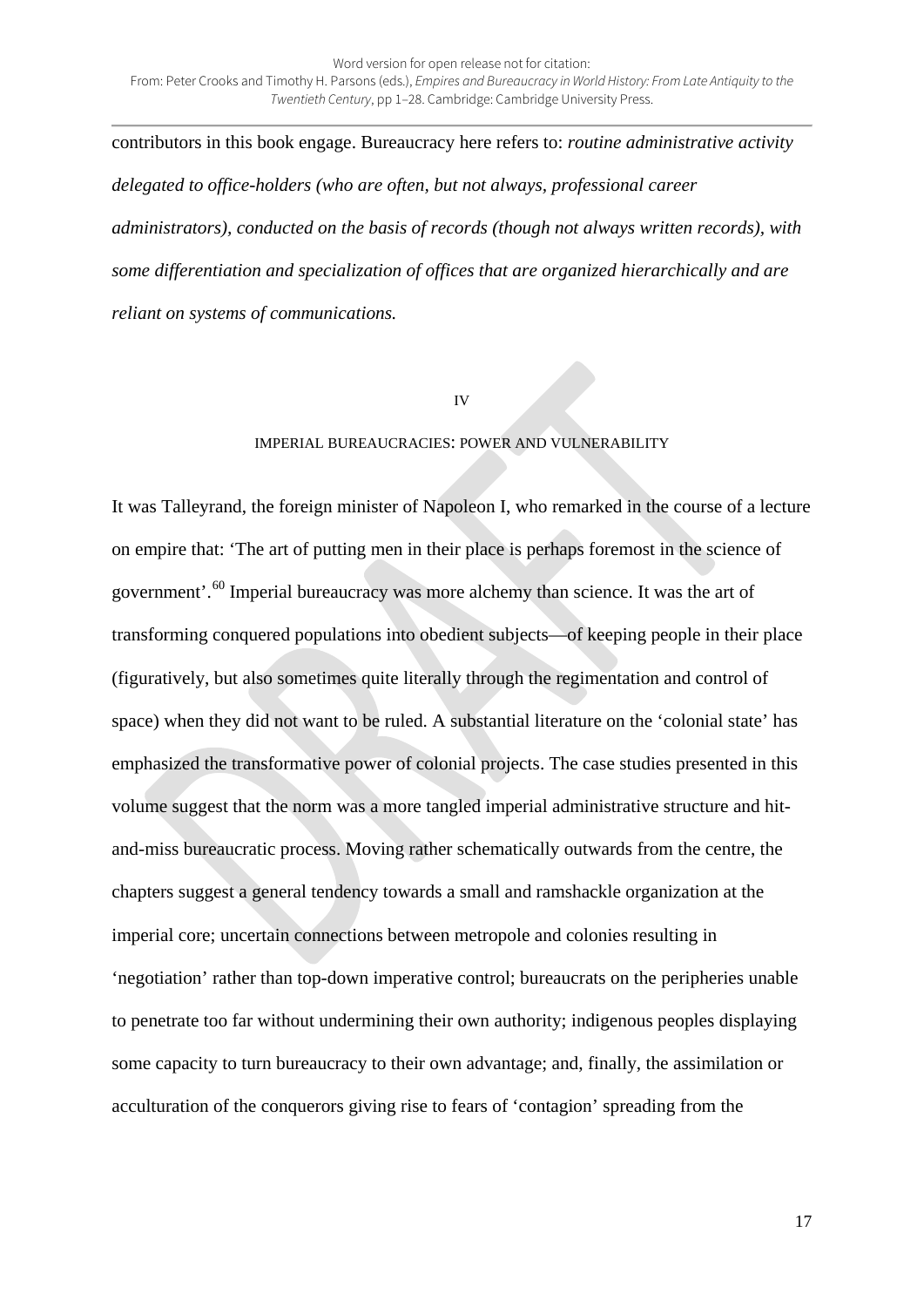peripheries back to the imperial core. Cumulatively these points bring out the paradoxical vulnerability and limitations of imperial bureaucracies.

At the most general level, the chapters call into question the assumptions underpinning certain grand narratives of historical development. One point that many historians and sociologists imbibed from weberian sociology is that bureaucracy, in its fullyfledged form, is the handmaiden of 'modernity' and the destiny of the modern (and, by implication, Western) state.<sup>[61](#page-40-1)</sup> Max Weber himself was a vigorous proponent of Germany's expansionist ambitions, and bubbling under the surface of his work are assumptions that are Eurocentric and grounded in the era of the 'new imperialism'.<sup>[62](#page-40-2)</sup> His concern to trace the patterns of historical development that gave rise to the modern state imbued his work with 'a sometimes infelicitous evolutionary flavour'.<sup>[63](#page-40-3)</sup> In the hands of neo-weberians, the development of bureaucracy and Western rationality has been elaborated into a linear narrative of the state's 'origins' and 'rise', reaching its apotheosis in the late nineteenth and early twentieth century.<sup>[64](#page-40-4)</sup> Critics of state power have inadvertently returned the compliment to the power of the state by invoking Foucault's concept of 'governmentality' to account for a 'colonial modernity' that was supposedly ushered in by Western imperial projects. [65](#page-40-0)

This abiding linkage between bureaucracy, 'modernity' and the state is an association that this collection seeks to complicate and subvert by reconsidering the relationship between empire-building and state-formation. First, our case studies of imperial bureaucracies (plural) as opposed to 'bureaucracy' (singular) suggest that any narrative of institutional developments should be lumpy, not linear. The wider realm of the Plantagenet kings of England in the late Middle Ages was, for instance, arguably more intensively supervised by the crown and its ministers than the early modern British empire in North America or, for that matter, the archaic chartered companies that 'modern' nation-states of Europe revived as a means of governing on the cheap in the era of the 'new imperialism'.<sup>[66](#page-40-5)</sup> This is not to deny the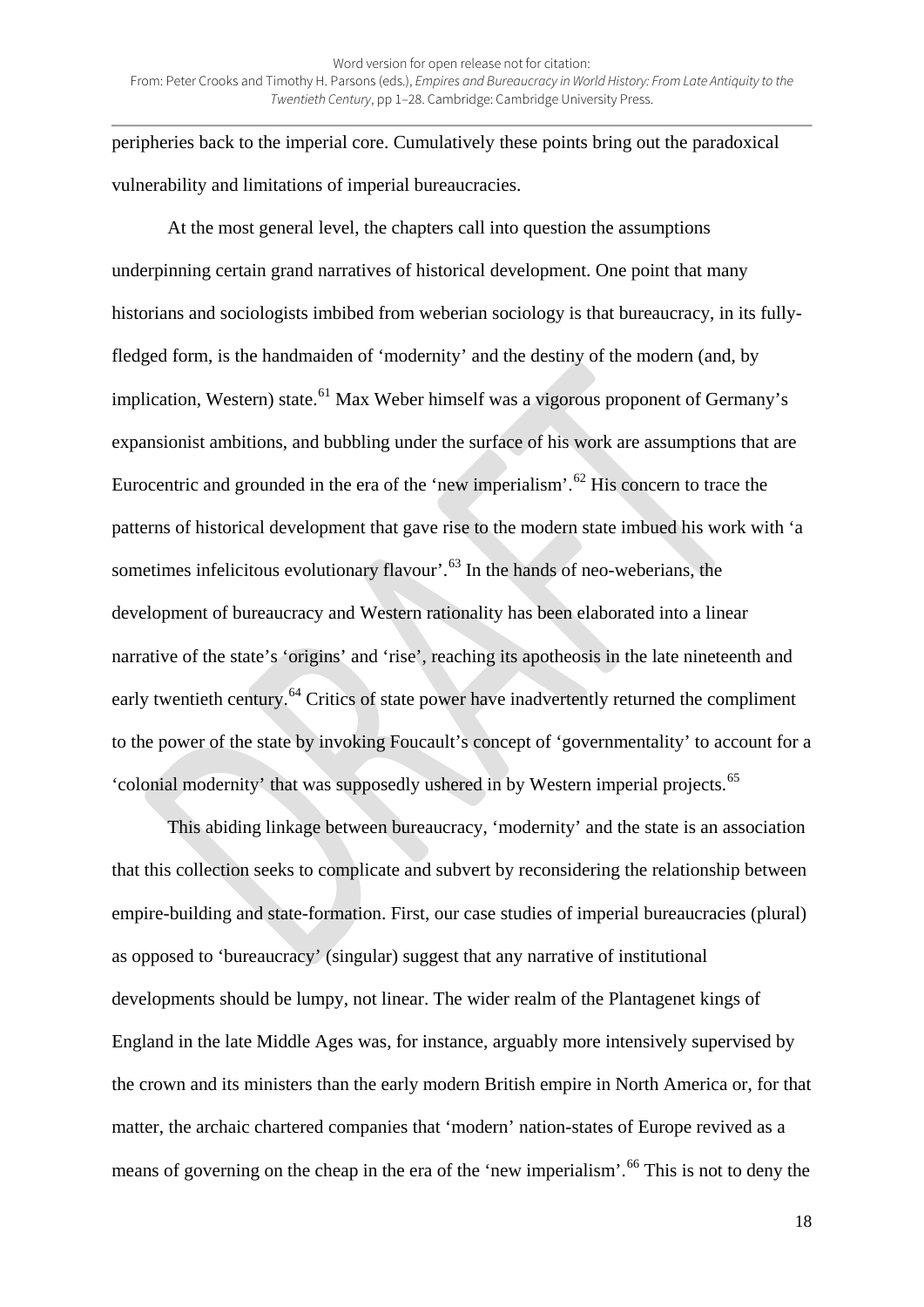extraordinary, almost exponential, increase in the number of officials employed by nationstates from the late nineteenth century, nor the capacity of the state to reach into the very pockets of its citizens with little resistance.<sup>[67](#page-40-1)</sup> But these developments were not transposed on to imperial possessions in a systematic way. Even in the so-called 'age of bureaucracy', which coincided with the spate of annexations that occurred in the last quarter of the nineteenth century, European empires were often a-modern, or de-modernizing, in their governing practices.[68](#page-40-6) The bureaucratization of empire in Africa had scarcely begun at the close of World War II, and as late as 1950 in French West Africa the administration's ability to record basic statistical information about its subject population (registers of births and deaths) was startlingly restricted, embracing only those resident within ten kilometres of a recording centre.<sup>[69](#page-40-2)</sup> That such limitations in colonial knowledge could exist in a 'modern' empire makes it seem all the more remarkable that the *quipucamayocs* of Tahuantinsuyu (the specialist cadre of Inca bureaucrats) could achieve such high levels of information retrieval in respect of demographics and commodities using their mnemonic system of knots (*quipu*s).[70](#page-40-7) Clearly a linear narrative of ever-increasing bureaucratic complexity on a grand march towards 'modernity' will not do.

A second long-range observation is that territorially-bounded 'states' did not burst out into empires when they passed a certain threshold of institutional cohesion and development—the point Kimberley Kagan has dubbed portentously the 'imperial moment'.<sup>[71](#page-40-8)</sup> The trajectory of political development was normally much more complicated than a simple state-to-empire transformation. The bureaucratic apparatuses of metropolitan states and their dependencies were often heavily imbricated, developing in interaction with each other, so that drawing too sharp a distinction between the two distorts historical reality. At the imperial core, the bureaucracy dedicated specifically to the empire was frequently incoherent when it was not in fact inchoate. Official descriptions of administrative functions are a poor guide to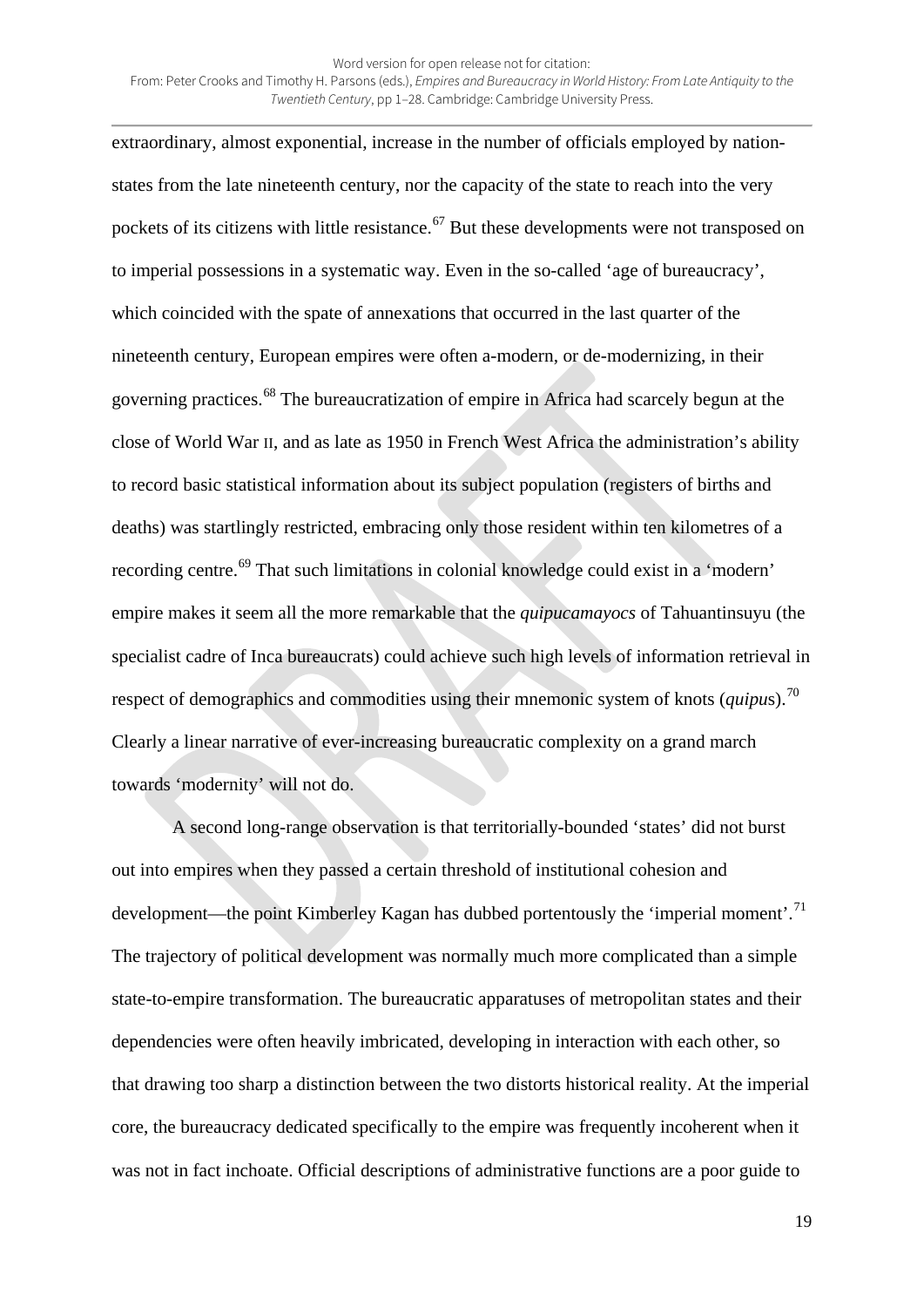administrative practice because they were so often written by bureaucrats eager to inflate their own power and prestige. They provide, at best, a normative statement of how the system *ought* to work. The *Notitia dignitatum*, which enumerates the major offices in the later Roman empire, appears to describe a well-ordered and hierarchical system, but it scarcely captures the messy realities of administration nor the capacities of those at the centre of the empire to project their will on to the provinces.<sup>[72](#page-40-9)</sup> In the case of Britain, the bureaucracy charged with overseeing the empire remained small and cross-cutting into the twentieth century. In 1903 the Colonial Office had a staff of 113, and its role was supervisory rather than directive, administrative authority being vested in the governor 'on the spot'.<sup>[73](#page-40-4)</sup> The 'supervision' of other parts of the empire was divided among several departments including the Dominions Office (which became a separate office in 1925), the Foreign Office, the Admiralty (responsible for St Helena), and the India Office. Rather than the core acting as an incubator for empire, it was sometimes the process of empire-building itself that stimulated bureaucratic growth.<sup>[74](#page-40-10)</sup> It follows from this that the institutions of the core society were not exported to the peripheries in any sort of straightforward way. Imperial rule was a palimpsest. Overlapping patterns of indigenous and imported bureaucratic practice resulted in a confusing tangle as conquerors adapted themselves recursively to local conditions, or relied on knowledge and expertise of existing bureaucrats. The co-option and repurposing of existing administrative systems is most obvious in the case of nomadic or 'kinetic' empires that conquered sedentary societies—the Arab conquest of large tracks of territory from the Sāsānian and eastern Roman empires in seventh-century, or the Mongol conquest of the southern Song which resulted in the Yu'an dyansty  $(1271-1368)$ .<sup>[75](#page-40-11)</sup> But continental Europe was itself a palimpsest of imperial formations every bit as much as it was a melting-pot of nation-states. Napoleon's obsession with regenerating the imperial space of Charlemagne was perhaps only surpassed by Charlemagne himself and his concern (or, at least, that of his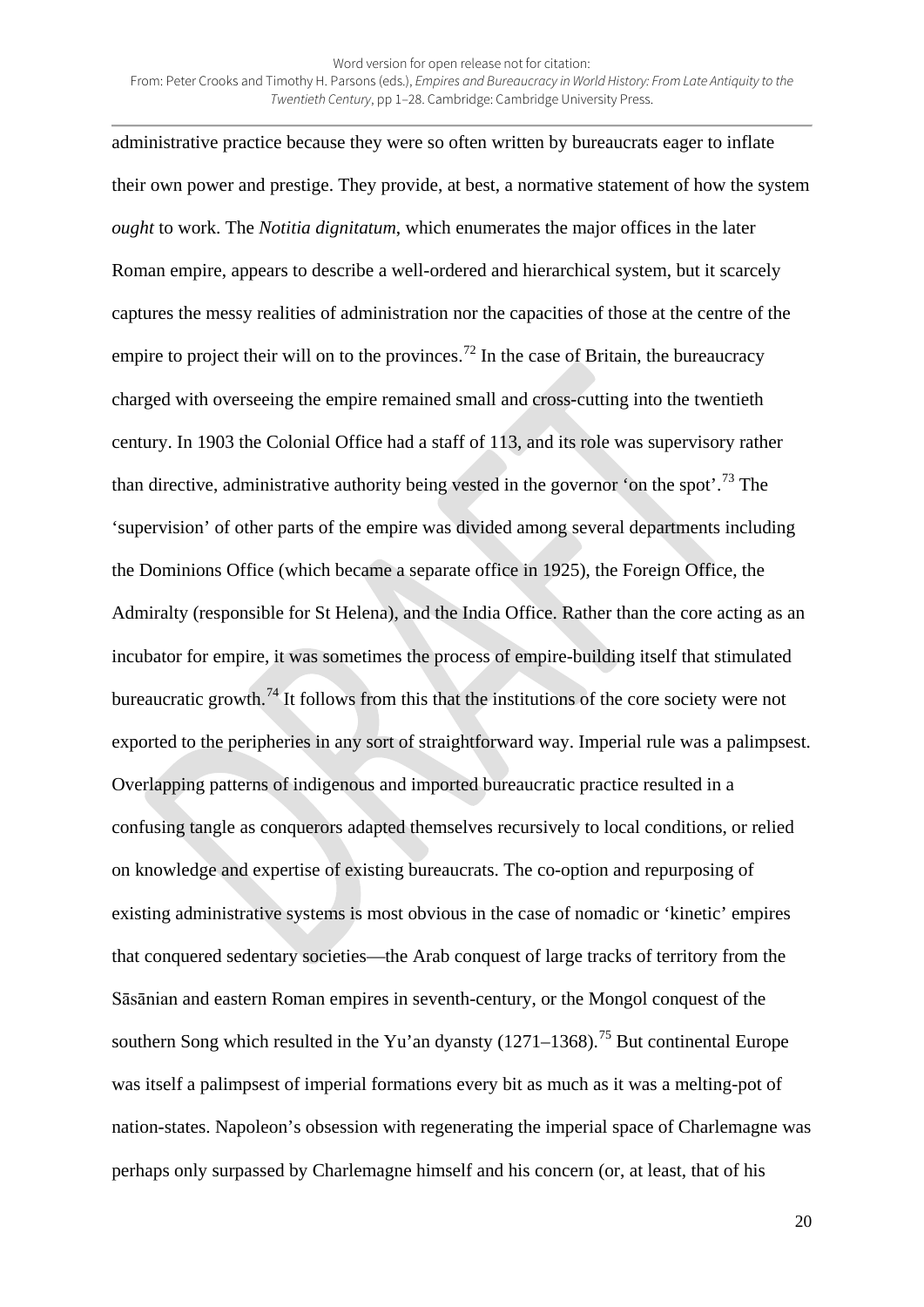medieval spin-doctors) with the renewal (L. *renovatio imperii*) of the Roman empire in the West.<sup>[76](#page-40-1)</sup>

A general tendency was for bureaucratization to kick in as empires moved from tributary extraction to control of labour and direct taxation, which required more detailed knowledge of subject populations.<sup>[77](#page-40-12)</sup> Increases in profitability resulted in a desire by metropolitan governments to tap wealth directly or shift costs to the peripheries through more bureaucratic oversight. As a result, the 'colonial state' might become a testing ground for a more rigorous and penetrative bureaucratic rule that would have been quite unacceptable to the domestic population of the metropolitan 'nation-state'.[78](#page-40-7) The results were neither expected nor intended. As Len Scales comments perceptively: 'The proliferation or perpetuation of bureaucracy is no more a necessary symptom of an empire's health than limited institutions reliably indicate its impending collapse'.<sup>[79](#page-40-13)</sup> In the case of both colonial North America and the possessions of the Spanish monarchy in south and central America, the intrusiveness of the core ultimately broke down the 'ties that bound' the settler or creole populations to the monarchies, dispelling what Jack P. Greene calls 'metropolitan charisma'.[80](#page-40-14) Likewise European empires in twentieth-century Africa unravelled during the phase of bureaucratic expansion after World War II.

Systems of communications might themselves form part of that metropolitan charisma.[81](#page-40-15) The Roman network of roads and bridges, estimated to have spanned some one hundred thousand kilometres, was lauded by a poet in the second century CE: 'By cutting through mountains you have made land travel feasible; you have filled the deserts with way-stations, and you have civilized everything with your lifestyle and organization.<sup>[82](#page-40-16)</sup> In fact, the roads were constructed in the first instance to facilitate troop movements and secondarily the transmission of information—in other words, to overcome a problem with which all empires have to contend: the tyranny of distance.<sup>[83](#page-40-11)</sup> Land empires have sought to control space

21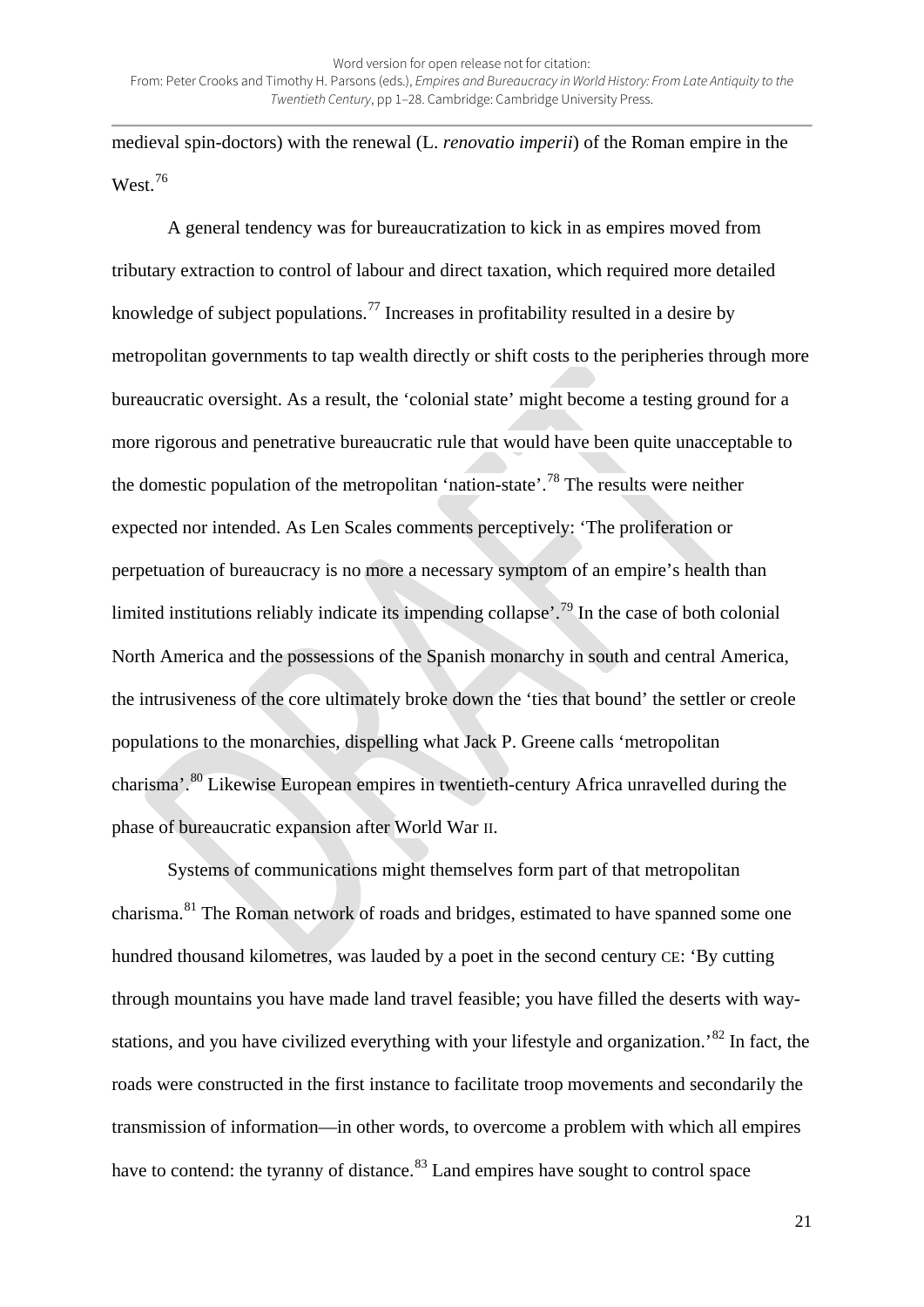through the development of physical infrastructures (roads and bridges) and courier systems. Using the *cursus publicus*, a Roman courier might expect to cover 80 kilometres in a day overland riding in relays.<sup>[84](#page-40-17)</sup> All roads in the ancient world may have led to Rome, but in the Andes the forty thousand kilometres of Inca roads and bridges converged at Cusco.<sup>[85](#page-40-0)</sup> As Chris Given-Wilson describes, the fleet-footed *chasquis* of the Incas could carry messages in relay at a rate of over 200 kilometres per day—four times faster than the Spaniards could complete the same journey on horseback.<sup>[86](#page-40-5)</sup> The <sup>c</sup>Abbasid dynasty achieved even more impressive speeds with the *barid* (postal system): in one instance, the journey from Baghdad to Mecca (*c.*1650 kilometres) was recorded as being covered in four days (410 kilometres per day).[87](#page-40-1) The problem of controlling far-flung subject peoples was not, however, wholly resolved by the communications revolution brought about by the telegraph and telephone, nor indeed, latterly, by instant satellite communication.<sup>[88](#page-40-12)</sup> Improvement in communications and the regimentation of knowledge disrupted local channels of affective communication and impaired the ability of the rulers to 'listen in' on native society. <sup>[89](#page-40-2)</sup> Meanwhile higher levels of superintendence from the metropole brought under critical scrutiny the corrupt or kleptocratic tendencies of the empire's own officials, when those were the very practices that provided local imperial bureaucrats and settler elites with a stake in the perpetuation of imperial rule in the first place. Finally, the communications and media revolution occurred concurrently with (and, indeed, may have been a causal factor in) the hardening of collective solidarities and identities.<sup>[90](#page-40-8)</sup> The result was that the rule of subject peoples became more difficult, and empires become more unstable, even as the capacity to implement direct bureaucratic rule increased.

Even with investment in communications, few empires (if any) had the manpower or economic resources to communicate with their subjects directly. Power was, therefore,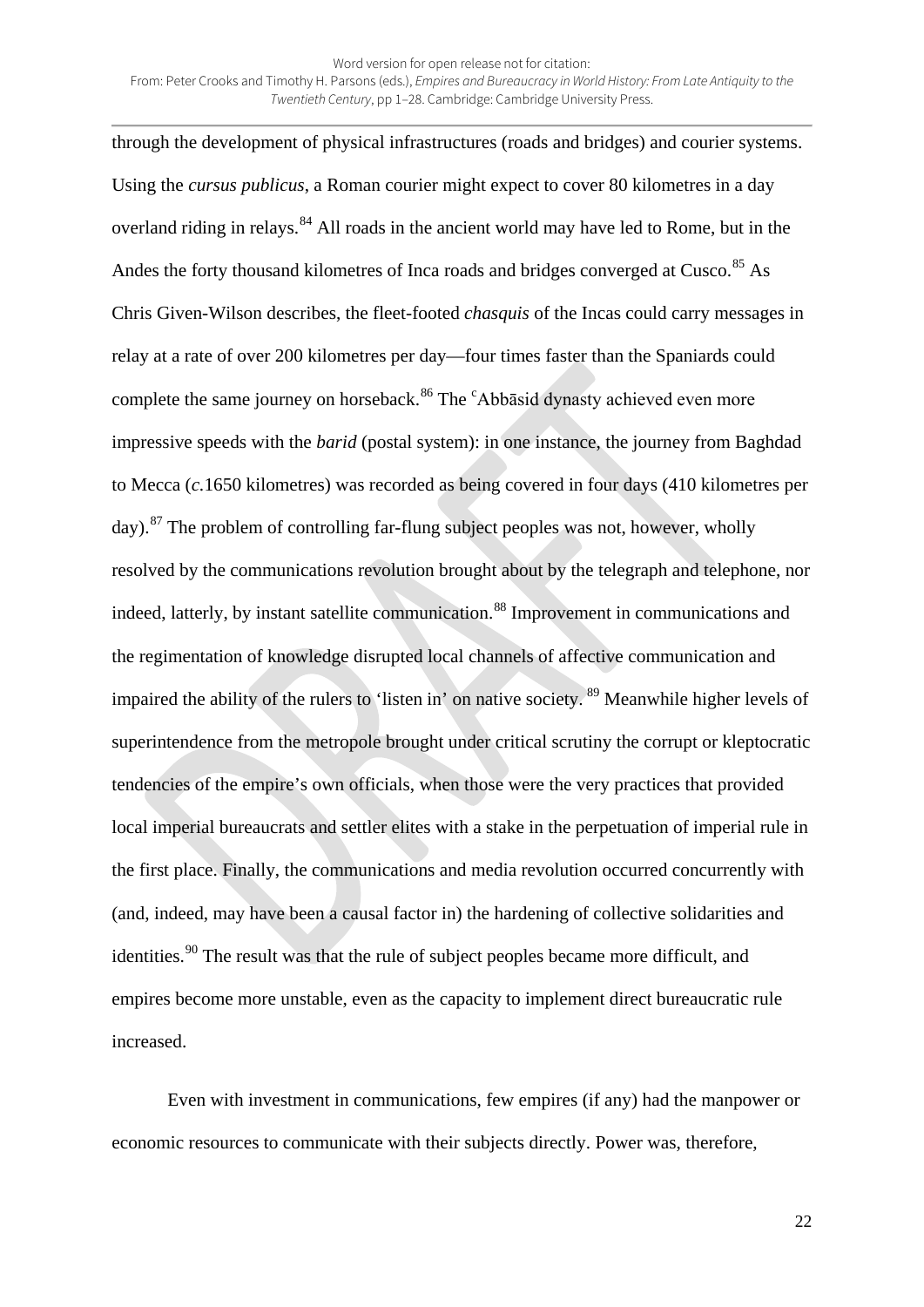delegated to or mediated through local power-brokers, whether settlers or natives or even imperial bureaucrats themselves. The idea of a 'negotiated empire' is not a phenomenon attributable simply to the weakness of government in pre-modern eras.<sup>[91](#page-40-18)</sup> The great majority of the empires represented in this collection had to employ local interpreters, tax collectors, policemen, and soldiers to govern cheaply and effectively. As John Lonsdale remarked of British rule in twentieth-century Africa: 'power could not be exercised without giving some of it away.<sup>[92](#page-40-15)</sup> In the early 1900s, there were at least a thousand Indian subordinate officials for each Indian Civil Service officer in the British Raj, and districts were so large that administrators might only visit a village once in five years.<sup>[93](#page-40-4)</sup> A strict dichotomy between indirect and direct rule is, therefore, somewhat misleading. It is better to imagine a continuum of institutionalized forms of 'negotiation'. The continuum is discernible in the case of China under the Song, when the civil service was far larger and more 'rational' than any contemporaneous bureaucracy in the West. Even so, the functionaries of the Song could not penetrate far into a society of 100 million persons, while in its southern territories the Song shared power with some 350 local chiefdoms.<sup>[94](#page-40-19)</sup> Such 'bridle and halter' agreements were a commonplace part of the pragmatics of imperial rule. Frederick Lugard (1858–1945) dubbed the system as it pertained in the British dominions 'indirect rule', depicting local intermediaries as vessels of legitimate 'traditional' authority, even though they were essentially imperial creations occupying the lowest rung of the imperial administration.<sup>[95](#page-40-16)</sup> Long before such expediencies became an officially-enunciated maxim, effective and longlasting administration depended on the ability of empire-builders to recruit allies from subject populations, whether they be the 'cooked' chiefdoms of the southern Chinese frontier, the *curacas* of Tahuantinsuyu, or the tribal 'chiefs' of the British empire. Even the *Grand Empire*  of Napoleon I, which was exceptional in its attempt to impose an 'unbreakable model' of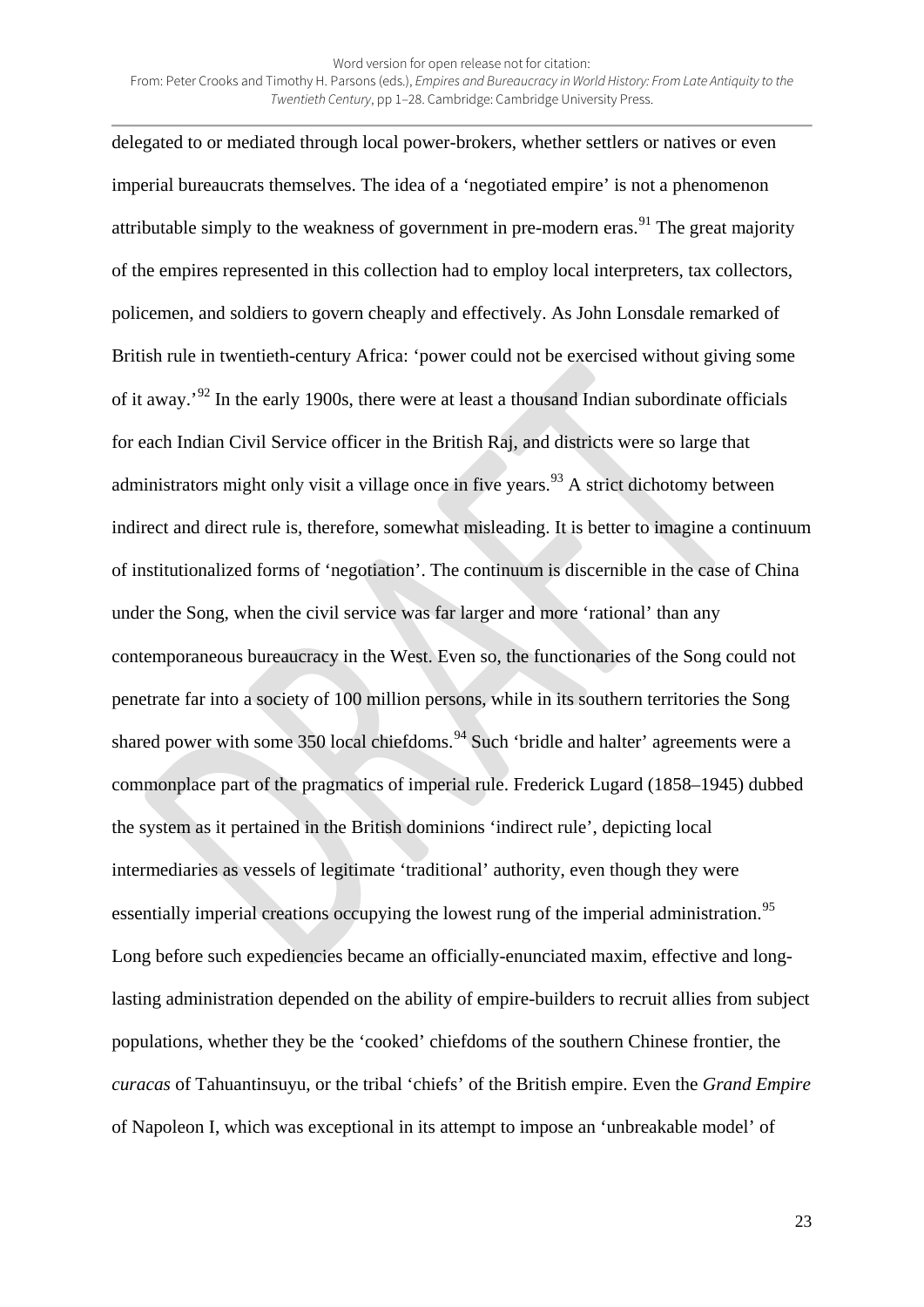French administrative and legal practice throughout its conquered territories and satellite kingdoms, had to compromise at the lower echelons of the administration.<sup>[96](#page-40-17)</sup>

Of course, the idea of negotiated authority can easily be carried too far. Systems of cooperative administration obscured the implicit violence that served as the undergirding of imperial bureaucracy.<sup>[97](#page-40-20)</sup> Frequently one party to the 'negotiation' was able to hold the other at the end of a spear or a bayonet—an asymmetry in power relations brought out clearly in the memorials that Caesar Augustus had erected to his own memory across the Roman empire at his death in 14 CE: 'When foreign peoples could safely be pardoned, I preferred to preserve rather than to exterminate them'.<sup>[98](#page-40-21)</sup> The chillingly-conditional nature of the clemency offered by Augustus brings to the fore the utility of the threat of violence in imperial rule. Violence was inherent to empire because most empires began with military conquest and were consolidated with terror and repression. In Charles Maier's aphorism: 'The lifeblood of empires was blood.<sup>'[99](#page-40-5)</sup> Explicit manifestations of violence became less frequent, however, once imperial rule became routinized, and imperial regimes that had to employ spectacular punitive violence on a regular basis were actually betraying their vulnerability. The implicit threat that overt resistance or defiance of imperial authority would be met with lethal force allowed a small number of bureaucrats and their local proxies to assert their authority over vastly larger subject populations. 'Every conquered people needs a revolt', Napoleon commented in 1806 to his brother Joseph (1768–1844), because the revolt could be answered with an exemplary punishment, massacre and licenced sexual violence, that would cow the population and pave the way for the introduction of administrative reform.<sup>[100](#page-40-1)</sup> Once the reforms had been introduced, the *gendarmerie* brigades, formidably staffed with French veterans of the wars, served as a strong arm to enforce the rule of thinly-spread civilian bureaucrats.<sup>[101](#page-40-6)</sup> Police brutality was likewise (as Deana Heath shows, below) a quotidian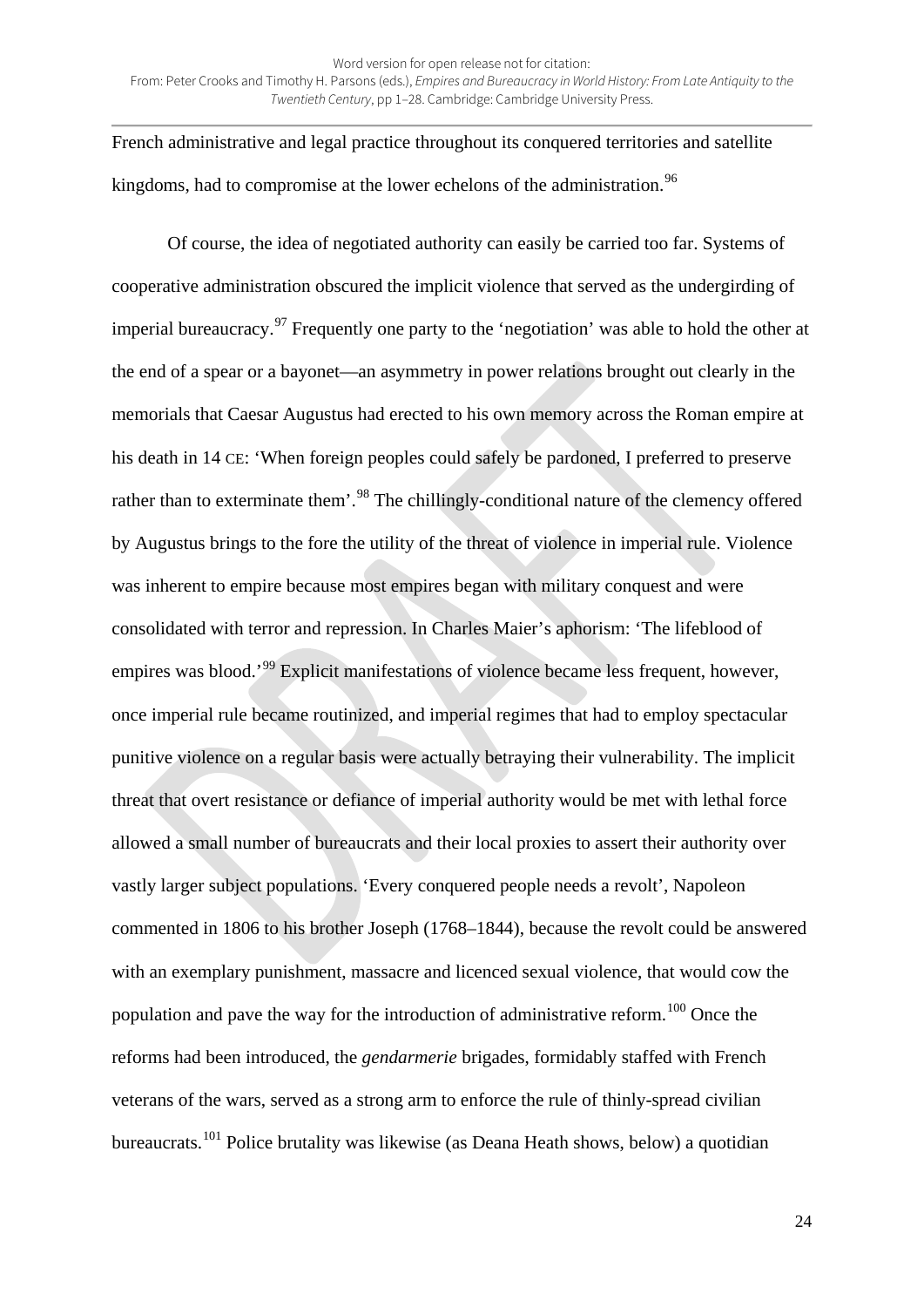aspect of British rule in the Raj. The fact that policing was delegated to local intermediaries allowed English magistrates to attribute the practice of torture to local conditions, which in turn 'served to ensure the perpetuation of the violence that the colonial regime was ostensibly pledged to eradicate'.<sup>[102](#page-40-12)</sup>

Violent repression, and imperial rule in general, had a strong gendered dimension. Excepting the employment female social welfare experts in the post-World War II French and British empires, imperial bureaucrats were almost always men. This male dominance within imperial bureaucracies should not obscure the fact that women played an integral role in most systems of imperial rule. As conquest gave way to bureaucracy, administrators formed intimate relations with subject women to forge alliances and better understand local cultures.<sup>[103](#page-40-2)</sup> The eighteenth-century employees of the English East India Company often learned Indian languages by taking mistresses, whom they referred to colloquially as 'sleeping dictionaries'.[104](#page-40-8) Some company employees married these women, but this became increasingly uncommon by the nineteenth century, when missionary criticism and pseudoscientific racism rendered intimate cross-cultural relationships socially unacceptable. At the very least, these sorts of bonds dangerously blurred the distinction between ruler and subject. Consequently, some imperial regimes tried to limit the risks of cultural and political contagion by employing married bureaucrats. As Michael Broers describes below, wives often played a central, albeit informal, role in governing subject populations, advancing their husbands' careers and limiting the contacts of male bureaucrats with female 'natives'.<sup>[105](#page-40-9)</sup> Once the Suez canal reduced transit times from Britain, respectable young women travelled to India each autumn on the 'the fishing fleet' to find husbands amongst the ranks of the Indian Civil Service and Indian Army officer corps. Protecting these metropolitan women from allegedly dangerous subject men consequently made gender a central buttress of the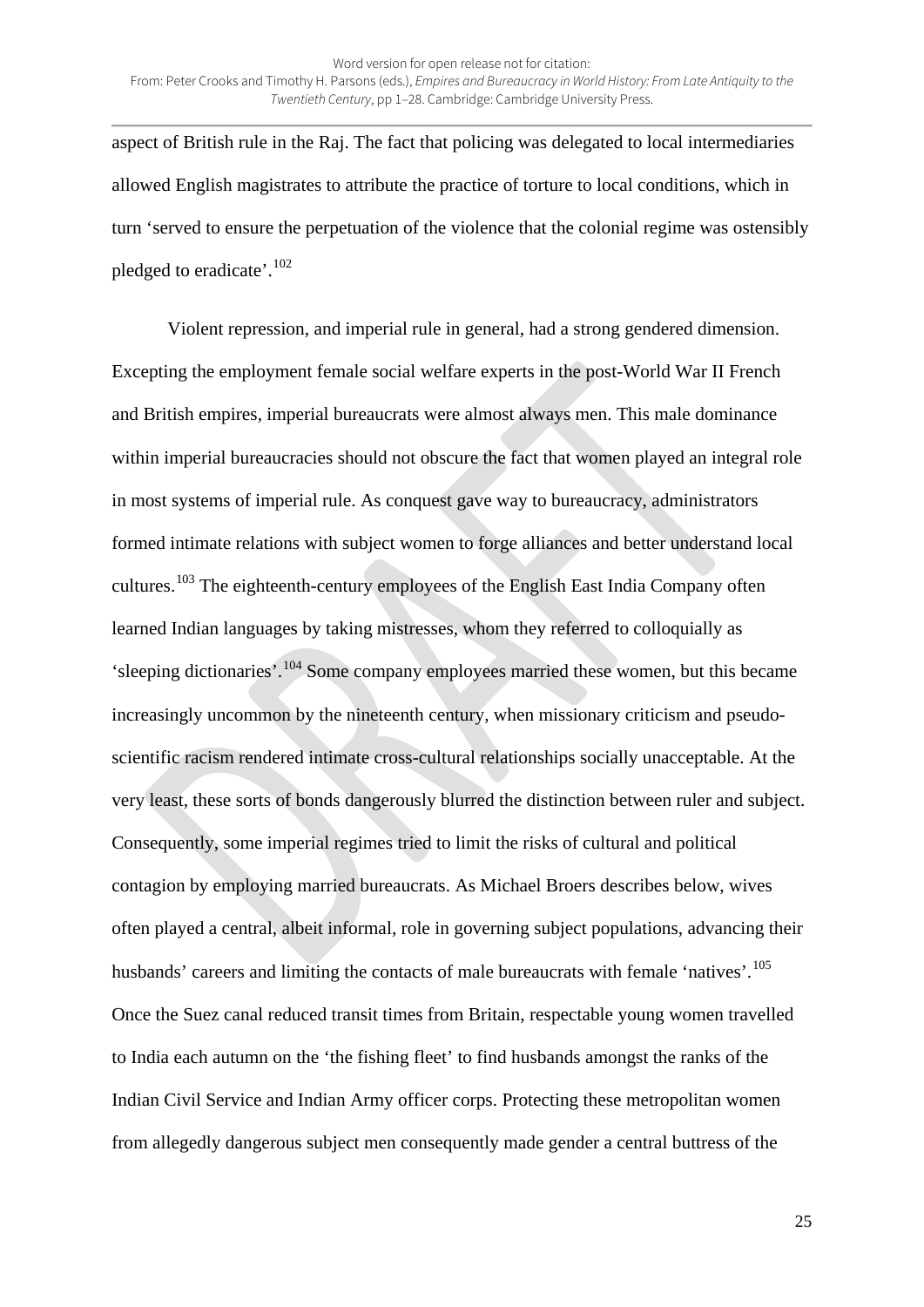boundary that defined subjecthood. In reality, imperial bureaucrats still had intimate relations with subject women. In the French empire, it remained common practice for a young civil officer to learn local languages and cultures by taking a mistress. The British Colonial Office, by contrast, formally outlawed 'concubinage' in 1909 on the grounds that: 'it is not possible for any member of the administration to countenance such practices without lowering himself in the eyes of the natives, and diminishing his authority to an extent which will seriously impair his capacity for useful work'.<sup>[106](#page-40-18)</sup> This official warning that sex with subject women risked 'disgrace and official ruin' did not put an end to the practice in the British empire. Looking back on his career as an administrative officer in colonial Kenya, Terence Gavaghan (d. 2011) acknowledged that his immediate superiors encouraged him to learn Swahili by taking a mistress, and wistfully recalled learning about sex from African women.<sup>[107](#page-40-14)</sup> In earlier eras, rulers tried to limit the bureaucratic complications of sexual intimacy by employing eunuchs and celibate clerics as administrators, but Gavaghan's testimony demonstrates that official expectations of administrative chastity were unrealistic in the contemporary era.

These patterns of cultural exchange blurred the boundaries between ruler and ruled. 'Through conquering we have been conquered', lamented the Pliny the Elder (d. 79 CE), expressing a fear common among empire-builders that the cultural mores of their more numerous alien subjects would come to envelop the conquerors themselves.<sup>[108](#page-40-15)</sup> István Kristó-Nagy describes below the process of mutual assimilation and cultural synthesis between the Arab conquerors and their subjects that resulted in the new Islamic empire.<sup>[109](#page-40-4)</sup> From acculturation of conquerors on the periphery, it was but a short step to 'contamination' of the metropole itself. The eighteenth-century 'nabobs' (employees of the East India Company) shocked domestic sensibilities when they returned to Britain with an appetite for Indian hookahs, food, clothing, entertainments and women.<sup>[110](#page-40-19)</sup> But there was more to these concerns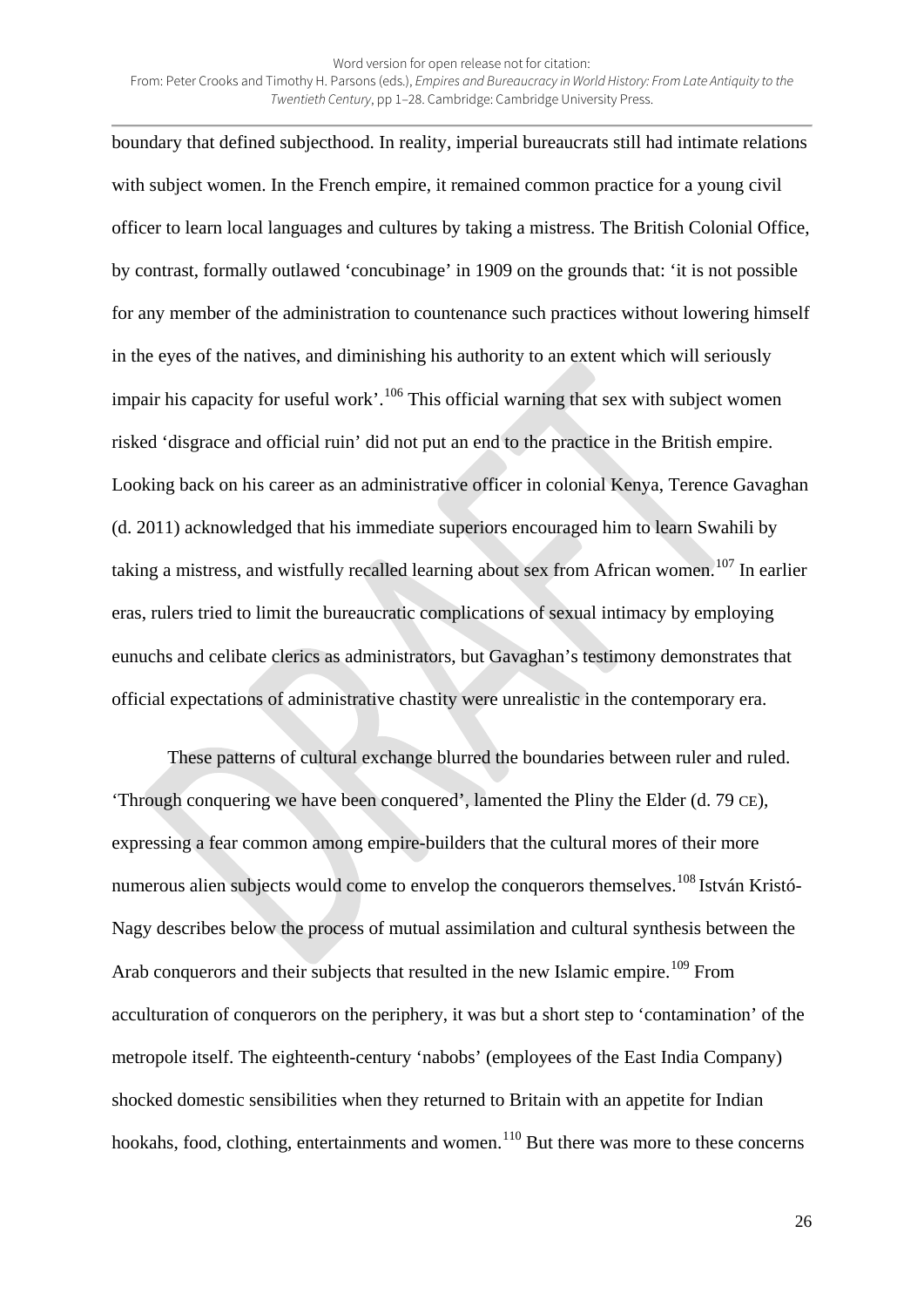than xenophobia. Unencumbered by the ethical and legal constraints of metropolitan society, imperial administrators could give free rein to ambitions and appetites that might have appeared unseemly, corrupt or even criminal at home. Critics worried that these imperial vices might contaminate the metropole and threaten the established social and political order of Britain itself. Edmund Burke (1729–97) expressed the fear most clearly when he brought impeachment proceedings against the former governor-general of Bengal, Warren Hastings (1732–1818): '[Company servants] not only bring with them the wealth which they have, but they bring with them into our country the vices by which it was acquired.<sup>'[111](#page-40-10)</sup> The political theorist Hannah Arendt drew a similar conclusion more than a century later in noting that Britain remained a liberal democracy during the new imperial era by keeping politicallyambitious men like Cecil Rhodes (1853–1902) and the other new empire builders carefully sealed off in the periphery.<sup>[112](#page-40-22)</sup>

## VI

# THE GOLDILOCK'S PARADOX

Taken collectively, the chapters in this collection turn on the fundamental questions of temporality and imperial life-spans. Some recent work on empire has sought to shift attention from the theme of 'decline and fall' to an explanation for the endurance and adaptability of certain empires.<sup>[113](#page-40-17)</sup> In Song China, as in Late Rome and its Byzantine successor state, wellestablished bureaucracies served, to some extent, as a cohesive force binding the empire together. Bureaucracy might also provide what John Haldon calls 'resistance', that is flexibility in times of stress that enabled the political structure to withstand crisis.<sup>[114](#page-40-0)</sup> Significantly, however, assimilation and incorporation had proceeded far enough in these cases that the empires in question were evolving into big societies or territorial states.<sup>[115](#page-40-21)</sup> In other instances, imperial bureaucracy showed itself to be brittle, with the most recent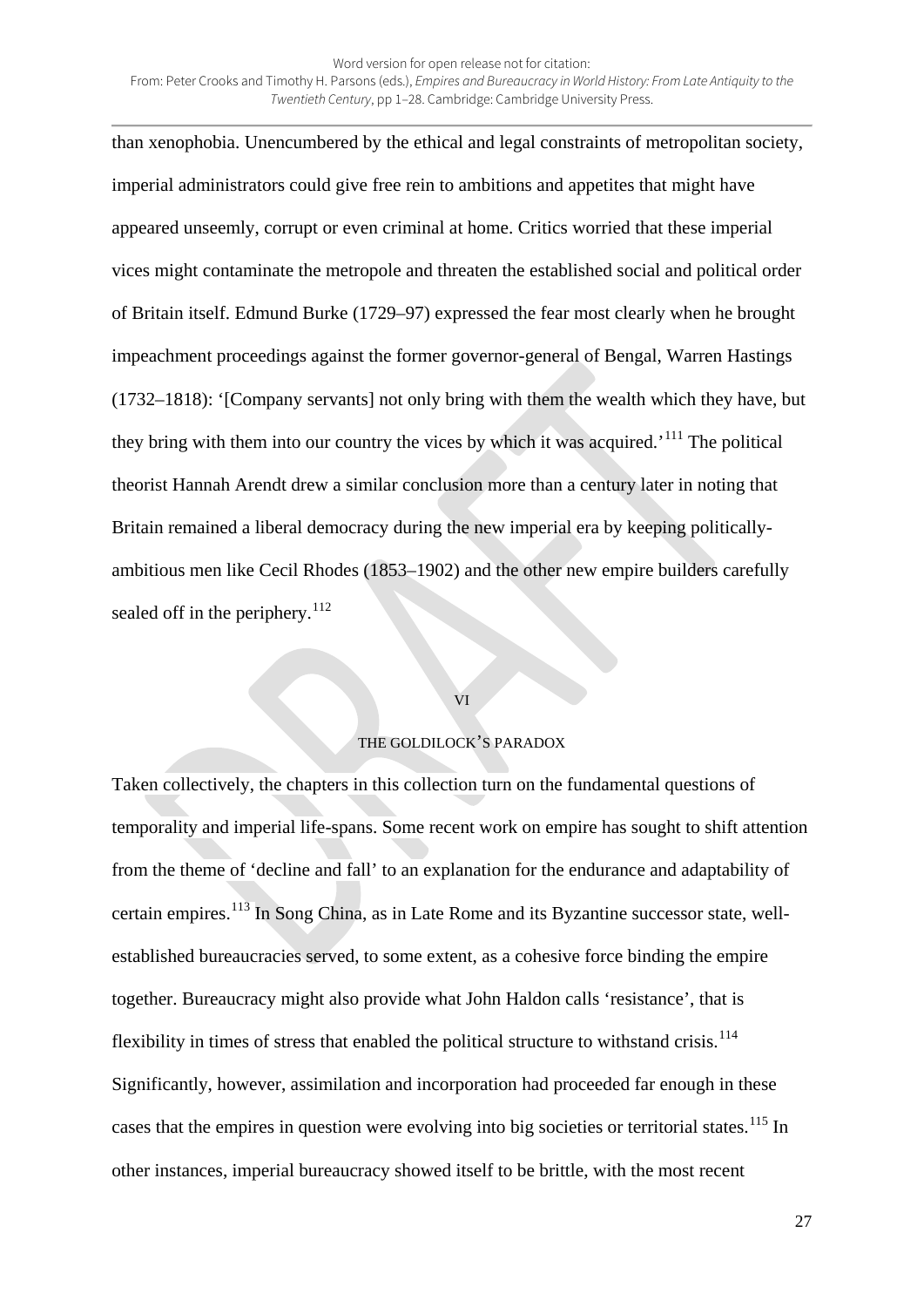European empires showing some of the poorest records of exercising power in a sustainable way. As Eric Hobsbawm once observed, the period between the scramble for Africa and decolonization all occurred within the lifetime of a single individual: Winston Churchill  $(1874–1965)$ .<sup>[116](#page-40-5)</sup> In this sense, the distinction between the mechanical and dystopian images of bureaucracy found in Weber and Kafka represents a false antithesis. The point is not that imperial bureaucracies were more kafkaesque than weberian, but rather that the attempt to rule directly, to override local power-structures, was destabilizing and created tensions that pushed the course of political development in one of two directions: either towards the absorption of subject peoples and territories into an enlarged core, or alternatively towards fragmentation and colonial independence.

The paradox or contradiction of imperial rule may thus be voiced in the form of a Goldilocks argument: 'You can't have an empire without a bureaucracy, but too much bureaucracy and you won't keep your empire for very long.' This 'Goldilocks paradox' provides a heuristic for comparison because the degree of bureaucratization required for an empire to maintain a balance between integration and fragmentation, between assimilation and differentiation, was variable according to time, place, and culture. When added to other factors, such as the strength of indigenous solidarities and the impact of exogenous political forces, the Goldilocks paradox helps to explain why some empires endured for centuries while, in the contemporary world, empires seem set to fail almost before they begin.<sup>[117](#page-40-23)</sup>

<sup>-</sup> $<sup>1</sup>$  John Darwin describes empire as the 'default setting' for large-scale political formations until the</sup> last two centuries (*After Tamerlane: the global history of empire since 1405* (London: Allen Lane, 2007), p. 23), a phrase echoed in Ashley Jackson, *The British empire: a very short introduction*  (Oxford: Oxford UP, 2013), p. 11; and Mrinalini Sinha, 'Projecting power: empires, colonies, and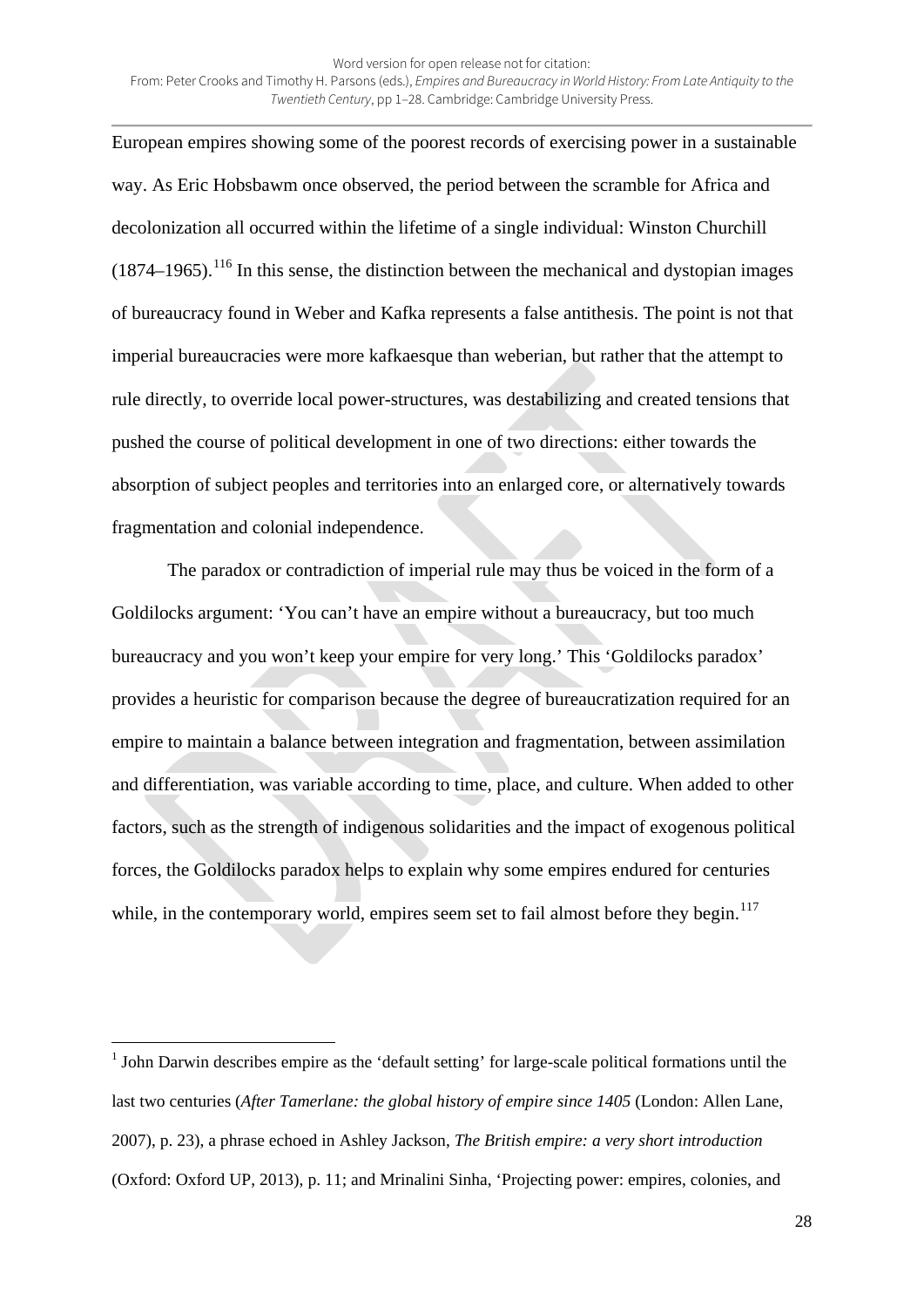world history', in Douglas Northrop (ed.), *A companion to world history* (Oxford: Wiley-Blackwell, 2012), p. 263. See also Lieven, *Empire*, p. xvi ('[empires] are one of the commonest forms of state in history'); Howe, *Empire*, p. 1 ('a great deal of the world's history is the history of empires'); Goldstone & Haldon, 'Ancient states', p. 19 ('[the] typical formation by which large territorial states were ruled for most of human history'); Burbank & Cooper, *Empires*, p. 8 ('[empires] played a long and critical role in human history').

<span id="page-27-1"></span><sup>2</sup> Dane Kennedy, 'Imperial history and post-colonial theory', *JICH* 24:3 (1996), 357.

<sup>3</sup> For a recent argument for the importance of long-range historical analysis, see Jo Guldi and David Armitage, *The history manifesto* (Cambridge: Cambridge UP, 2014); David Armitage, 'Horizons of history: space, time, and the future of the past', *History Australia* 12:1 (2015), 207–25.

<sup>4</sup> Frederick Cooper, 'Race, ideology, and the perils of comparative history', *AHR* 101:4 (1996), 1122– 38 (quotation at 1135).

 $<sup>5</sup>$  Ibid.</sup>

-

<sup>6</sup> What we refer to, for the sake of clarity, as 'historical ideas' would in German scholarship fall under the banner of the 'history of concepts' (G. *Begriffsgeschichte*), a discipline associated especially with Reinhart Koselleck. A distinct approach to 'historical concepts' is that of the so-called Cambridge school of political thought, led by J. G. A. Pocock and Quentin Skinner, on which see Kari Palonen, 'The history of concepts as a style of political theorizing: Quentin Skinner's and Reinhart Koselleck's subversion of normal political theory', *European Journal of Political Theory* 1:1 (2002), 91–106; Melvin Richter, *The history of political and social concepts: a critical introduction* (Oxford: Oxford UP, 1995). For an application of these approaches to the concepts 'empire' and 'imperialism', see Helge Jordheim and Iver B. Neumann, 'Empire, imperialism and conceptual history', *Journal of International Relations and Development* 14:2 (2011), 153–85.

<span id="page-27-0"></span> $<sup>7</sup>$  The phrase occurs in Kipling's short story 'The education of Otis Yeere' (first published 1888, later</sup> collected in *Wee Willie Winkie and other stories*).

<sup>8</sup> Graduation speech at West Point delivered by President George W. Bush, 1 June 2002 [\(http://georgewbush-whitehouse.archives.gov/news/releases/2002/06/20020601-3.html,](http://georgewbush-whitehouse.archives.gov/news/releases/2002/06/20020601-3.html) accessed 20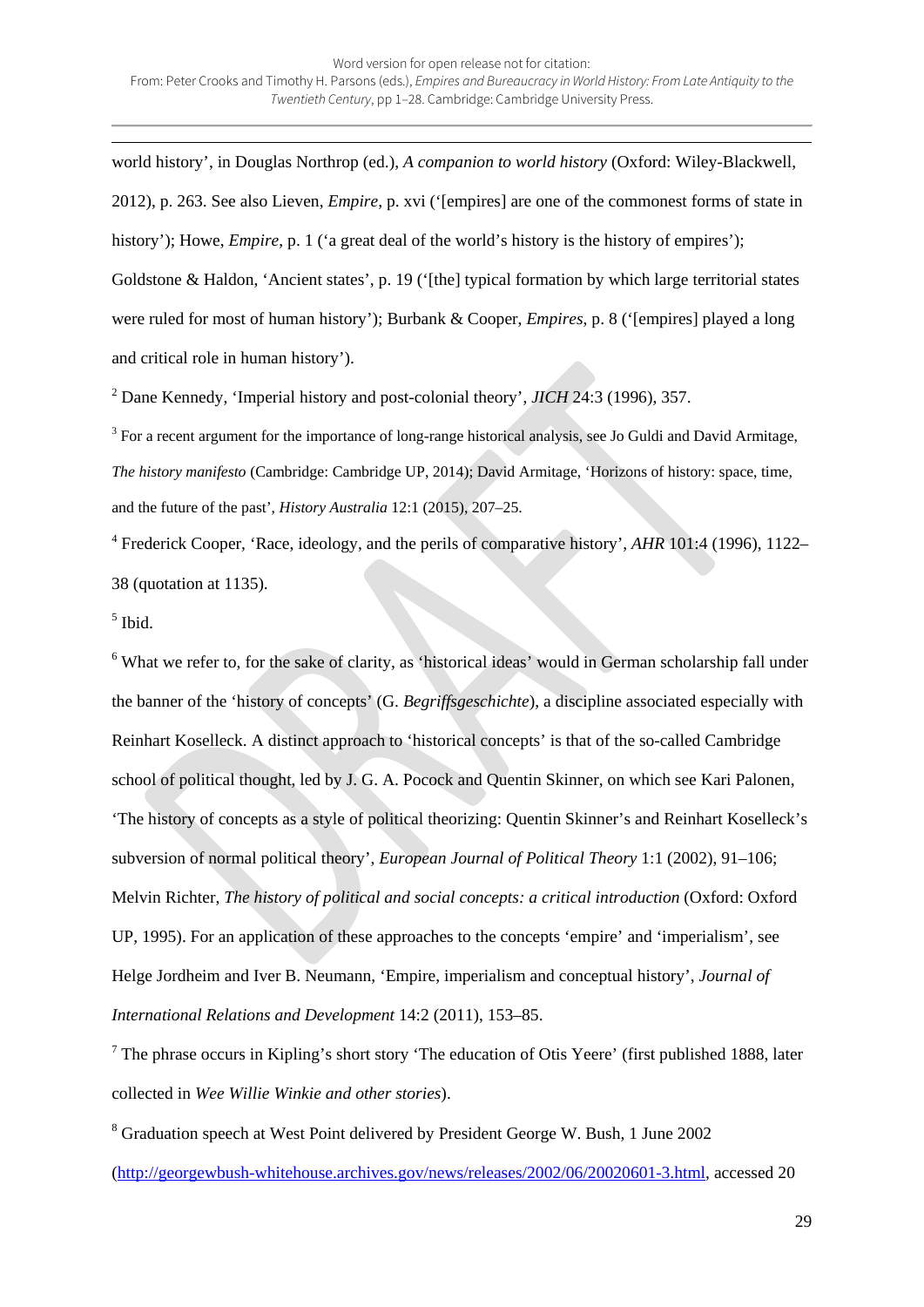-Aug. 2015); remarks by President Barack Obama and the First Lady on the end of the war in Iraq, Fort Bragg, North Carolina, 14 Dec. 2011 [\(http://www.whitehouse.gov/the-press](http://www.whitehouse.gov/the-press-office/2011/12/14/remarks-president-and-first-lady-end-war-iraq)[office/2011/12/14/remarks-president-and-first-lady-end-war-iraq,](http://www.whitehouse.gov/the-press-office/2011/12/14/remarks-president-and-first-lady-end-war-iraq) accessed 20 Aug. 2015).

<sup>9</sup> Stephen Howe, 'The slow death and strange rebirths of imperial history', *JICH* 29 (2001), 131–40. Already in the 1990s the then-recent collapse of the Soviet Union excited interest in the 'end of empires': Barkey & von Hagen, *After empire*; Alexander Motyl, *Imperial ends: the decay, collapse, and revival of empires* (New York: Columbia UP, 2001).

<span id="page-28-3"></span><span id="page-28-2"></span><span id="page-28-1"></span><span id="page-28-0"></span> $10$  For works that are especially successful in setting America in the context of the comparative history of empire, see Charles S. Maier, *Among empires: American ascendancy and its predecessors*  (Cambridge MA: Harvard UP, 2006); Dane Kennedy, 'Essay and reflection: on the American empire from a British imperial perspective', *International History Review* 29:1 (2007), 83–108; Alejandro Colás, 'Open doors and closed frontiers: the limits of American empire', *European Journal of International Relations* 14:4 (2008), 619–43; Paul A. Kramer, 'Power and connection: imperial histories of the United States in the world', *AHR* 116:5 (2011), 1348–91; Julian Go, *Patterns of empire: the British and American empires, 1688 to the present (Cambridge: Cambridge UP, 2011).* <sup>11</sup> Important recent examples include: Alcock *et al.*, *Empires*; Fredéric Hurlet (ed.), *Les empires, antiquité et moyen âge: analyse compareé* (Rennes: Presses universitaires de Rennes, 2008); Walter Scheidel (ed.), *Rome and China: comparative perspectives on ancient world empires* (Oxford: Oxford UP, 2009); Dina Rizk Khoury and Dane Kennedy, 'Comparing empires: the Ottoman domains and the British Raj in the long nineteenth century', *Comparative Studies of South Asia, Africa and the Middle East* 27:2 (2007), 233–44; Bang & Bayly, *Tributary empires*. For a review article, see Phiroze Vasunia, 'The comparative study of empires', *JRS* 101 (2011), 222–37.

<sup>12</sup> A. G. Hopkins, 'Back to the future: from national history to imperial history', *P&P* 164 (1999), 198–243, esp. pp. 201–7; Frederick Cooper, 'Empire multiplied: a review essay', *CSSH* 46:2 (2004), 247–72, at 247; Frederick Cooper, 'States, empires, and political imagination', in Cooper, *Colonialism*, pp. 153–203.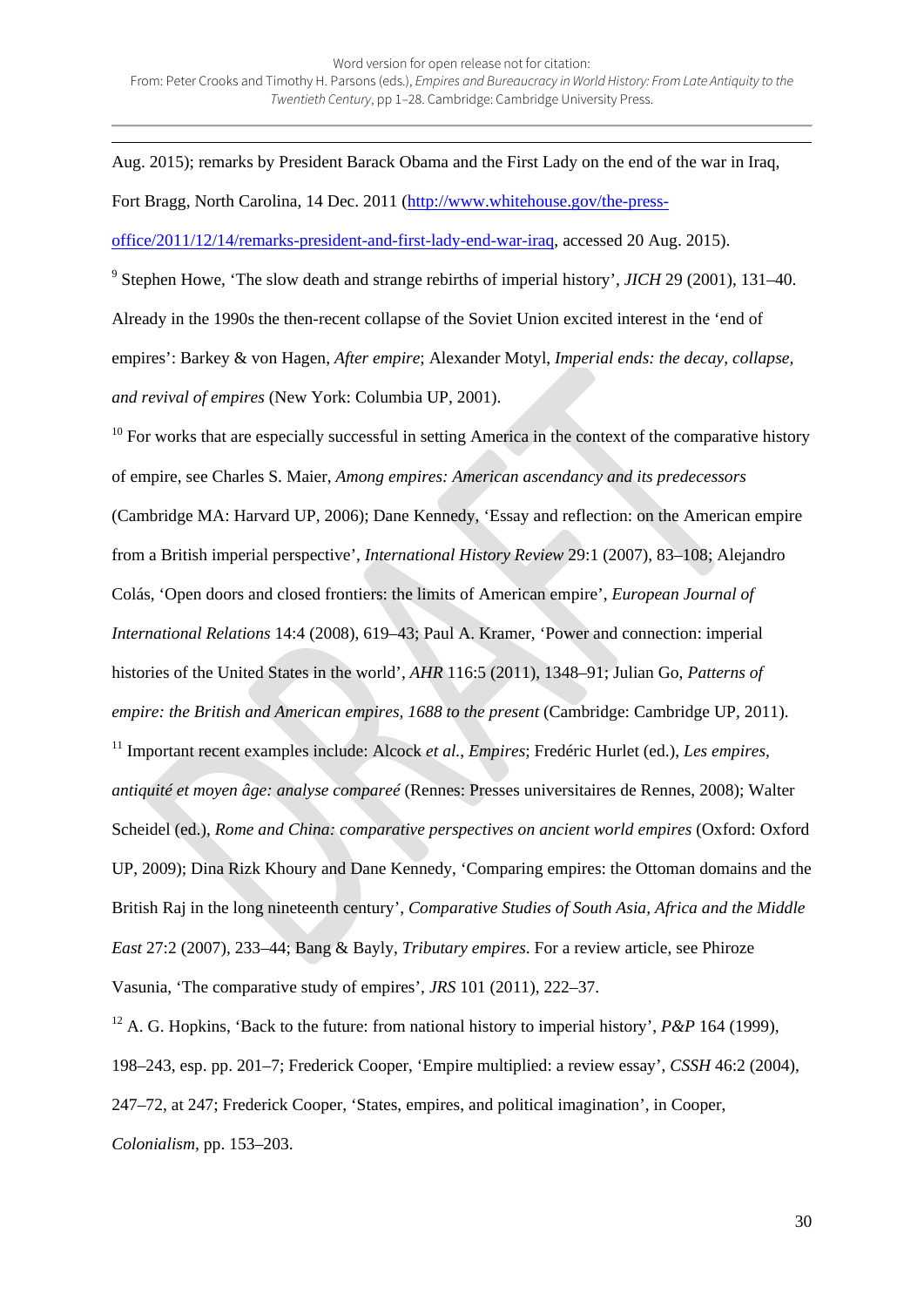<sup>13</sup> The term is that of Jürgen Osterhammel, *Colonialism: a theoretical overview* (Princeton: M. Wiener, 1997), p. 25. Osterhammel's analysis only concerns colonial empires after 1500, but this phrase seems germane to earlier empires also.

-

<span id="page-29-3"></span><span id="page-29-2"></span><sup>14</sup> See W. G. Runciman, *A treatise on social theory,* vol. II: *substantive social theory* (Cambridge: Cambridge UP, 1989), p. 12, for coercive power, ideological power, and economic power, and their respective 'means'. Cf. the four 'sources' (ideological, military, economic and political) of social power described in the conceptual introduction of Michael Mann, *The sources of social power*, vol. I: *a history of power from the beginning to A.D. 1760* (Cambridge: Cambridge UP, 1986), pp. 22–7. <sup>15</sup> The concept of empire presumes that different peoples within the polity will be governed differently' (Burbank & Cooper, *Empires*, p. 8).

<sup>16</sup> For a seminal discussion, see Edward W. Said, *Culture and imperialism* (London: Chatto and Windus, 1993), esp. the description of 'the *imperium* as a protracted, almost metaphysical obligation to rule subordinate, inferior, or less advanced peoples' (quotation at p. 10).

<sup>17</sup> John Gallagher and Ronald Robinson, 'The imperialism of free trade', *Economic History Review*  6:1 (1953), 1–15.

<span id="page-29-4"></span><sup>18</sup> By way of introduction to a vast literature, see Robert J. C. Young, *Postcolonialism: an historical introduction* (Oxford: Blackwell, 2001); and for a positive assessment of what postcolonial theory offers conventional imperial historiography, see Dane Kennedy, 'Imperial history and post-colonial theory'.

<sup>19</sup> Michael Hardt and Antonio Negri, *Empire* (Cambridge MA: Harvard UP, 2000). For an insightful discussion of Hardt and Negri, see Alejandro Colás, *Empire* (Cambridge: Polity, 2007), ch. 5.

<span id="page-29-5"></span><span id="page-29-0"></span> $20$  For discussions of bureaucracy as part of broad social and political processes, see Eugene Kamenka, *Bureaucracy* (Oxford: Basil Blackwell, 1989); David Beetham, *Bureaucracy*, 2nd edn (Buckingham: Open University Press, 1996), esp. ch. 2.

<span id="page-29-1"></span><sup>21</sup> 'Historical bureaucratic empires' are the focus of the analysis in Eisenstadt, *Empires*.

 $^{22}$  Among the more obvious omissions are (in the ancient world) the Assyrian, Babylonian, Achaemenid, Athenian and Egyptian empires, for which see Morris & Scheidel, *Dynamics*; Eric H.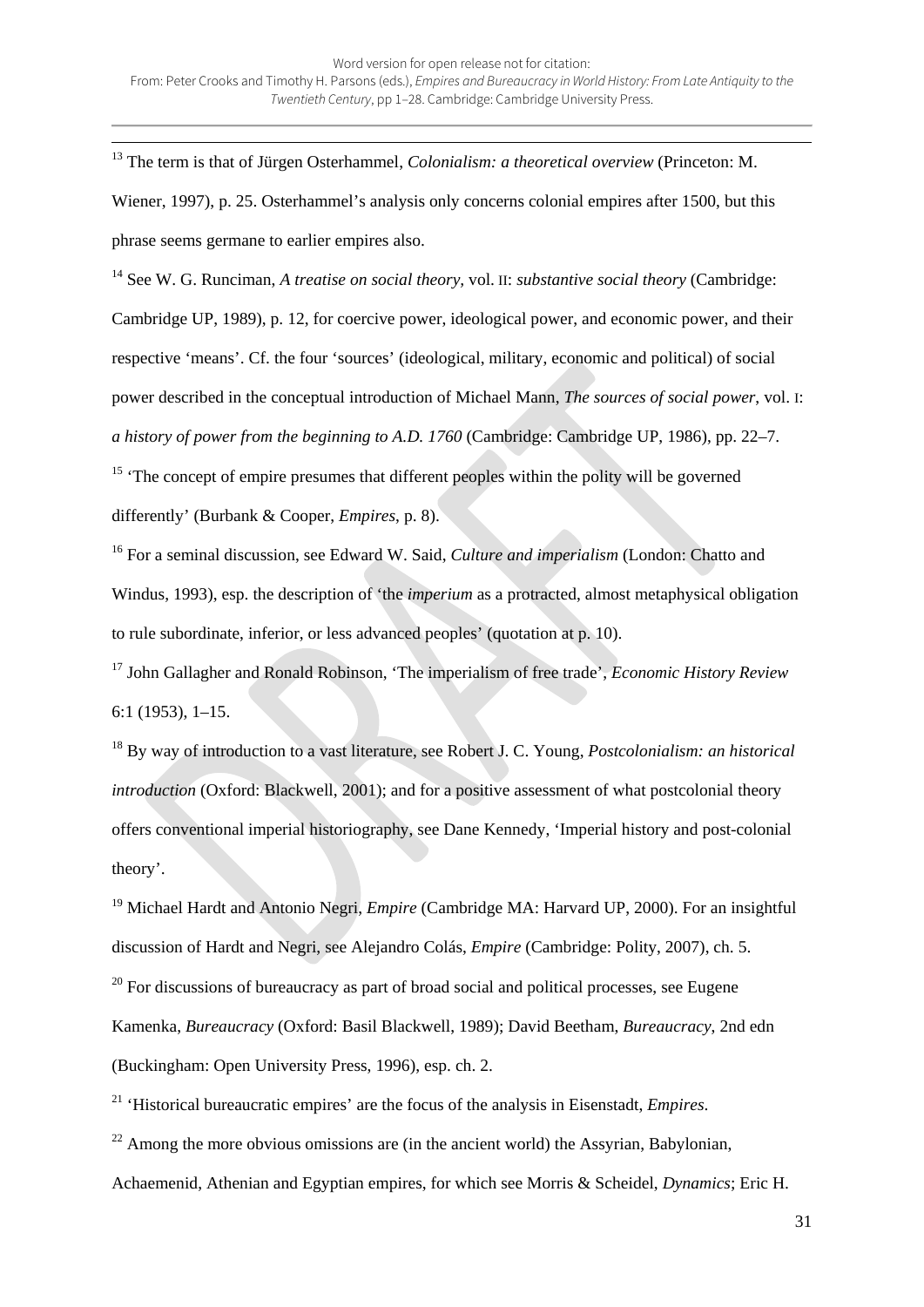<span id="page-30-0"></span>Cline and Mark W. Graham (eds.), *Ancient empires: from Mesopotamia to the rise of Islam*  (Cambridge: Cambridge UP, 2011); and from period *c.*1000 CE to the twentieth century, the Malian, Safavid, Mughal, Portuguese, Dutch, Russian, Soviet and Japanese empires.

-

<span id="page-30-1"></span> $23$  Archives in non-temperate climates are doubly disadvantaged. Without proper preservation policies, paper will become dust in a tropical climate within one or two centuries; but it is precisely in such climate zones that disparities in contemporary economic development make it difficult to implement the policies necessary for preservation (*Lost memory: libraries and archives destroyed in the twentieth century*, UNESCO Memory of the World Programme (Paris, 1996), p. 31). Deliberate 'weeding' of old documents might also be the policy of bureaucrats in need of space: see Richard Britnell, 'Pragmatic literacy beyond Christendom', in Britnell (ed.), *Pragmatic literacy, east and west, 1200–1330* (Woodbridge: Boydell and Brewer, 1997), esp. pp. 186–8, for a comparative discussion of archival conservation and 'weeding' in the Latin Christendom, Song China, Kamakura Japan and the c Abbāsid caliphate.

<span id="page-30-2"></span> $^{24}$  On this point, see the discussion by Gillingham and Crooks of the 'precociously bureaucratic' medieval English 'state', below, pp. ++; and also Heath and Cooper on the 'modern' colonial state, below,  $pp. ++$ .

<sup>25</sup> A point emphasized by Given-Wilson and Scales, below, pp.  $++$ .

<sup>26</sup> On rationalities, see David d'Avray, *Rationalities in history: an essay in weberian comparison* (Cambridge: Cambridge UP, 2010).

<sup>27</sup> Christopher Kelly, 'Emperors, government and bureaucracy', in Averil Cameron and Peter Garnsey (eds.), *CAH*, vol. XIII: *The late empire, A.D. 337–425* (Cambridge: Cambridge UP, 1998), p. 163 n. 132. See also Whitby, below, pp. ++.

 $^{28}$  The figure of 34,000 is for the Commission of the enlarged EU representing 28 countries. The civil service of the United Kingdom in 2011 was 498,433 (Office for National Statistics, Civil Service Statistics, 2011: [http://www.ons.gov.uk/ons/dcp171778\\_237745.pdf,](http://www.ons.gov.uk/ons/dcp171778_237745.pdf) accessed 18 June 2014); that of France over 2 million, with 40,000 serving the city of Paris alone. For a comparison between the European civil service and the public administrations of the constituent national governments of the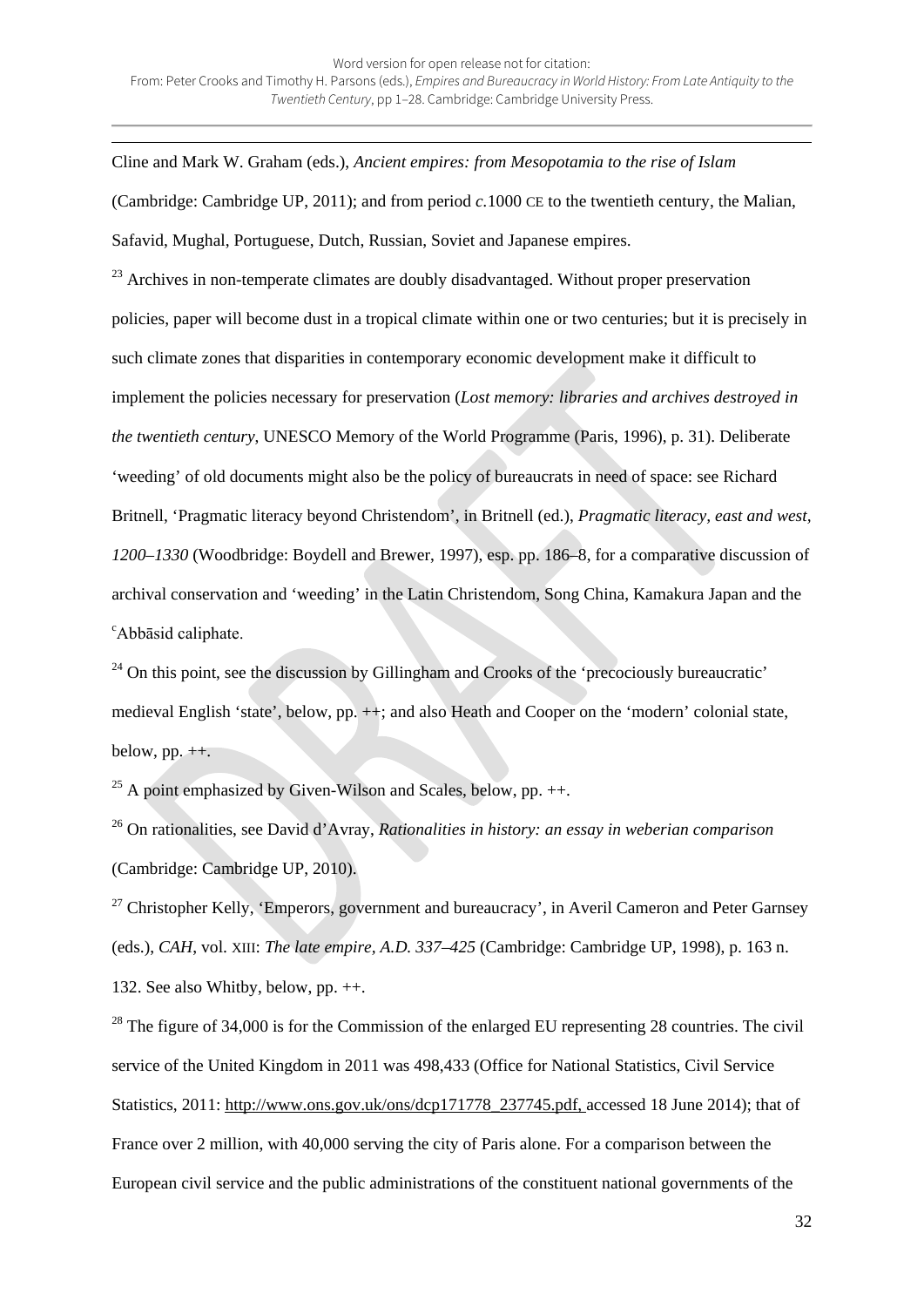EU, see the remarks of the Vice-President of the European Commission, Maroš Šefčovič, 'A European civil service fit for the 21st century' (Speech 12/249, European Policy Group, Brussels, 10 May 2012): [http://ec.europa.eu/civil\\_service/index\\_en.htm,](http://ec.europa.eu/civil_service/index_en.htm) accessed 12 May 2014.

 $^{29}$  As argued by Kennedy, 'On the American empire from a British imperial perspective', 108. <sup>30</sup> Garnsey & Saller, *Empire*, p. 20 (quotation). Although note Whitby's important qualification concerning 'uncosted' administrative contributions (e.g. of the cities) in the Roman republic and early empire, below, p. ++; and for the corollary of this, that in the late Roman empire (fifth and early sixth centuries CE) centrally-appointed officials tended to be local aristocrats, see Chris Wickham,

'Tributary empires: late Rome and the Arab caliphate', in Bang & Bayly, *Tributary empires*, pp. 205–

13, at p. 210.

-

<span id="page-31-0"></span> $31$  See Ebrey below, pp.  $++$ .

 $32$  Bruce J. Berman, ' "A palimpsest of contradictions": ethnicity, class, and politics in Africa', in *International Journal of African Historical Studies* 37:1 (2004), 13–31, at p. 17.

<span id="page-31-1"></span><sup>33</sup> Raymond Williams, *Keywords: a vocabulary of culture and society*, 2nd edn (Oxford: Oxford UP, 1983), esp. p. 15.

<span id="page-31-2"></span><sup>34</sup> Reynolds, 'Empires', 151. Her approach is set out more fully in Susan Reynolds, *Fiefs and vassals: the medieval evidence reinterpreted* (Oxford: Oxford UP, 1994), esp. pp. 12–13.

<span id="page-31-3"></span><sup>35</sup> This approach gains theoretical ballast from the distinction made between *etics* and *emics* (or external or internal perspectives) in other disciplines that engage in cross-cultural analysis, notably linguistics and anthropology. The two approaches are complementary, and neither can claim precedence over the other. For discussion, see J. W. Berry, 'Emics and etics: a symbiotic conception', *Culture and Psychology* 5:2 (1999), 165–71; Thomas N. Headland, Kenneth L. Pike and Marvin Harris, *Emics and etics: the insider/outsider debate* (London: Sage Publications, 1990).

<sup>36</sup> Gregory L. Murphy, *The big book of concepts* (Cambridge, Mass.; London: Massachusetts Institute of Technology Press, 2002): Murphy's discussion shows that at a very basic level, human conceptual knowledge, 'a phenomenologically simple cognitive process … turns out to be maddeningly complex'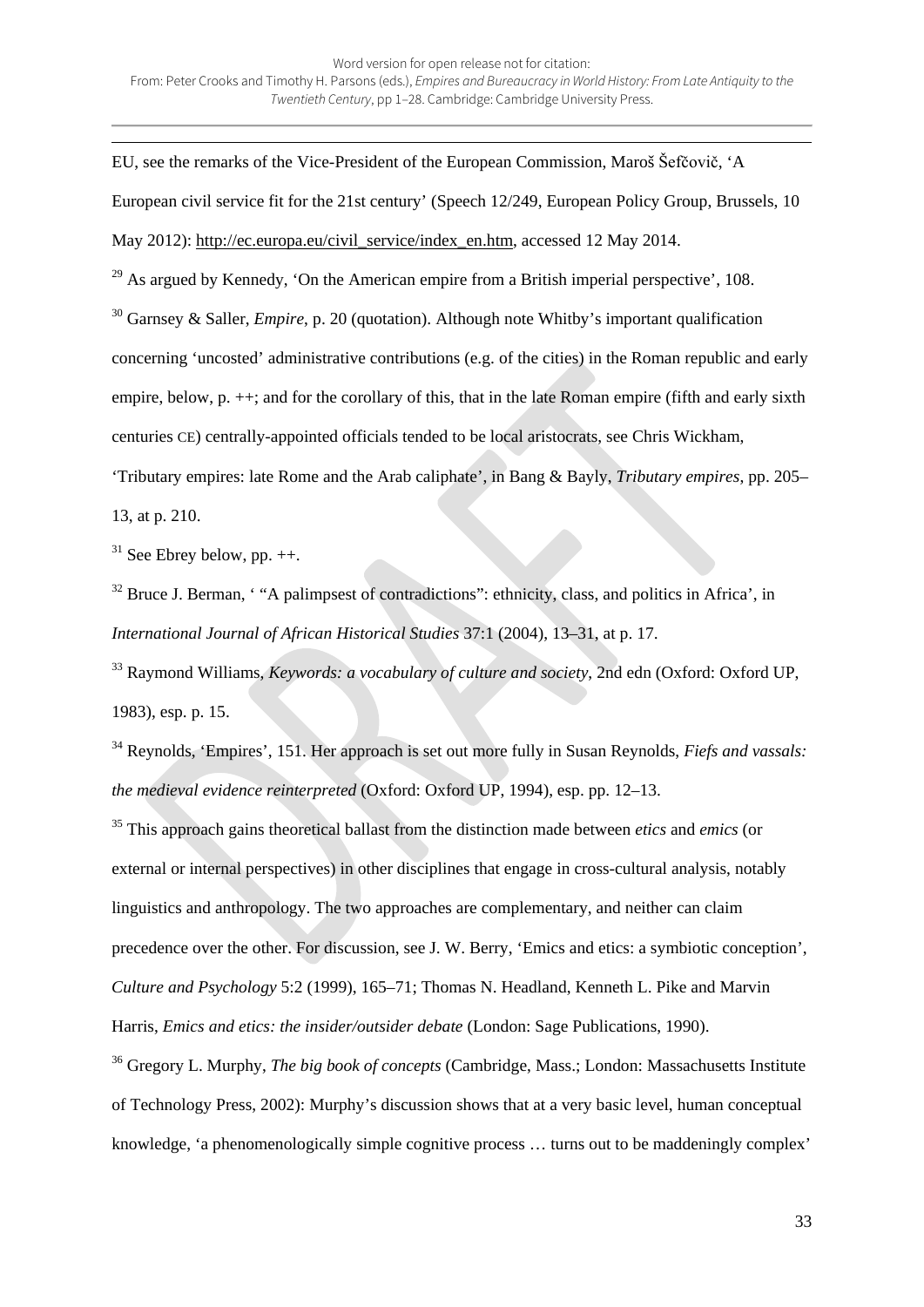-(quotation at p. 2). By way of introduction, John Wilson, *Thinking with concepts* (Cambridge: Cambridge UP, 1963), remains useful.

 $37$  See below, pp.  $++$ . For further discussion of nomenclature in non-European 'empires', see John

<span id="page-32-3"></span>Gilissen*, La notion d'empire dans l'histoire universelle* (Éditions de la librairie encyclopédique,

1973), pp. 787–9. There are studies of non-Western empires in Maurice Duverger, *Le concept* 

*d'empire* (Paris: Presses universitaires de France, 1980); and for a series of Eurasian case studies, see

Bang & Kołodziejczyk, *Universal empire*.

<sup>38</sup> J. S. Richardson, '*Imperium romanum*: empire and the language of power', *JRS* 81 (1991), 1–9; J.

S. Richardson, *The language of empire: Rome and the idea of empire from the third century BC to the second century AD* (Cambridge: Cambridge UP, 2008), esp. ch. 6.

 $39$  See Bachrach, below, pp.  $++$ ; and also Dimiter Angelov and Judith Herrin, 'The Christian imperial tradition—Greek and Latin', in Bang & Kołodziejczyk, *Universal empire*, ch. 6.

<sup>40</sup> Richard Koebner, *Empire* (Cambridge: Cambridge UP, 1961); Anthony Padgen, *Lords of all the* 

*world: ideologies of empire in Spain, Britain and France, c.1500–c.1800* (New Haven: Yale UP,

1995); James Muldoon, *Empire and order: the concept of empire, 800–1800* (New York: St Martin's Press, 1999).

<sup>41</sup> As Michael Mann observes in 'American empires: past and present', *Canadian Review of Sociology and Anthropology* 45:1 (2008), 7–50, at 8.

 $42$  See Crooks, below, pp.  $++$ .

<sup>43</sup> Elliott, *Empires*, p. 119; and Storrs, below, p. ++.

<sup>44</sup> Felipe Fernández-Armesto, 'Imperial measures', *Times Literary Supplement*, 24 June 2010.

<span id="page-32-0"></span>Ferguson applied the 'quack test' in a public debate with Robert Kagan held at the American

Enterprise Institute on 17 July 2003: 'If it quacks like a duck, it probably is a duck. If it quacks like an empire, it probably is an empire' [\(http://www.aei.org/article/foreign-and-defense-policy/is-the-united](http://www.aei.org/article/foreign-and-defense-policy/is-the-united-states-an-empire-article-1/)[states-an-empire-article-1/,](http://www.aei.org/article/foreign-and-defense-policy/is-the-united-states-an-empire-article-1/) accessed 12 May 2014).

<span id="page-32-2"></span><span id="page-32-1"></span><sup>45</sup> Kathleen D. Morrison, 'Sources, approaches, definitions', in Alcock *et al.* (eds.), *Empires*, p. 3.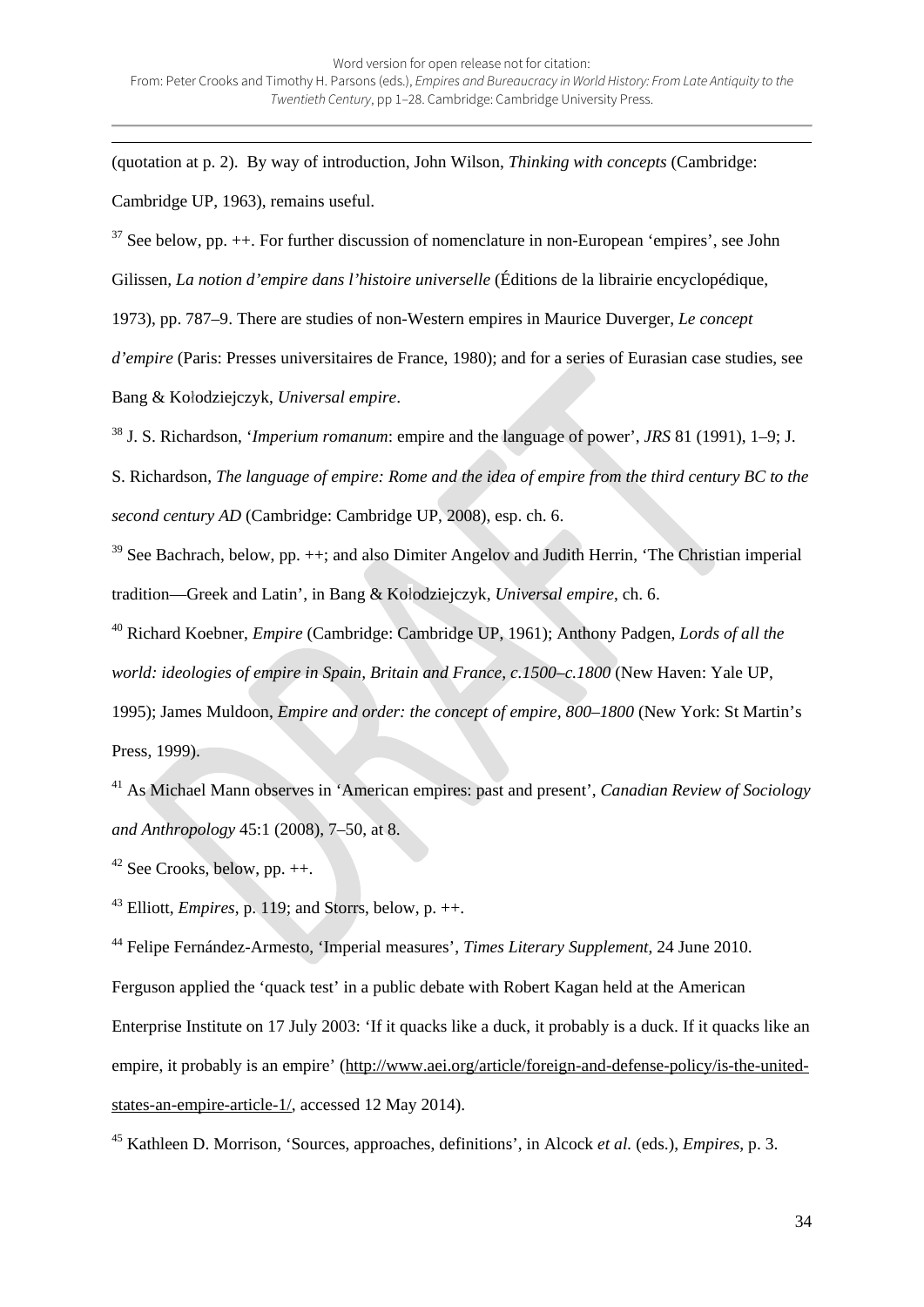-<sup>46</sup> Lieven, *Empire*, p. 417. Likewise Eric Hobsbawm concluded that indefinability poses relatively little practical difficulty when it comes to making comparisons: 'Like Walter Bagehot's "nation" ', Hobsbawm declared, 'our "empire" is recognizable even when we can't define it … I don't think these definitional obscurities need get in our way when we actually discuss our subject' (Hobsbawm, 'The end of empires', in Barkey and Von Hagen (eds.), *After empire*, p. 12).

<span id="page-33-5"></span> $47$  An idea in the philosophy of the later Wittgenstein: although members of a family may not all have one feature that is exactly alike, their relations give rise to a general likeness which is recognizable (Ludwig Wittgenstein, *Philosophische Untersuchungen: Philosophical investigations,* ed. and trans. G. E. M. Anscombe, P. M. S. Hacker and Joachim Schulte, 4th edn (Chichester: Blackwell, 2009), §§66–7). On family resemblances, see Michael Forster, 'Wittgenstein on family resemblance concepts', in Arif Ahmed (ed.), *Wittgenstein's philosophical investigations: a critical guide* (Cambridge: Cambridge UP, 2010).

<span id="page-33-1"></span><span id="page-33-0"></span><sup>48</sup> For a useful definition of the 'state' in the ancient world, see esp. Haldon, below, p.  $+$  n. 4.  $49$  For the various wider uses of 'hegemony', see Thomas R. Bates, 'Gramsci and the theory of hegemony', *Journal of the History of Ideas* 36:2 (1975), 351–66; Geraldo Zahran and Leonardo Ramos, 'From hegemony to soft power: implications of a conceptual change' in Inderjeet Parmar and Michael Cox (eds.), *Soft power and US foreign policy: theoretical, historical and contemporary perspectives* (Routledge: Abingdon and New York, 2010), ch. 2, pp. 12–31; Immanuel Wallerstein, 'Three hegemonies', in Patrick O'Brien and A. Clesse (eds.), *Two hegemonies: Britain 1846–1914 and the United States 1941–2001* (Ashgate: Aldershot, 2002), p. 357. For a specialist application of the term 'Napoleonic hegemony' in the historiography of the *Grand Empire* of Napoleon I, see Broers, below,  $p + n$ . 6.

<span id="page-33-4"></span><span id="page-33-3"></span><span id="page-33-2"></span><sup>50</sup> Martin Krygier, 'State and bureaucracy in Europe: the growth of a concept', in Kamenka and Krygier, *Bureaucracy: the career of a concept*, p. 22. See also the comments of Haldon, below, pp.  $++$ .

<sup>51</sup> One of the earliest occurrences in English recorded in the *Oxford English Dictionary* dates from 1818 and has a colonial connation: 'Mr. Commisioner [*sic*], like his elder brothers, characteristically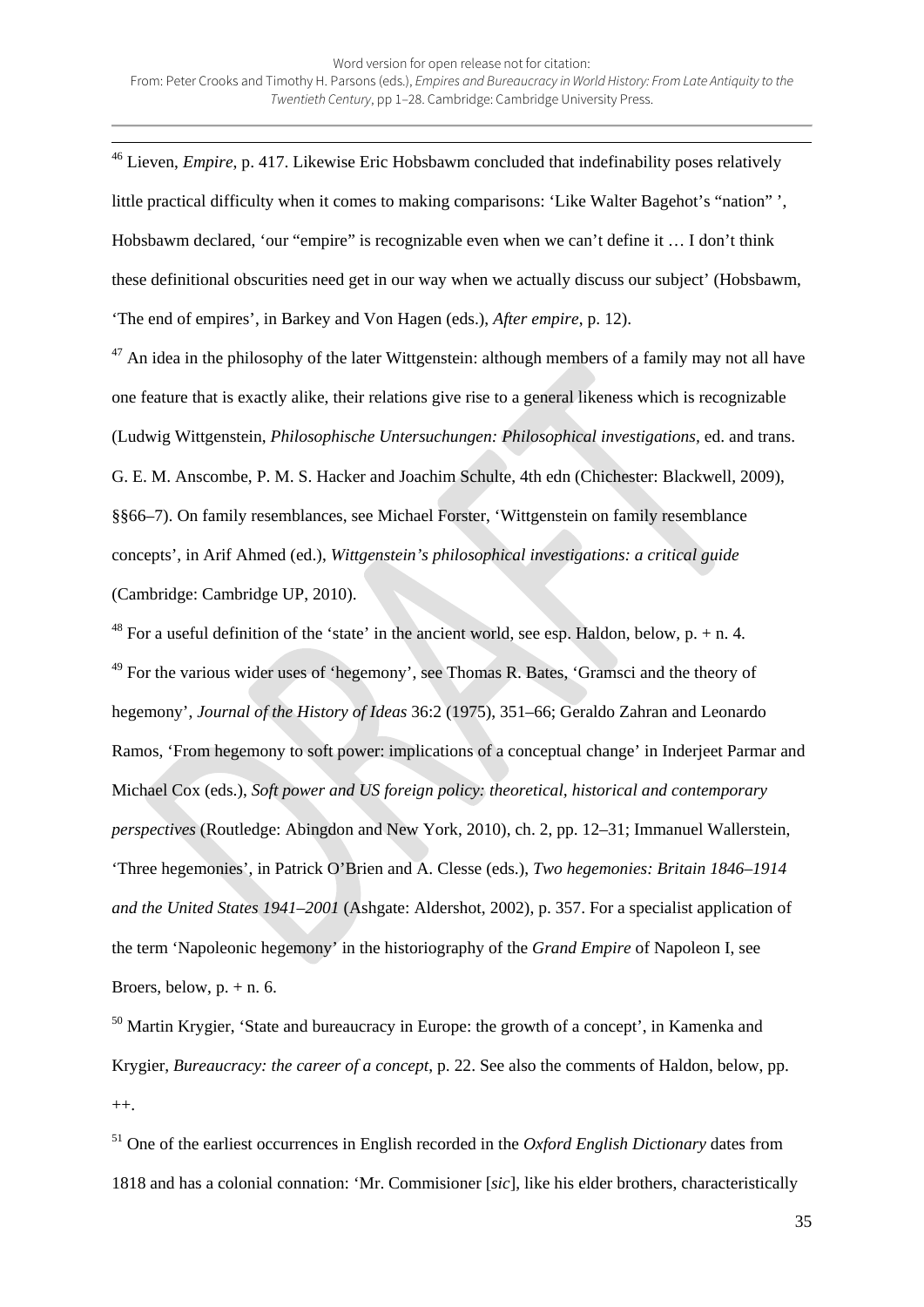represented the BUREAUCRATIE, or office tyranny, by which Ireland has been so long governed' (Lady Morgan, *[Florence Macarthy:](javascript:void(0)) an Irish tale*, 4 vols. (London: Henry Colburn, 1918), vol. II, part 1, p. 35). John Stuart Mill referred to the 'bureaucracy-ridden nations of the Continent' (Mill, *Considerations on representative government* (London, 1861), p. 85).

<span id="page-34-0"></span><sup>52</sup> Koebner, *Imperialism*, pp. 1–2. Subsequently the idea of 'imperialism' generated a large theoretical literature from the classic formulations of V. I. Lenin (Marxist) and John A. Hobson (liberal) onwards: see discussion in P. J. Cain and Mark Harrison (eds.), *Imperialism: critical concepts in historical studies* (London: Routledge, 2001); Patrick Wolfe, 'History and imperialism: a century of theory, from Marx to postcolonialism', *AHR* 102:2 (1997), 388–420.

<span id="page-34-1"></span><sup>53</sup> W. K. Hancock, *Survey of British Commonwealth affairs*, vol. II (London, 1940), pp. 1–2. Cf. Martin Albrow, who recommends jettisoning the term 'bureaucracy' while continuing to conduct research on the underlying subject matter (Albrow, *Bureaucracy*, p. 125). A more optimistic assessment of the potential of the term is provided in Beetham, *Bureaucracy*.

<span id="page-34-4"></span><span id="page-34-3"></span><span id="page-34-2"></span><sup>54</sup> Notably on structural functionalism, especially the work of Talcott Parsons (1902–79) and two of his students: Robert K. Merton (1910–2003) and the systems theorist, Niklas Luhmans (1927–98). On the role of Parsons as translator of Weber, see Keith Tribe, 'Talcott Parsons als Übersetzer der 'Soziologischen Grundbegriffe' Max Webers'*,* in Klaus Lichtblau (ed.), *Max Webers 'Grundbegriffe'. Kategorien der kultur- und sozialwissenschaftlichen Forschung* (Wiesbaden: Verlag für

Sozialwissenschaften, 2006), pp. 337–66.

 $55$  See Whimster, below, pp.  $++$ .

<sup>56</sup> *MWG*, I/22–4: *Wirtschaft und Gesellschaft: Die Wirtschaft und die gesellschaftlichen Ordnungen und Mächte. Nachlass* (Tübingen: Mohr Siebeck, 2005), pp. 157–234; Weber, *E&S*, vol. I, ch. 3; and ibid., vol. II, ch. 11; the latter discussion appears also in Weber, *FMW*, ch. 8.

<sup>57</sup> Weber, *E&S*, vol. II, p. 973: 'The fully developed bureaucratic apparatus compares with other organizations exactly as does the machine with the non-mechanical modes of production. Precision, speed, unambiguity, knowledge of the files, continuity, discretion, unity, strict subordination, reduction of friction and of material and person costs—these are raised to the optimum point in the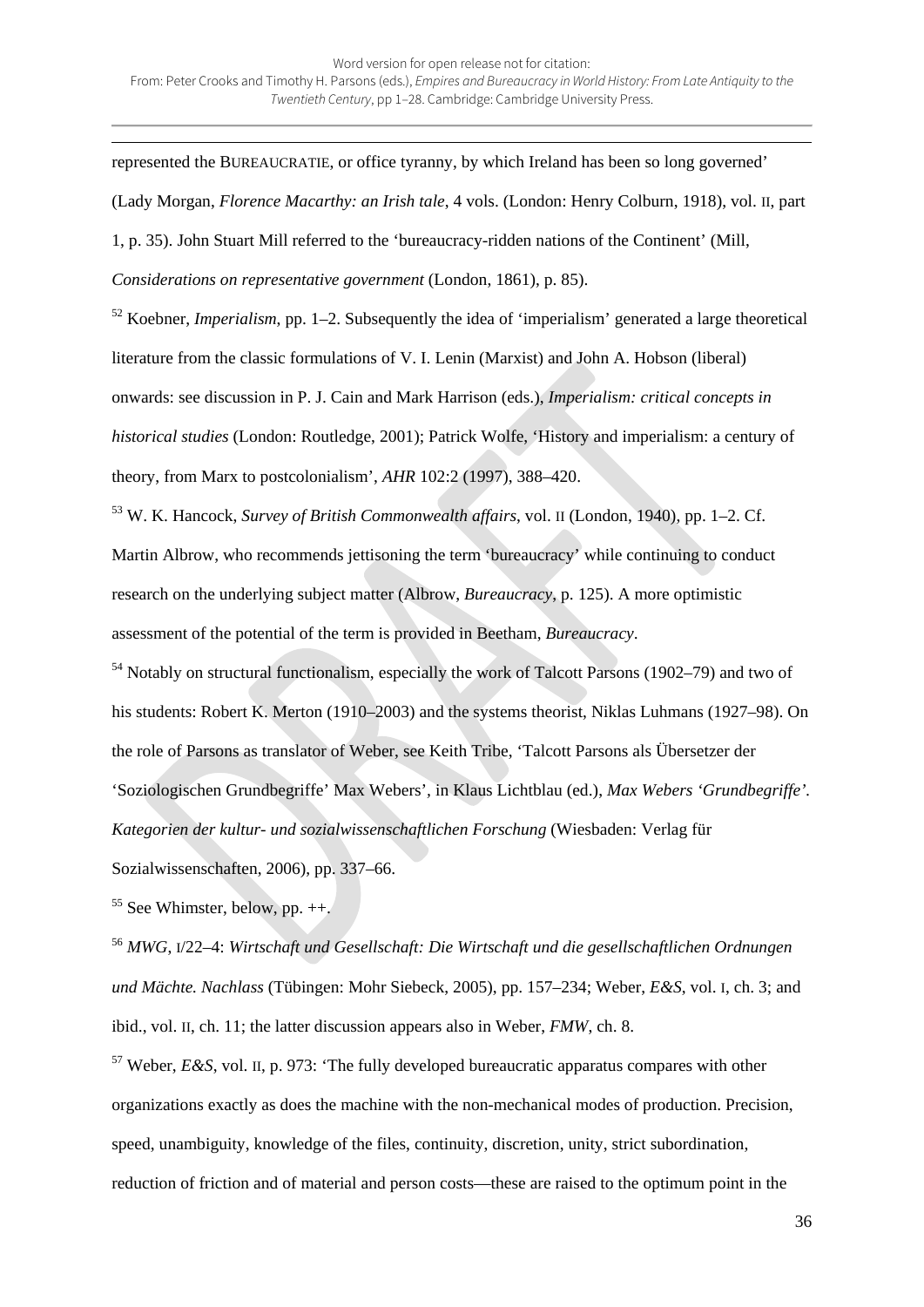strictly bureaucratic administration.' For further discussion of the ideal type, see also Whimster, below,  $pp. ++$ .

-

<span id="page-35-2"></span><sup>58</sup> Randy Hodson, Andrew W. Martin, Steven H. Lopez and Vincent J. Roscigno, 'Rules don't apply: Kafka's insights on bureaucracy', *Organization* 20:2 (2013), 256–78.

<sup>59</sup> The distinction between 'decision-making' and 'decision-implementing' personnel forms part of the organizational schema of S. E. Finer's three-volume work on the history of government: see, esp., the conceptual prologue in Finer, *The history of government from the earliest times*, vol. I: *ancient monarchies and empires* (Oxford: Oxford UP, 1997), pp. 35–7.

<span id="page-35-3"></span><sup>60</sup> F. *L'art de mettre des hommes à leur place est le premier, peut-être, dans la science du gouvernement* (Charles Maurice de Talleyrand-Périgord, *Essai sur les avantages à retirer des colonies nouvelles dans les circonstances présentes* (Paris, 1840), pp. 330–1).

<span id="page-35-4"></span><sup>61</sup> On this aspect of Weber's work, see Andreas Anter, *Max Weber's theory of the modern state: origins, structure and significance* (Basingstoke: Palgrave Macmillan, 2014), esp. pp. 78–9; Ken Morrison, *Marx, Durkheim, Weber: formations of modern social thought*, 2nd edn (London: Sage Publications, 2006), esp. p. 375.

 $62$  'Weber sought world equality for Germany as a respectable colonial empire' (Wolfgang Mommsen, *Max Weber and German politics, 1890–1920*, 2nd edn (Chicago: University of Chicago Press, 1984), pp. 68–90, 137–41, quotation at p. 138).

<span id="page-35-1"></span><span id="page-35-0"></span> $63$  As observed by C.A. Bayly and P.F. Bang, 'Introduction: comparing pre-modern empires', *Medieval history Journal* 6:2 (2003), 169–87 (quotation at p. 184). For Weber's own attempt to 'scotch the idea that he was offering an evolutionary account of stages of bureaucratization', see Whimster, below, p. ++. Taken together, two of the better-known attempts to apply Weber's sociology to the study of empires together form a 'stages of development' narrative: Kautsky's 'aristocratic empires' (which are 'traditional') give way to Eisenstadt's 'historical bureaucratic empires': Eisenstadt, *Empires*; John H. Kautsky, *The politics of aristocratic empires* (Chapel Hill: University of North Carolina Press, 1982).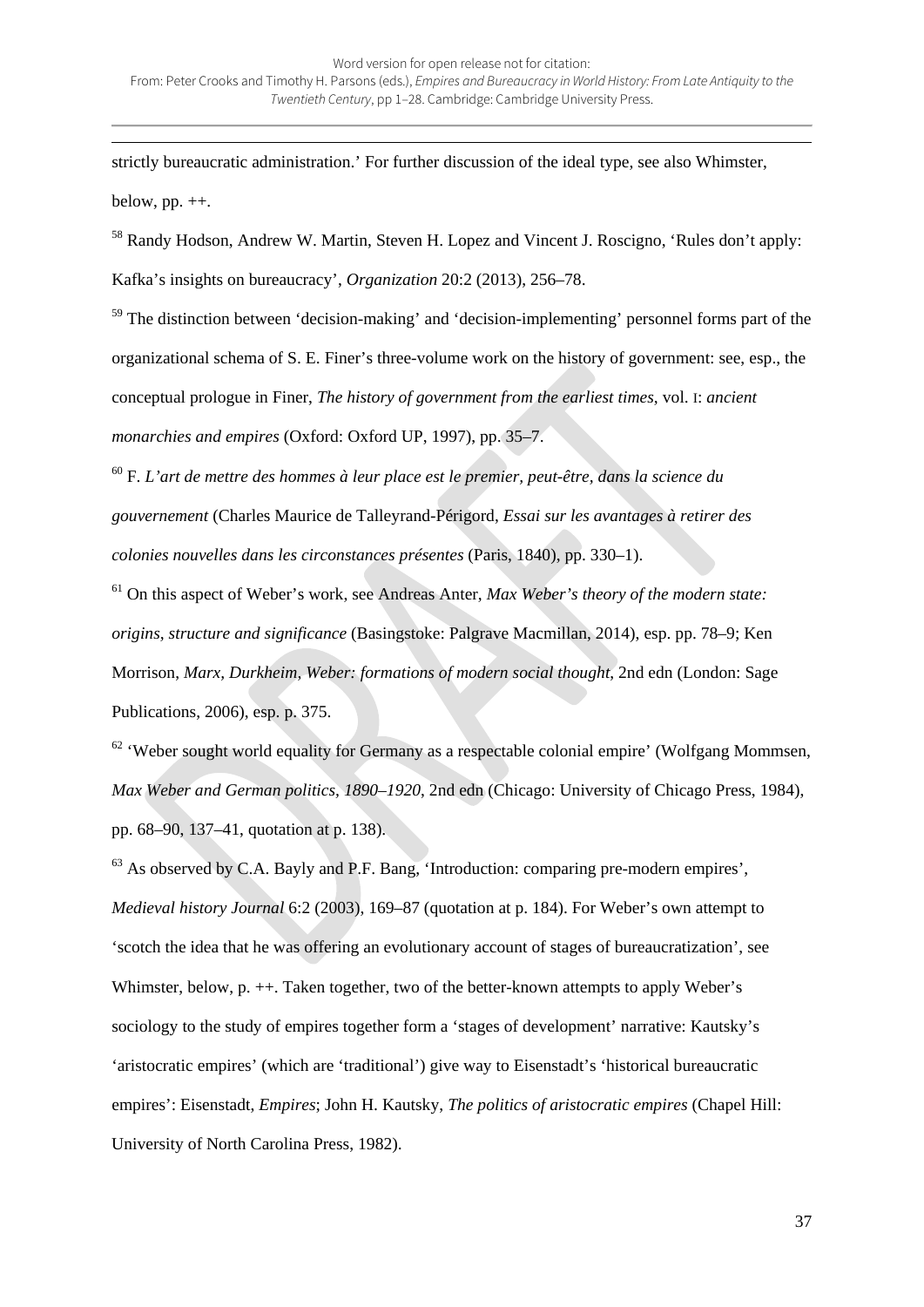<span id="page-36-6"></span>-<sup>64</sup> The most sophisticated work in this vein is Michael Mann, *The sources of social power*, vol. II: *the rise of classes and nation-states, 1760–1914* (Cambridge: Cambridge UP, 1993), esp. chs. 11–14, 'The rise of the modern state, parts I–IV'. Randall Collins describes how 'Mann's account of the rise of the modern state is congruent with Weber's theory of the rise of bureaucracy', in Collins, 'Mann's transformation of the classic sociological traditions', in John A. Hall and Ralph Schroeder, *An anatomy of power: the social theory of Michael Mann* (Cambridge: Cambridge UP, 2006), at p. 27. For the literature on the medieval 'origins' of the modern state, see Crooks, below, p. + n. 26 and p. + n. 42.

 $65$  See Heath and Cooper, below, pp.  $++$ . For Foucault's 1978 lecture on this topic, see Foucault,

'Governmentality', esp. p. 103, where the modernization perspective is expressed clearly.

 $66$  See Crooks, below, pp.  $++$ .

<sup>67</sup> Mann, *Sources of social power*, vol. II, ch. 13, 'The rise of the modern state: III. Bureaucratization', pp. 444–509.

<span id="page-36-0"></span><sup>68</sup> Wolfgang J. Mommsen, *The age of bureaucracy: perspectives on the sociology of Max Weber*  (Oxford: Blackwell, 1974). See chapters by Parsons and Cooper, below, pp. ++.

 $69$  See Cooper, below, pp.  $++$ .

<span id="page-36-1"></span> $70$  See Given-Wilson, below, pp.  $++$ .

<span id="page-36-2"></span><sup>71</sup> Kimberly Kagan (ed.), *The imperial moment* (Cambridge MA: Harvard UP, 2011), esp. pp. 10–11, which seeks to identify and explain the moment of transition at which state behaviour changed and 'states' became 'empires'.

<span id="page-36-5"></span><span id="page-36-4"></span><span id="page-36-3"></span> $72$  Sam Barnish, A. D. Lee and Michael Whitby, 'Government and administration', in Averil Cameron, Bryan Ward-Perkins and Michael Whitby (eds.), *CAH*, vol. XIV: *Late antiquity and successors, A.D. 425–600* (Cambridge: Cambridge UP, 2000), p. 166. See also the schematic of Byzantine administration discussed by Haldon, below, pp. ++. For an analysis of intellectual 'models' of administration put forward by scribe-administrators of the Islamicate empire, see Kristó-Nagy, below, pp. ++.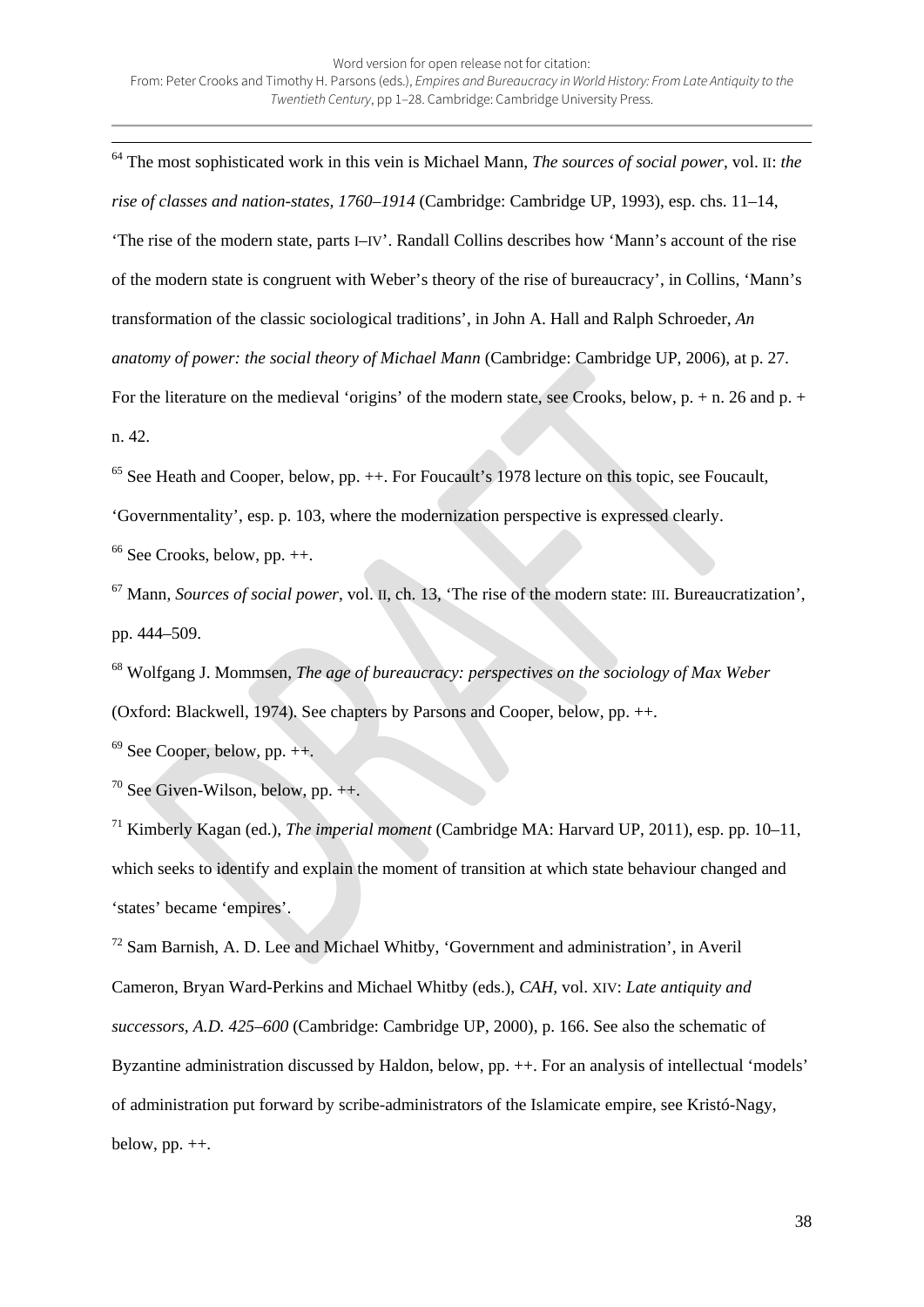- $73$  The idea that colonies might be administered directly from London was considered a 'rank heresy': see Ronald Hyam, 'Bureaucracy and trusteeship in the colonial empire', in Ronald Hyam,

*Understanding the British empire* (Cambridge: Cambridge UP, 2010), p. 213 (quotation).

<sup>74</sup> See Gillingham below, p.  $+$ , for the argument that the 'Angevin empire' can be cited in favour of the idea of empires as 'nurseries of bureaucracy'. See also Crooks, pp. ++.

<span id="page-37-0"></span><sup>75</sup> For the Islamic conquests, see Kristó-Nagy, below, pp.  $++$ ; and on the Song–Yu'an transition, see esp. John W. Dardess, 'Did the Mongols matter? Territory, power, and the intelligentsia in China from the northern Song to the early Ming', in Paul Jakov Smith and Richard Von Glahn (eds.), *The Song–Yuan–Ming transition in Chinese history* (Harvard: Harvard UP, 2003), ch. 3. On 'kinetic empires', see Pekka Hämäläinen, 'What's in a concept? The kinetic empire of the Comanches', *History and Theory* 52 (2013), 81–90.

<span id="page-37-1"></span><sup>76</sup> See Bachrach, below, pp. ++; Jean Tulard, 'L'empire napoléonien', in Duverger (ed.), *Le concept d'empire*, ch. 11; and Michael Broers, 'Napoleon, Charlemagne, and Lotharingia: acculturation and the boundaries of Napoleonic Europe', *HJ* 44:1 (2001), 135–54.

<sup>77</sup> On colonial knowledge, see Bernard S. Cohn, *Colonialism and its forms of knowledge: the British in India* (Princeton: Princeton UP, 1996).

<sup>78</sup> C. A. Bayly, *Imperial meridian: the British empire and the world, 1780–1830* (London; New York: Longman, 1989); Elizabeth Kolsky, 'Codification and the rule of colonial difference: criminal procedure in British India', *Law and History Review* 23:3 (2005), 631–83; Jon E. Wilson, *The domination of strangers: modern governance in Eastern India, 1780–1835* (Palgrave MacMillan: Basingstoke, 2010), esp. p. 4: 'Many characteristics of 'British' political modernity emerged in colonial India before they occurred in Britain itself.'

 $79$  See Scales, below, pp.  $++$ .

 $80$  See Greene, below, pp.  $++$ ; and see also Storrs, below, pp.  $++$ .

 $81$  For the figure of the Roman emperor minted on coinage as a 'resonant symbol of emperor-wide scope, which by itself provided the empire with a measure of the "symbolic glue" that it had lacked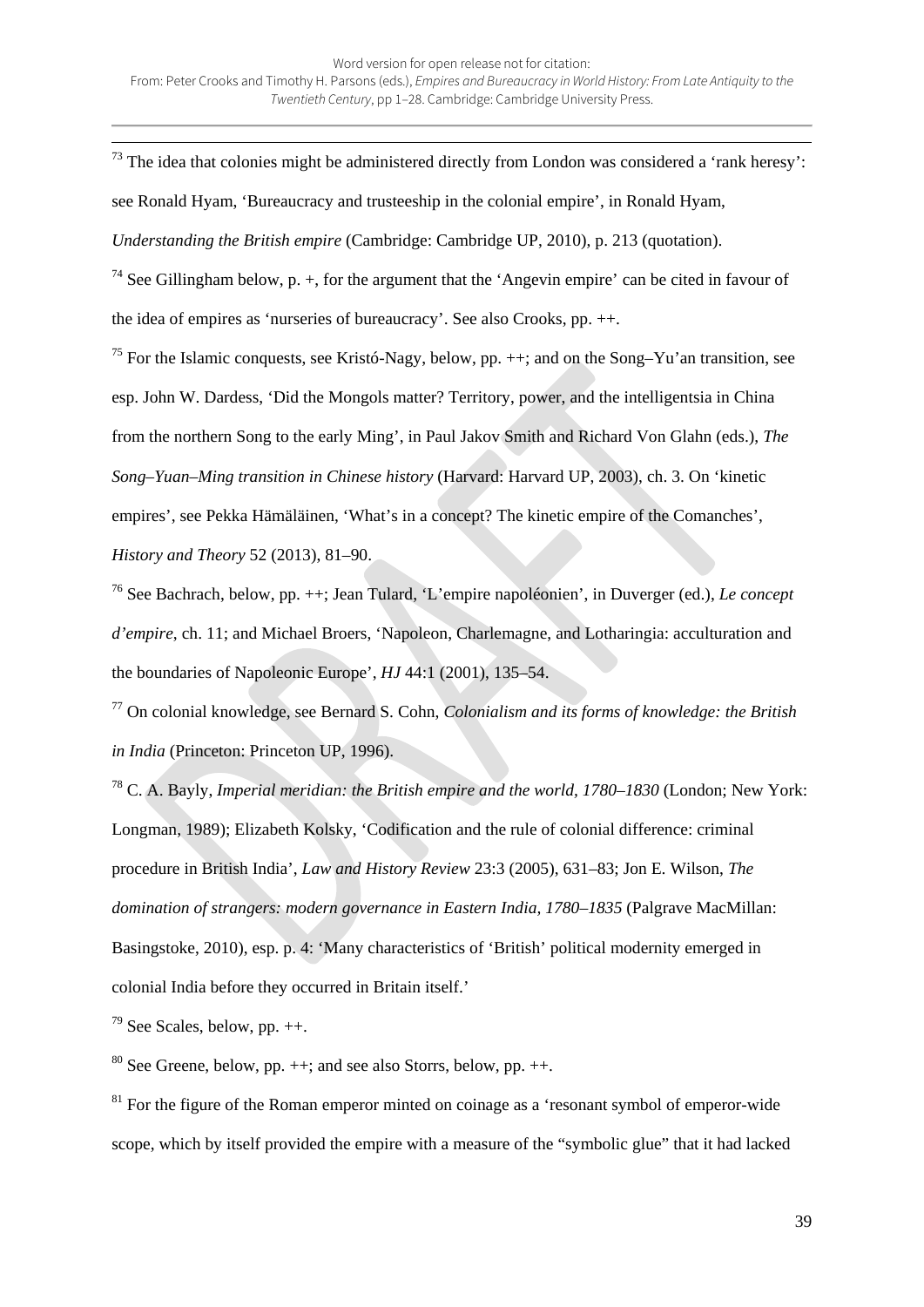under the Republic', see Carlos F. Noreña, *Imperial ideals in the Roman west: representation, circulation, power* (Cambridge: Cambridge UP, 2011), p. 324

<sup>82</sup> Richard J. A. Talbert, 'Roads not featured? A Roman failure?' in Susan E. Alcock, John Bodel and

Richard J. A. Talbert (ed.), *Highways, byways, and road systems in the pre-modern world* (Oxford:

<span id="page-38-3"></span>Wiley-Blackwell, 2012), p. 239.

<sup>83</sup> Neville Morley, *The Roman empire: roots of imperialism* (London: Pluto Press, 2010), p. 82.

<sup>84</sup> C. W. J. Eliot, 'New evidence for the speed of the Roman imperial post', *The Phoenix* 9 (1955), 76– 80.

<sup>85</sup> Catherine Julien, 'The Chinchaysuyu road and the definition of an Inca imperial landscape', in Alcock *et al.* (eds.), *Highways, byways and road systems*, ch. 7.

<span id="page-38-4"></span> $86$  See Given-Wilson, below, pp.  $++$ .

<sup>87</sup> Adam J. Silverstein, *Postal systems in the pre-modern Islamic world* (Cambridge: Cambridge UP, 2007), pp. 191–2, although the necessary dependence on literary sources for this evidence makes the reliability of the figures uncertain.

<span id="page-38-0"></span><sup>88</sup> For further discussion of media and the 'bias of communication', see Whimster, below, pp. ++.

<sup>89</sup> The phrase is that of C. A. Bayly in his seminal study: *Empire and information: intelligence* 

*gathering and social communication in India, 1870–1870* Cambridge, Cambridge UP, 1996), esp. p. 3

<sup>90</sup> Benedict Anderson, *Imagined communities: reflections on the origin and spread of nationalism*,

revised edn (London: Verso, 1994); and for the impact of a literate culture for a conquered population:

Jack Goody, *The logic of writing and the organization of society* (Cambridge: Cambridge UP, 1986), p. 126,

discussed by Given-Wilson, below, p. ++ n. 55

<span id="page-38-1"></span> $91$  Greene, 'Negotiated authorities', pp. 1–24; Christine Daniels and Michael V. Kennedy (eds.), *Negotiated empires: centers and peripheries in the Americas, 1500–1820* (New York and London: Routledge, 2002).

<span id="page-38-2"></span> $92$  John Lonsdale, 'The European scramble and conquest in African history', in Roland Oliver and G. N. Sanderson (eds.), *The Cambridge history of Africa*, vol. VI: *from 1870 to 1905* (Cambridge: Cambridge UP, 1985), p. 751.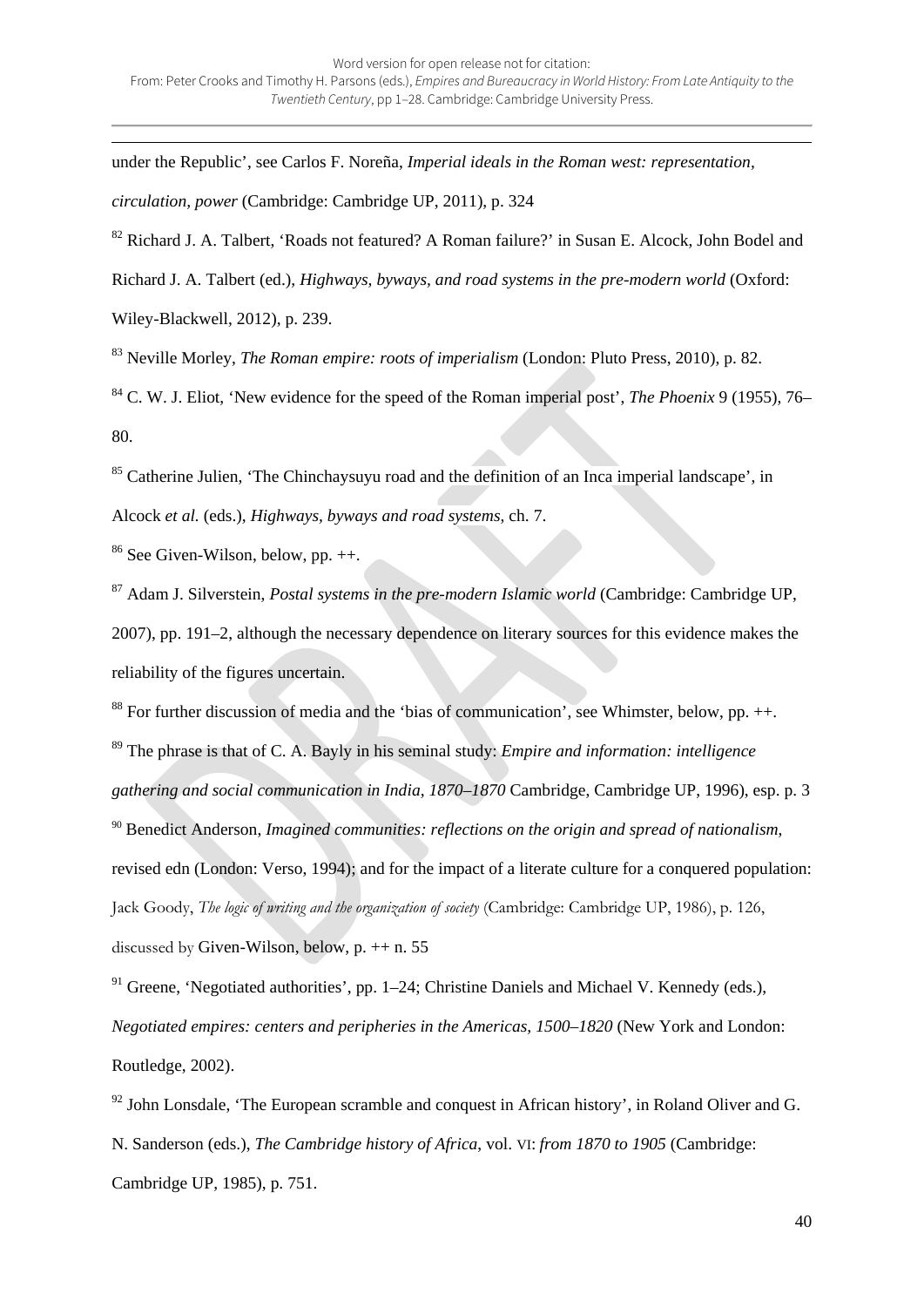$93$  See Heath, below, pp.  $++$ .

-

 $94$  See Ebrey, below, pp.  $++$ .

<span id="page-39-4"></span><span id="page-39-3"></span><sup>95</sup> Lugard, *Dual mandate*. For work on 'indirect rule', see Robin Jeffrey, 'The politics of "indirect rule": types of relationship among rulers, ministers and residents in a "native state" ', *Journal of Commonwealth and Comparative Politics* 13 (1975) 261–81; Colin Newbury, 'Patrons, clients, and empire: the subordination of indigenous hierarchies in Asia and Africa', *JWH* 11:2 (2000), 227–63.  $96$  See Broers, below, pp.  $++$ .

 $97$  For salutary comments to this effect concerning the Spanish monarchy, see Carlos Marichal,

'Rethinking negotiation and coercion in an imperial state', *HAHR* 88:2 (2008), 211–18.

<sup>98</sup> *Res gestae divi Augusti*, 3.2.

<sup>99</sup> Maier, *Among empires*, p. 20.

 $100$  Quoted in Philip G. Dwyer, 'Violence and the revolutionary and Napoleonic wars: massacre,

conquest and the imperial enterprise', *Journal of Genocide Research* 15:2 (2013), 117–31, at 122.

 $101$  See Broers, below, pp.  $++$ .

 $102$  See Heath, below, pp.  $++$ .

<sup>103</sup> On the ancient world, see esp. Walter Scheidel, 'Sex and empire: a Darwinian perspective', in Morris & Scheidel, *Dynamics*, ch. 7.

 $104$  Though, as Ronald Hyam notes, 'the linguistic competence of the British in India was never much improved, and all mixed-blood Eurasians became English-speaking' (Hyam, *Empire and sexuality: the British experience* (Manchester: Manchester UP, 1990), p. 115).

<span id="page-39-1"></span><span id="page-39-0"></span> $105$  See Broers, below, pp. + +.

<sup>106</sup> Hyam, *Empire and sexuality*, p. 157; and Ronald Hyam, 'Concubinage and the colonial service: Silberrad and the Crewe circular, 1909', *Understanding the British empire*, ch. 15.

<span id="page-39-2"></span><sup>107</sup> Terence Gavaghan, *Of lions and dung beetles* (Devon: Arthur Stockwell, 1999), pp. 35, 81.

<sup>108</sup> Pliny, *Natural history* 24.5.5. Pliny was paraphrasing Horace (d. 8 BCE), quoted in Kristó-Nagy,

below, p. ++. Cicero and Seneca expressed similar sentiments (Benjamin Isaac, *The invention of* 

*racism in classical antiquity* (Princeton: Princeton UP, 2004), p. 225).